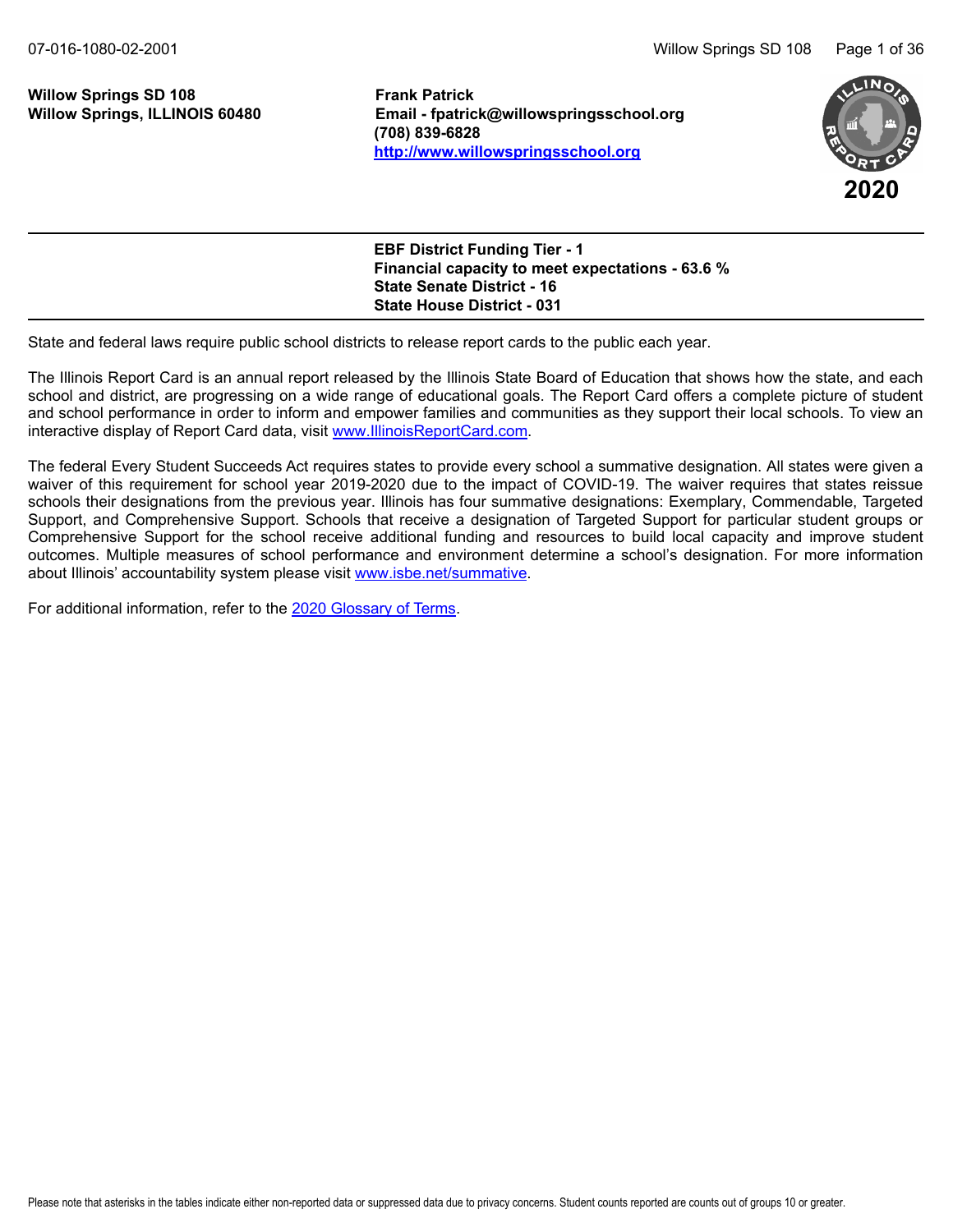## STUDENTS

|                 | <b>STUDENT ENROLLMENT</b> |         |              |                 |         |                           |                             |               |                                      |         |         |                 |
|-----------------|---------------------------|---------|--------------|-----------------|---------|---------------------------|-----------------------------|---------------|--------------------------------------|---------|---------|-----------------|
|                 |                           |         |              |                 |         | <b>Native</b><br>Hawaiian |                             | Two or        | <b>Children</b>                      |         |         |                 |
|                 | All                       | White   | <b>Black</b> | <b>Hispanic</b> | Asian   | Islander                  | /Pacific American<br>Indian | More<br>Races | with<br><b>Disabilities Learners</b> | English | Low     | <b>Homeless</b> |
|                 |                           |         |              |                 |         |                           |                             |               |                                      |         | Income  |                 |
| <b>District</b> | 354                       | 174     | 14           | 153             | 4       | $\star$                   | ∩                           |               | 81                                   | 48      | 219     | 3               |
|                 |                           | 49.2%   | 4.0%         | 43.2%           | 1.1%    | *                         | 0.6%                        | 2.0%          | 22.9%                                | 13.6%   | 61.9%   | 0.8%            |
| <b>State</b>    | 1,957,018                 | 929,443 | 324,212      | 519,982         | 102.732 | 2,035                     | 4,936                       | 73,678        | 348,751                              | 245,502 | 949.618 | 38,890          |
|                 |                           | 47.5%   | 16.6%        | 26.6%           | 5.2%    | 0.1%                      | 0.3%                        | 3.8%          | 17.8%                                | 12.5%   | 48.5%   | 2.0%            |
|                 |                           |         |              |                 |         |                           |                             |               |                                      |         |         |                 |

**Student Enrollment** is based on Serving School.

**Children with Disabilities** are those students eligible to receive special education services through an IEP or support through a 504 plan. **English Learners** are students eligible for transitional bilingual programs. **Low Income** are students who receive or live in households that receive SNAP or TANF; are classified as homeless, migrant, runaway, Head Start, or foster children; or live in a household where the household income meets the USDA income guidelines to receive free or reduced-price meals.

**Homeless** students are those who do not have permanent and adequate homes.

|                                                          | <b>CHRONIC ABSENTEEISM RATE</b> |        |              |                 |         |                 |         |                |                         |                         |          |        |  |  |
|----------------------------------------------------------|---------------------------------|--------|--------------|-----------------|---------|-----------------|---------|----------------|-------------------------|-------------------------|----------|--------|--|--|
| <b>Native</b><br><b>Hawaiian</b><br>/Pacific<br>American |                                 |        |              |                 |         |                 |         | Two or<br>More | <b>Children</b><br>with | <b>Students</b><br>with | English  | Low    |  |  |
|                                                          | All                             | White  | <b>Black</b> | <b>Hispanic</b> | Asian   | <b>Islander</b> | Indian  | Races          | <b>Disabilities</b>     | <b>IEPs</b>             | Learners | Income |  |  |
| <b>District</b>                                          | 5.8%                            | 6.1%   | 5.9%         | 5.9%            | $\star$ | $\star$         | $\star$ | $\star$        | 6.3%                    | 6.3%                    | 0.0%     | 8.2%   |  |  |
| State                                                    | 11.0%                           | $.8\%$ | 18.7%        | 12.5%           | 5.7%    | 10.0%           | 15.6%   | 13.0%          | 16.3%                   | 16.9%                   | 11.3%    | 16.4%  |  |  |

**Users of this report should note that this data may have possibly been affected by the suspension of in-person instruction during the 2019-20 school year. While it was collected in accordance with ISBE data policy and validated through normal procedures, the state environment and policy changes resulting from the suspension of in-person instruction may have possibly affected the results. Thus, please use caution when interpreting results and trends.**

|                                                                                                                               | <b>STUDENT MOBILITY RATE</b> |       |        |       |              |                 |         |                 |         |       |                     |             |          |        |
|-------------------------------------------------------------------------------------------------------------------------------|------------------------------|-------|--------|-------|--------------|-----------------|---------|-----------------|---------|-------|---------------------|-------------|----------|--------|
| <b>Native</b><br><b>Hawaiian</b><br><b>Children</b><br><b>Students</b><br>Two or<br>/Pacific American<br>with<br>with<br>More |                              |       |        |       |              |                 |         |                 | English | Low   |                     |             |          |        |
|                                                                                                                               | All                          | Male  | Female | White | <b>Black</b> | <b>Hispanic</b> | Asian   | <b>Islander</b> | Indian  | Races | <b>Disabilities</b> | <b>IEPs</b> | Learners | Income |
| District                                                                                                                      | 11.1%                        | 12.1% | 9.8%   | 10.2% | 12.5%        | 11.5%           | $\star$ | $\star$         |         |       | 5.8%                | 5.8%        | 9.8%     | 13.2%  |
| <b>State</b>                                                                                                                  | 6.2%                         | 6.5%  | 5.8%   | 4.1%  | 11.8%        | 5.9%            | 6.1%    | 8.2%            | 8.6%    | 7.6%  | 6.2%                | 6.8%        | 7.4%     | 9.0%   |

**Students with IEPs** are those eligible to receive special education services.

**Users of this report should note that this data may have possibly been affected by the suspension of in-person instruction during the 2019-20 school year. While it was collected in accordance with ISBE data policy and validated through normal procedures, the state environment and policy changes resulting from the suspension of in-person instruction may have possibly affected the results. Thus, please use caution when interpreting results and trends.**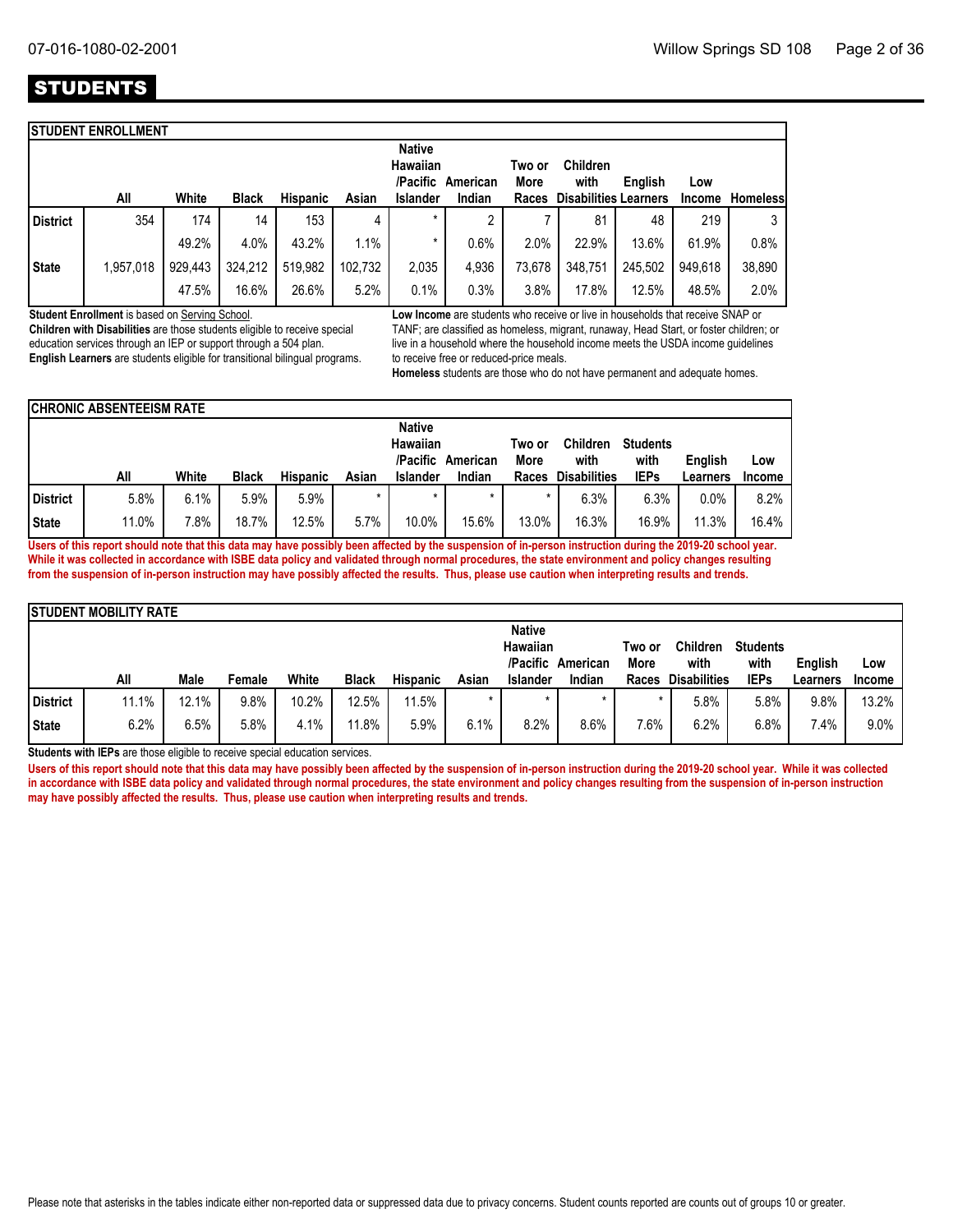## EARLY LEARNING

|              | KINDERGARTEN INDIVIDUAL DEVELOPMENTAL SURVEY (KIDS) RESULTS |       |                                                                            |               |                      |                    |                    |       |  |  |  |  |  |
|--------------|-------------------------------------------------------------|-------|----------------------------------------------------------------------------|---------------|----------------------|--------------------|--------------------|-------|--|--|--|--|--|
|              | % of Entering                                               |       | % of Entering Kindergartners Demonstrating Readiness by Developmental Area |               |                      |                    |                    |       |  |  |  |  |  |
|              | Kindergartners                                              | ln 0  | In 1                                                                       | In 2          | In All $3$           | Social and         | Language and       |       |  |  |  |  |  |
|              | Rated on Required   Developmental                           |       | <b>Developmental</b>                                                       | Developmental | <b>Developmental</b> | Emotional          | Literacy           |       |  |  |  |  |  |
|              |                                                             |       |                                                                            |               |                      |                    |                    |       |  |  |  |  |  |
|              | <b>14 Measures</b>                                          | Areas | Area                                                                       | Areas         | Areas                | <b>Development</b> | <b>Development</b> | Math  |  |  |  |  |  |
| District     | 91.3%                                                       | 31.0% | 21.4%                                                                      | 21.4%         | 26.2%                | 59.5%              | 52.4%              | 31.0% |  |  |  |  |  |
| <b>State</b> | 88.7%                                                       | 36.9% | 17.0%                                                                      | 17.5%         | 28.6%                | 56.0%              | 47.1%              | 34.6% |  |  |  |  |  |

The Kindergarten Individual Development Survey (KIDS) is an observational tool designed to help teachers, administrators, families and policymakers better understand the developmental readiness of children entering kindergarten.

|          | <b>KINDERGARTEN INDIVIDUAL DEVELOPMENTAL SURVEY (KIDS) RESULTS (Demographics)</b> |                                                                                                          |                 |       |                 |          |             |                 |                                                                                   |                 |                 |              |              |  |
|----------|-----------------------------------------------------------------------------------|----------------------------------------------------------------------------------------------------------|-----------------|-------|-----------------|----------|-------------|-----------------|-----------------------------------------------------------------------------------|-----------------|-----------------|--------------|--------------|--|
|          |                                                                                   |                                                                                                          |                 |       |                 |          |             |                 | % of Entering Kindergartners Demonstrating Readiness in all 3 Developmental Areas |                 |                 |              |              |  |
|          |                                                                                   | <b>Native</b>                                                                                            |                 |       |                 |          |             |                 |                                                                                   |                 |                 |              |              |  |
|          |                                                                                   |                                                                                                          |                 |       | Hawaiian        |          | Two or      |                 | Non                                                                               | <b>Students</b> | <b>Students</b> | Reduced      | Reduced      |  |
|          |                                                                                   |                                                                                                          |                 |       | /Pacific        | American | <b>More</b> | English         | English                                                                           | with            | with            | <b>Price</b> | <b>Price</b> |  |
|          | White                                                                             | <b>Black</b>                                                                                             | <b>Hispanic</b> | Asian | <b>Islander</b> | Indian   | Races       | <b>Learners</b> | Learners                                                                          | <b>IEPs</b>     | Non-IEPs        | Lunch        | Lunch        |  |
| District | 37.5%                                                                             | $\star$                                                                                                  | 20.0%           |       | $\star$         | $0.0\%$  |             | 0.0%            | 33.3%                                                                             | 25.0%           | 26.5%           | 25.0%        | 27.3%        |  |
| State    | 34.9%                                                                             | 36.3%<br>35.3%<br>17.3%<br>36.6%<br>31.6%<br>14.3%<br>19.7%<br>23.4%<br>14.5%<br>30.9%<br>13.7%<br>30.2% |                 |       |                 |          |             |                 |                                                                                   |                 |                 |              |              |  |

The Kindergarten Individual Development Survey (KIDS) is an observational tool designed to help teachers, administrators, families and policymakers better understand the developmental readiness of children entering kindergarten.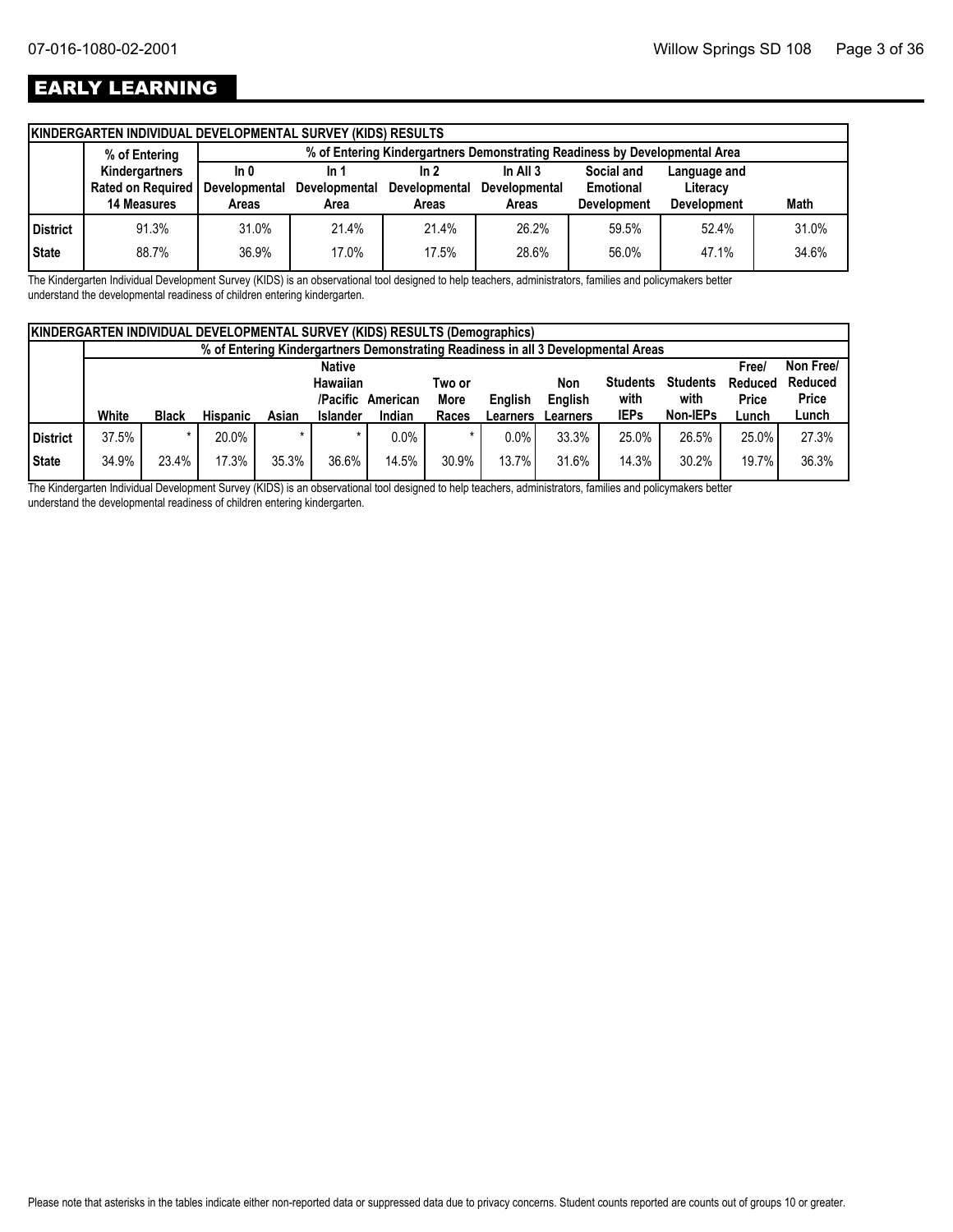### GIFTED STUDENTS

"Gifted Education" is defined as educational services, including differentiated curricula and instructional methods, designed to meet the needs of gifted children as defined in Article 14A of this code.

"Advanced Academic Program" is defined as a course of study to which students are assigned based on advanced cognitive ability or advanced academic achievement compared to local age peers and in which the curriculum is substantially differentiated from the general curriculum to provide appropriate challenge and pace. Note that gifted students are a subset of accelerated placement /advanced academic program students and are included in these metrics also.

| <b>ISTUDENTS ASSESSED FOR</b><br><b>IGIFTEDNESS</b> |                 |  |  |  |  |  |  |  |  |  |  |
|-----------------------------------------------------|-----------------|--|--|--|--|--|--|--|--|--|--|
| # Students<br>% Students                            |                 |  |  |  |  |  |  |  |  |  |  |
| <b>District</b>                                     |                 |  |  |  |  |  |  |  |  |  |  |
| <b>State</b>                                        | 165,182<br>7.6% |  |  |  |  |  |  |  |  |  |  |

#### **STUDENTS ASSESSED FOR GIFTEDNESS (Demographics)**

|          | All     | Male    | Female | White | <b>Black</b> | <b>Hispanic</b> | Asian | <b>Native</b><br>Hawaiian<br>/Pacific<br><b>Islander</b> | American<br>Indian | Two or<br>More<br>Races | <b>Students</b><br>With<br><b>IEPs</b> | English<br>Learners | Low<br><b>Income</b> |
|----------|---------|---------|--------|-------|--------------|-----------------|-------|----------------------------------------------------------|--------------------|-------------------------|----------------------------------------|---------------------|----------------------|
| District |         | $\star$ |        |       | $\star$      | $\star$         |       |                                                          |                    | *                       |                                        |                     | $\star$              |
| State    | 165,182 | 7.5%    | 7.7%   | 8.5%  | 4.7%         | 5.5%            | 18.4% | 8.1%                                                     | 7.4%               | 9.1%                    | 5.9%                                   | 6.3%                | 4.7%                 |

|              | <b>STUDENTS ASSESSED FOR GIFTEDNESS TAUGHT BY</b><br><b>GIFTED-ENDORSED TEACHERS</b> |            |  |  |  |  |  |  |  |  |  |
|--------------|--------------------------------------------------------------------------------------|------------|--|--|--|--|--|--|--|--|--|
|              | # Students                                                                           | % Students |  |  |  |  |  |  |  |  |  |
| l District   | $\star$                                                                              | $\star$    |  |  |  |  |  |  |  |  |  |
| <b>State</b> | 19.414<br>0.9%                                                                       |            |  |  |  |  |  |  |  |  |  |

|          | STUDENTS ASSESSED FOR GIFTEDNESS TAUGHT BY GIFTED-ENDORSED TEACHERS (Demographics) |      |        |       |              |                 |         |                      |          |                |                         |                |               |
|----------|------------------------------------------------------------------------------------|------|--------|-------|--------------|-----------------|---------|----------------------|----------|----------------|-------------------------|----------------|---------------|
|          |                                                                                    |      |        |       |              |                 |         | <b>Native</b>        |          |                |                         |                |               |
|          |                                                                                    |      |        |       |              |                 |         | Hawaiian<br>/Pacific | American | Two or<br>More | <b>Students</b><br>With | <b>English</b> | Low           |
|          | All                                                                                | Male | Female | White | <b>Black</b> | <b>Hispanic</b> | Asian   | <b>Islander</b>      | Indian   | Races          | <b>IEPs</b>             | Learners       | <b>Income</b> |
| District |                                                                                    |      |        |       |              |                 | $\star$ |                      |          |                |                         |                |               |
|          |                                                                                    |      |        |       |              |                 |         |                      |          |                |                         |                |               |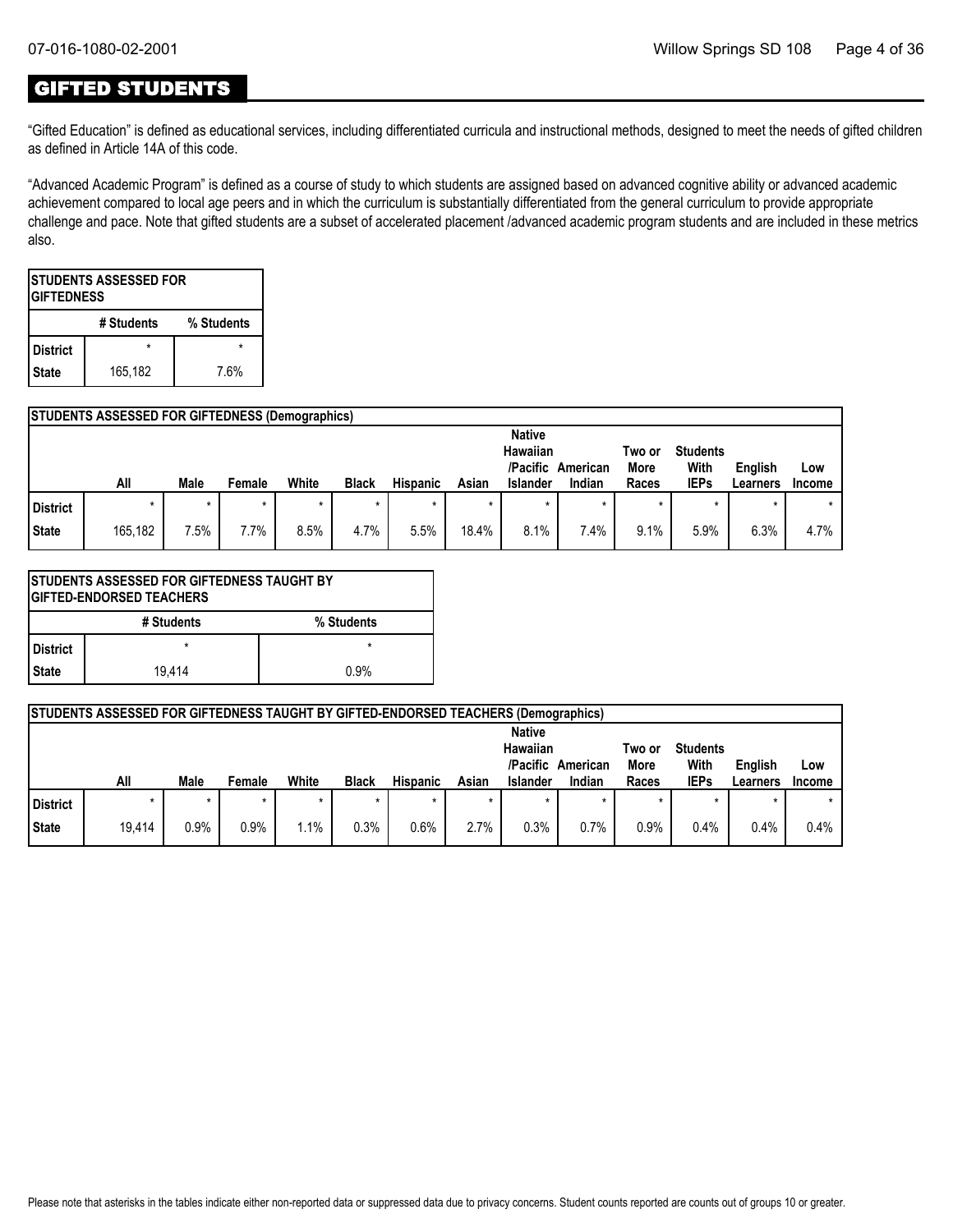|                   | <b>ISTUDENTS IDENTIFIED AS GIFTED</b> |            |
|-------------------|---------------------------------------|------------|
|                   | # Students                            | % Students |
| <b>I</b> District |                                       | ×          |
| I State           | 50.813                                | 2.3%       |

|          | <b>STUDENTS IDENTIFIED AS GIFTED (Demographics)</b> |      |        |       |              |                 |       |                                                          |                    |                         |                                        |                     |                      |
|----------|-----------------------------------------------------|------|--------|-------|--------------|-----------------|-------|----------------------------------------------------------|--------------------|-------------------------|----------------------------------------|---------------------|----------------------|
|          | All                                                 | Male | Female | White | <b>Black</b> | <b>Hispanic</b> | Asian | <b>Native</b><br>Hawaiian<br>/Pacific<br><b>Islander</b> | American<br>Indian | Two or<br>More<br>Races | <b>Students</b><br>With<br><b>IEPs</b> | English<br>Learners | Low<br><b>Income</b> |
| District |                                                     |      |        |       |              |                 |       |                                                          |                    |                         |                                        |                     | $\star$              |
| State    | 50,813                                              | 2.3% | 2.4%   | 2.5%  | 1.1%         | $1.4\%$         | 9.9%  | 3.4%                                                     | .3%                | 2.7%                    | 0.6%                                   | 0.5%                | 1.0%                 |

| ISTUDENTS IDENTIFIED AS GIFTED TAUGHT BY<br><b>IGIFTED-ENDORSED TEACHERS</b> |            |            |  |  |
|------------------------------------------------------------------------------|------------|------------|--|--|
|                                                                              | # Students | % Students |  |  |
| l District                                                                   |            |            |  |  |
| <b>State</b>                                                                 | 9.454      | 0.4%       |  |  |

|          | <b>STUDENTS IDENTIFIED AS GIFTED TAUGHT BY GIFTED-ENDORSED TEACHERS (Demographics)</b> |             |        |       |              |                 |       |                                                          |                    |                         |                                        |                     |                      |
|----------|----------------------------------------------------------------------------------------|-------------|--------|-------|--------------|-----------------|-------|----------------------------------------------------------|--------------------|-------------------------|----------------------------------------|---------------------|----------------------|
|          | All                                                                                    | <b>Male</b> | Female | White | <b>Black</b> | <b>Hispanic</b> | Asian | <b>Native</b><br>Hawaiian<br>/Pacific<br><b>Islander</b> | American<br>Indian | Two or<br>More<br>Races | <b>Students</b><br>With<br><b>IEPs</b> | English<br>Learners | Low<br><b>Income</b> |
| District |                                                                                        |             |        |       |              |                 |       |                                                          |                    | $\star$                 |                                        |                     |                      |
| State    | 9,454                                                                                  | 0.4%        | 0.4%   | 0.5%  | 0.1%         | 0.2%            | .9%   | 0.1%                                                     | 0.3%               | 0.5%                    | 0.1%                                   | 0.1%                | 0.1%                 |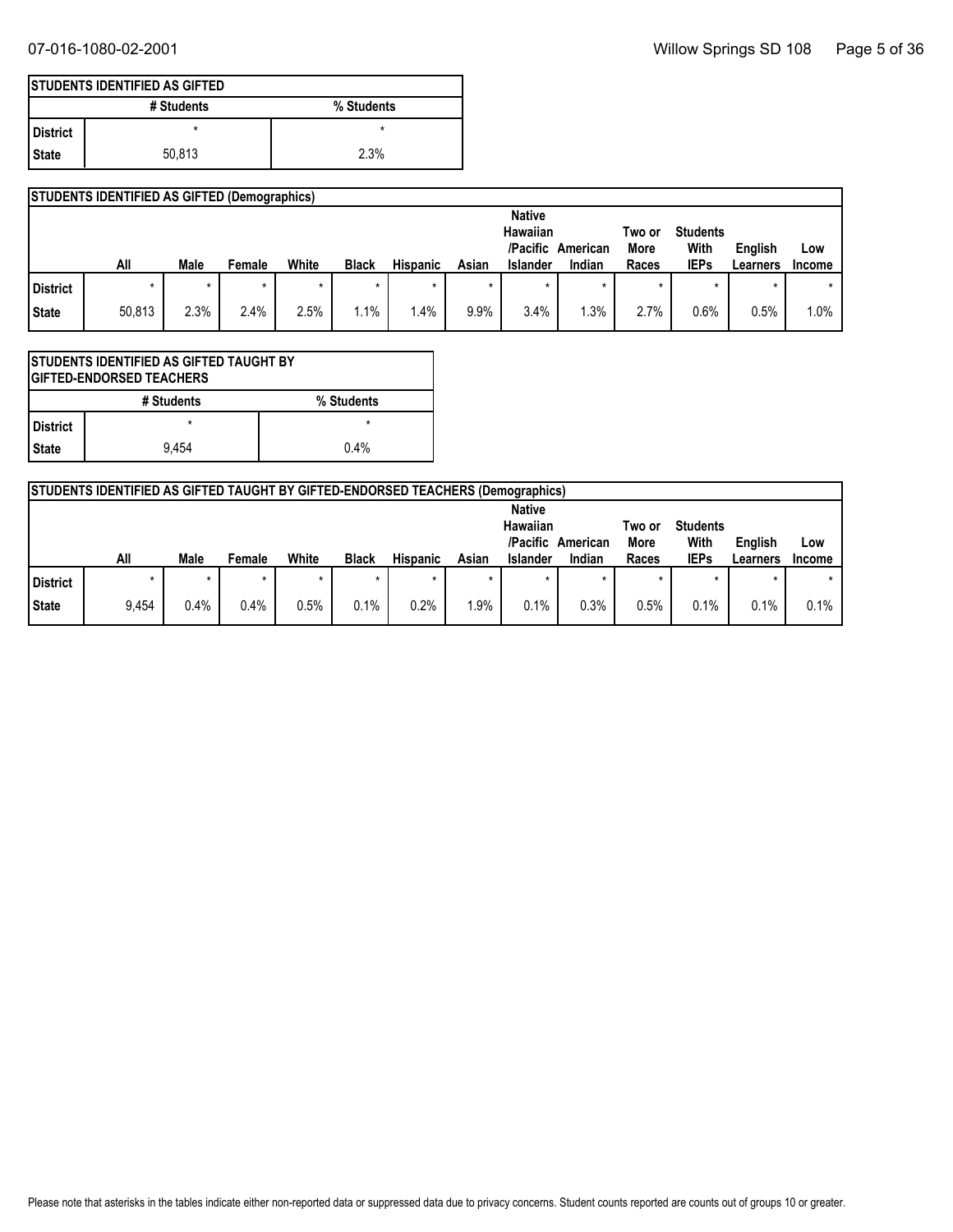### INSTRUCTIONAL SETTING

| <b>TOTAL SCHOOL DAYS</b> |     |  |  |  |
|--------------------------|-----|--|--|--|
| <b>Number of Days</b>    |     |  |  |  |
| District                 | 181 |  |  |  |
| l State                  | 175 |  |  |  |

**Users of this report should note that this data may have possibly been affected by the suspension of in-person instruction during the 2019-20 school year. While it was collected in accordance with ISBE data policy and validated through normal procedures, the state environment and policy changes resulting from the suspension of in-person instruction may have possibly affected the results. Thus, please use caution when interpreting results and trends.**

| % of 8TH GRADERS<br><b>PASSING ALGEBRA I</b> |       |  |  |  |
|----------------------------------------------|-------|--|--|--|
| <b>District</b>                              | 48.9% |  |  |  |
| <b>State</b>                                 | 30.8% |  |  |  |

**Users of this report should note that this data may have possibly been affected by the suspension of in-person instruction during the 2019-20 school year. HOWEVER, based on the data collected and comparisons to historical data, the data collected for this collection cycle does not, in aggregate, exhibit greater variation than is normally observed from year to year.**

| <b>ISTUDENT-TO-STAFF RATIOS</b> |                                        |                                       |                                            |                         |  |  |  |  |
|---------------------------------|----------------------------------------|---------------------------------------|--------------------------------------------|-------------------------|--|--|--|--|
|                                 | Pupil-<br><b>Teacher</b><br>Elementary | Pupil-<br><b>Teacher</b><br>Secondary | Pupil-<br><b>Certified</b><br><b>Staff</b> | Pupil-<br>Administrator |  |  |  |  |
| <b>District</b>                 | 13.9                                   | $\star$                               | 8.2                                        | 118.0                   |  |  |  |  |
| <b>State</b>                    | 18.1                                   | 18.6                                  | 10.1                                       | 171.1                   |  |  |  |  |

| <b>HEALTH</b><br>AND<br><b>WELLNESS</b><br>(days per week) |  |     |  |
|------------------------------------------------------------|--|-----|--|
| <b>District</b>                                            |  | 3.7 |  |
| <b>State</b>                                               |  | 3.6 |  |

**Users of this report should note that this data may have possibly been affected by the suspension of in-person instruction during the 2019-20 school year. HOWEVER, based on the data collected and comparisons to historical data, the data collected for this collection cycle does not, in aggregate, exhibit greater variation than is normally observed from year to year.**

| <b>AVERAGE CLASS SIZE</b> (as of the first school day in May) |      |      |      |      |      |      |      |      |      |          |         |
|---------------------------------------------------------------|------|------|------|------|------|------|------|------|------|----------|---------|
| Grades                                                        |      |      |      |      |      |      |      |      |      | $9 - 12$ | Overall |
| District                                                      | 14.4 | 14.7 | 18.6 | 26.3 | 39.3 | 20.5 | 16.8 | 24.0 | 22.9 |          | 21.6    |
| <b>State</b>                                                  | 19.1 | 20.8 | 21.2 | 21.9 | 22.0 | 22.6 | 23.1 | 23.0 | 22.5 | 21.6     | 21.7    |

|                 | <b>TEACHER INFORMATION</b> (Full-Time Equivalents) |       |        |       |              |                 |       |                                       |          |                |         |
|-----------------|----------------------------------------------------|-------|--------|-------|--------------|-----------------|-------|---------------------------------------|----------|----------------|---------|
|                 | Total                                              |       |        |       |              |                 |       | <b>Native</b><br>Hawaiian<br>/Pacific | American | Two or<br>More |         |
|                 | <b>Number</b>                                      | Male  | Female | White | <b>Black</b> | <b>Hispanic</b> | Asian | <b>Islander</b>                       | Indian   | Races          | Unknown |
| <b>District</b> | 34                                                 | 12.3% | 87.7%  | 93.9% |              | 3.0%            |       |                                       |          | $\star$        | 3.1%    |
| <b>State</b>    | 131,230                                            | 23.2% | 76.8%  | 82.3% | 5.9%         | $7.0\%$         | 1.7%  | 0.1%                                  | 0.2%     | 0.8%           | 2.0%    |

| <b>TEACHER INFORMATION (Experience)</b> |                                                            |                                                                          |                                                           |  |  |  |  |
|-----------------------------------------|------------------------------------------------------------|--------------------------------------------------------------------------|-----------------------------------------------------------|--|--|--|--|
|                                         | Average<br><b>Teaching</b><br><b>Experience</b><br>(Years) | $%$ of<br><b>Teachers</b><br>with<br><b>Bachelor's</b><br><b>Degrees</b> | $%$ of<br><b>Teachers</b><br>with<br>Masters's<br>& Above |  |  |  |  |
| <b>District</b><br><b>State</b>         | 11.5<br>13.4                                               | 67.0%<br>39.6%                                                           | 33.0%<br>59.8%                                            |  |  |  |  |

Please note that asterisks in the tables indicate either non-reported data or suppressed data due to privacy concerns. Student counts reported are counts out of groups 10 or greater.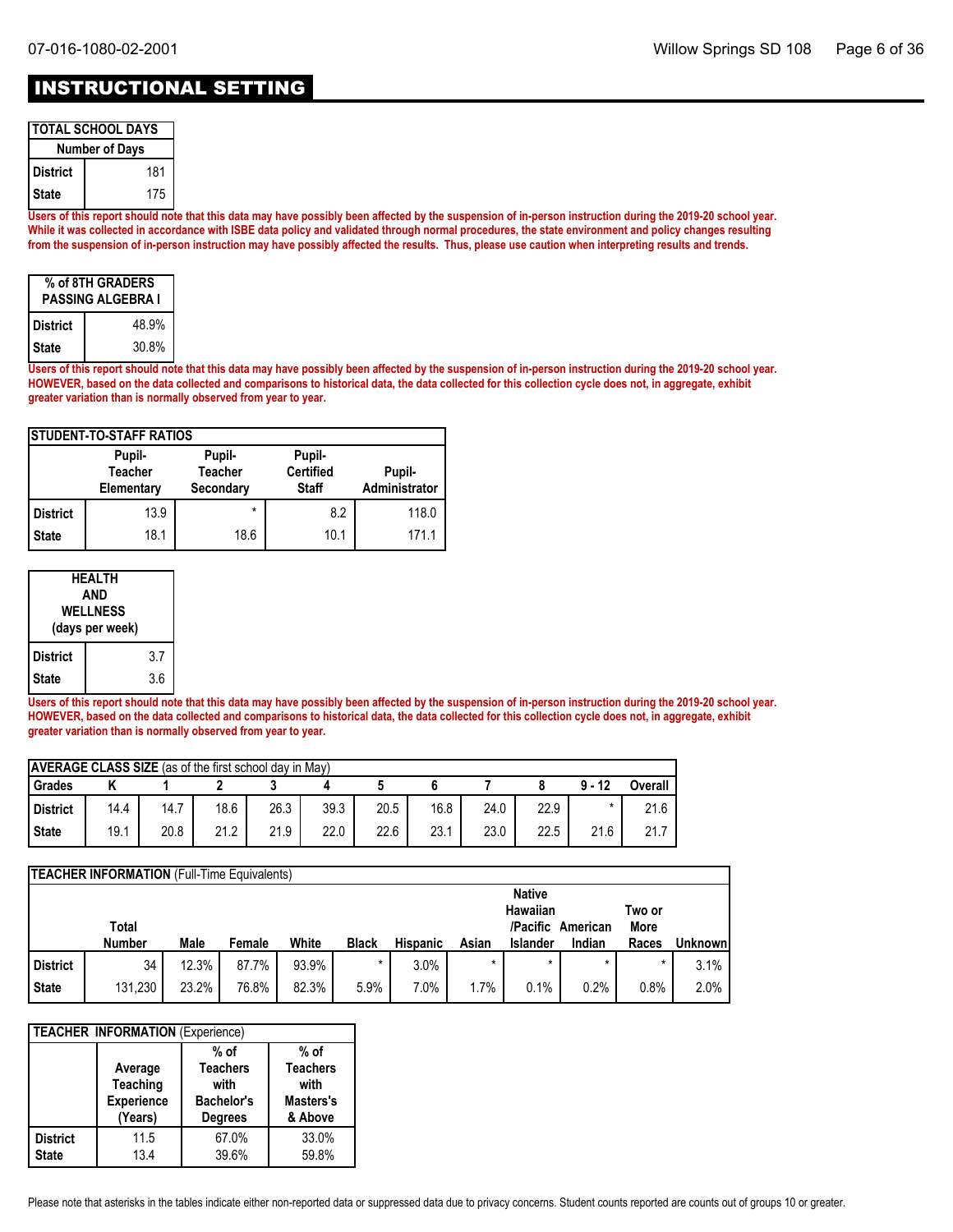| <b>ITEACHER RETENTION RATE</b> |       |  |            | <b>PRINCIPAL TURNOVER (Count)</b> |
|--------------------------------|-------|--|------------|-----------------------------------|
| <b>District</b>                | 84.0% |  | l District | 2.0                               |
| I State                        | 85.9% |  | ' State    | 2.0                               |

#### **TEACHER ATTENDANCE RATE**

| District | 91.5% |
|----------|-------|
| l State  | 86.6% |

**Users of this report should note that this data may have possibly been affected by the suspension of in-person instruction during the 2019-20 school year. While it was collected in accordance with ISBE data policy and validated through normal procedures, the state environment and policy changes resulting from the suspension of in-person instruction may have possibly affected the results. Thus, please use caution when interpreting results and trends.**

| <b>TEACHER EVALUATION RATE</b> |       |  |  |  |
|--------------------------------|-------|--|--|--|
| l District                     |       |  |  |  |
| l State                        | 98.7% |  |  |  |

**Users of this report should note that this data may have possibly been affected by the suspension of in-person instruction during the 2019-20 school year. While it was collected in accordance with ISBE data policy and validated through normal procedures, the state environment and policy changes resulting from the suspension of in-person instruction may have possibly affected the results. Thus, please use caution when interpreting results and trends.**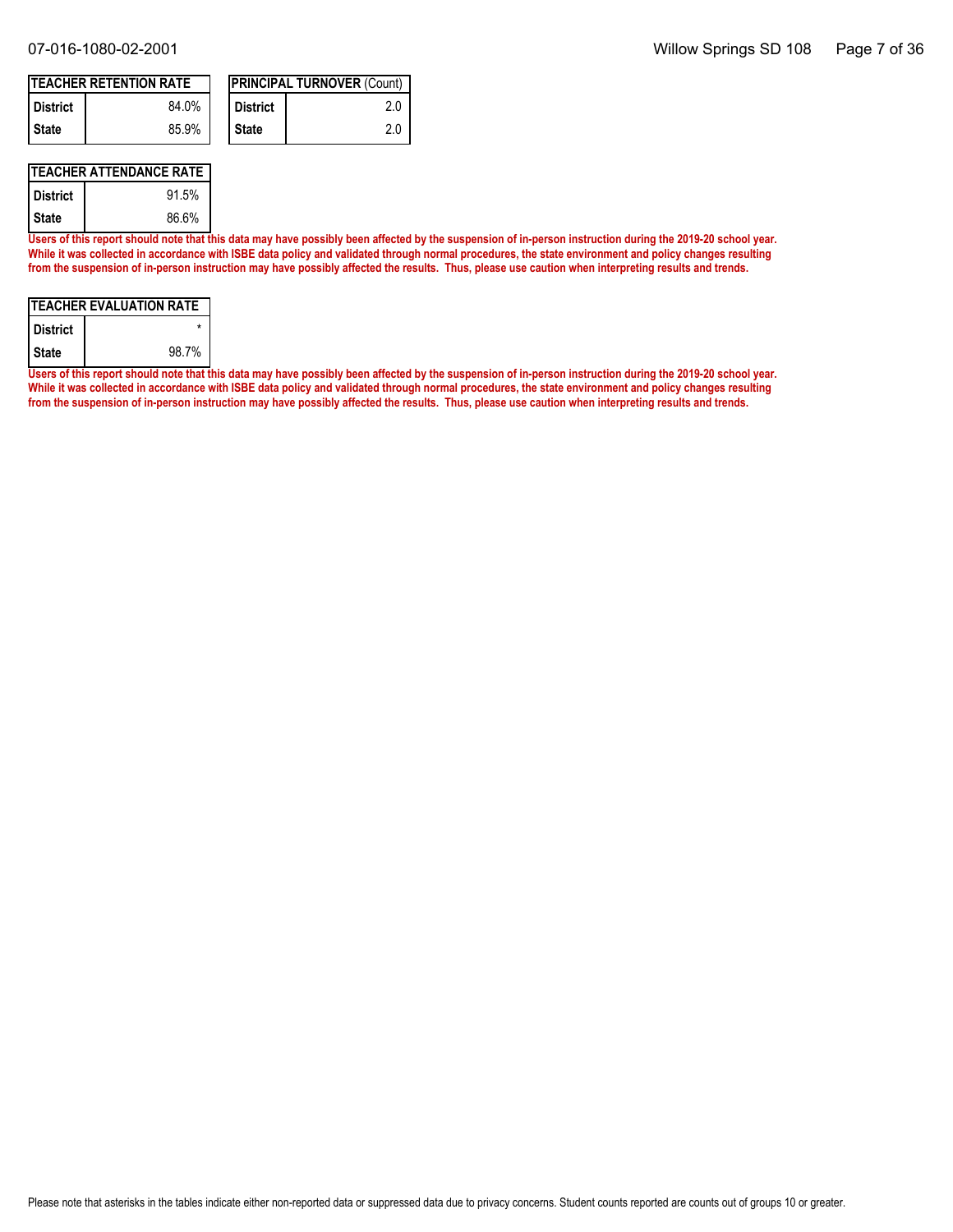### SCHOOL DISTRICT FINANCES

#### **AVERAGE TEACHER/ADMINISTRATOR SALARIES**





| <b>IREVENUE BY SOURCE 2018-19</b> |                 |            |         | <b>EXPENDITURE BY FUND 2018-19</b>  |                 |            |         |
|-----------------------------------|-----------------|------------|---------|-------------------------------------|-----------------|------------|---------|
|                                   | <b>District</b> | District % | State % |                                     | <b>District</b> | District % | State % |
| <b>Local Property Taxes</b>       | \$4,378,415     | 63.4%      | 60.3%   | <b>Education</b>                    | \$5,151,226     | 76.1%      | 70.4%   |
|                                   |                 |            |         | <b>Operations &amp; Maintenance</b> | \$457,564       | 6.8%       | 7.3%    |
| <b>Other Local Funding</b>        | \$353,355       | 5.1%       | 6.1%    | Transportation                      | \$399,820       | 5.9%       | 3.9%    |
|                                   |                 |            |         | Debt Service                        | \$568,475       | 8.4%       | 8.4%    |
| <b>Evidence-Based Funding</b>     | \$1,488,226     | 21.5%      | 21.7%   | <b>Tort</b>                         | \$59,307        | $0.9\%$    | 1.2%    |
|                                   |                 |            |         | Municipal Retirement/               |                 |            |         |
| <b>Other State Funding</b>        | \$342,889       | 5.0%       | 4.9%    | <b>Social Security</b>              | \$129,800       | $.9\%$     | 1.9%    |
|                                   |                 |            |         | <b>Fire Prevention &amp; Safety</b> | \$487           | $0.0\%$    | 0.6%    |
| Federal Funding                   | \$346,453       | 5.0%       | $7.0\%$ | <b>Capital Projects</b>             | \$0             | $0.0\%$    | 6.3%    |
| <b>TOTAL</b>                      | \$6,909,338     |            |         | <b>TOTAL</b>                        | \$6,766,679     |            |         |

#### **OTHER FINANCIAL INDICATORS**

|                 | 2017 Equalized<br><b>Assessed Valuation</b><br>per Pupil | 2017 Total School<br>Tax Rate<br>per \$100 | 2018-19 Instructional<br><b>Expenditure</b><br>per Pupil | 2018-19 Operating<br><b>Expenditure</b><br>per Pupil |
|-----------------|----------------------------------------------------------|--------------------------------------------|----------------------------------------------------------|------------------------------------------------------|
| <b>District</b> | \$239.239                                                | 5.61                                       | \$8.836                                                  | \$15,328                                             |
| <b>State</b>    | $***$                                                    | $***$                                      | \$8,582                                                  | \$14,492                                             |

\*\* Due to the way Illinois school districts are configured, state averages for equalized assessed valuation per pupil and total school tax rate per \$100 are not provided.

**Equalized assessed valuation** includes all computed property values upon which a district's local tax rate is calculated.

**Total school tax rate** is a district's total tax rate as it appears on local property tax bills.

**Instructional expenditure per pupil** includes the direct costs of teaching pupils or the interaction between teachers and pupils.

**Operating expenditure per pupil** includes the gross operating cost of a school district excluding summer school, adult education, bond principal retired, and capital expenditures.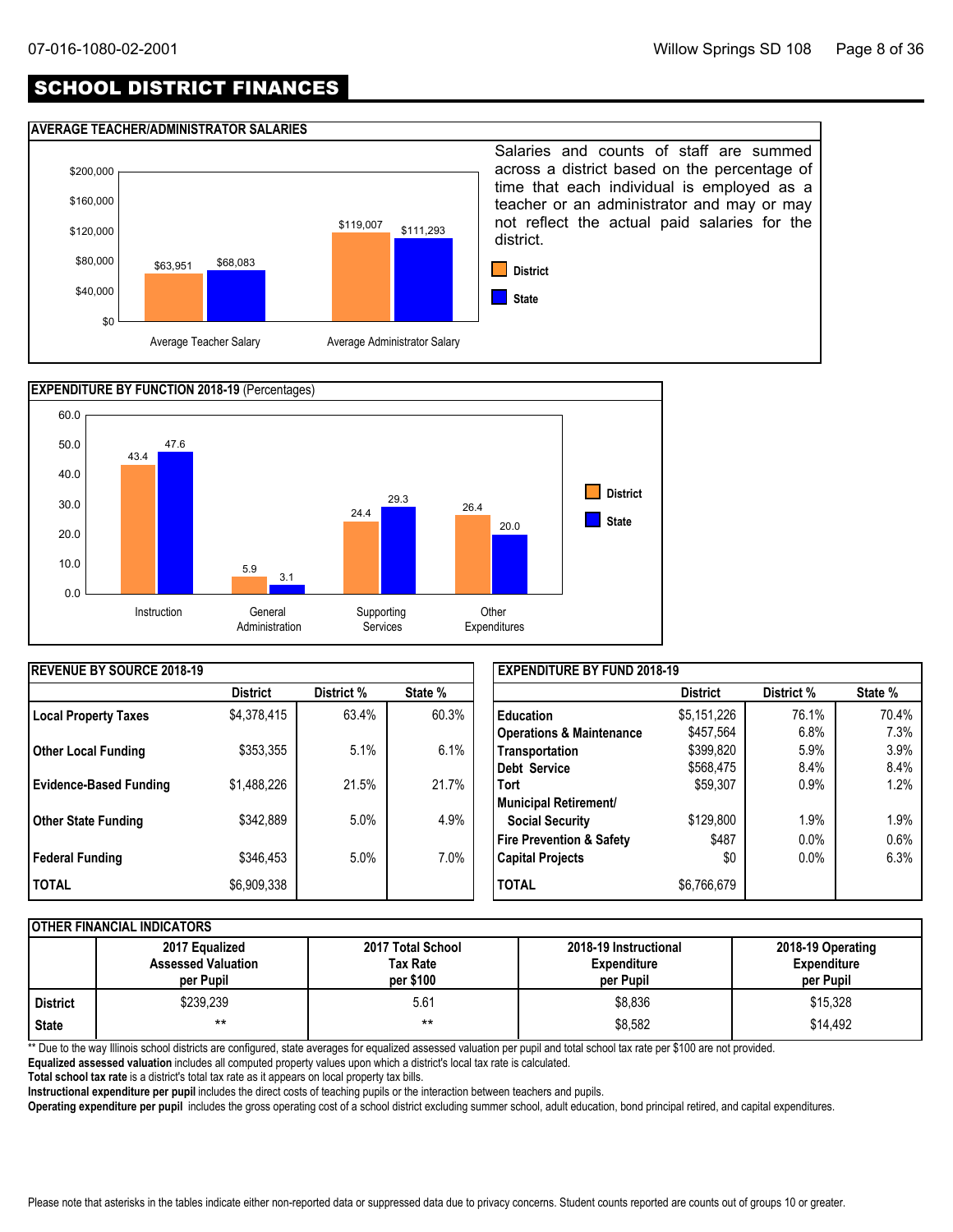### SCHOOL-LEVEL FINANCES

The Every Student Succeeds Act requires LEAs to report school-level expenditure data, beginning with school year 2018-19. LEAs are required to report actual personnel and non-personnel expenditures of both site-specific and district centralized expenditures. These data are self-reported and may differ from Annual Financial Report data. For more information, visit [www.isbe.net/site-based](https://www.isbe.net/site-based).

For Site-Based Expenditure Reporting, enrollment numbers display the average of the enrolled student count on October 1 and March 1 of the reporting year, including all children aged 3 through 21 in grades prekindergarten through 12 served by the LEA or placed in another educational institution by the LEA. Note that students attending only part of each day are counted as proportional students in the count, which may lead to decimal places in the enrollment number.

|                                            | Site-Level Per-Pupil<br>Expenditures | District Centralized Per-Pupil   Total Per-Pupil Expenditures  <br><b>Expenditures</b> |                              |                                                   |
|--------------------------------------------|--------------------------------------|----------------------------------------------------------------------------------------|------------------------------|---------------------------------------------------|
| <b>District Sites</b><br><b>Enrollment</b> | Federal State/Local Subtotal I       | Federal State/Local Subtotal                                                           | Federal State/Local Subtotal | Total<br><b>Expenditures</b><br><b>Exclusions</b> |
| Data not available for 2019                |                                      | Data not available for 2019   Data not available for 2019                              | Data not available for 2019  | Data not available for 2019                       |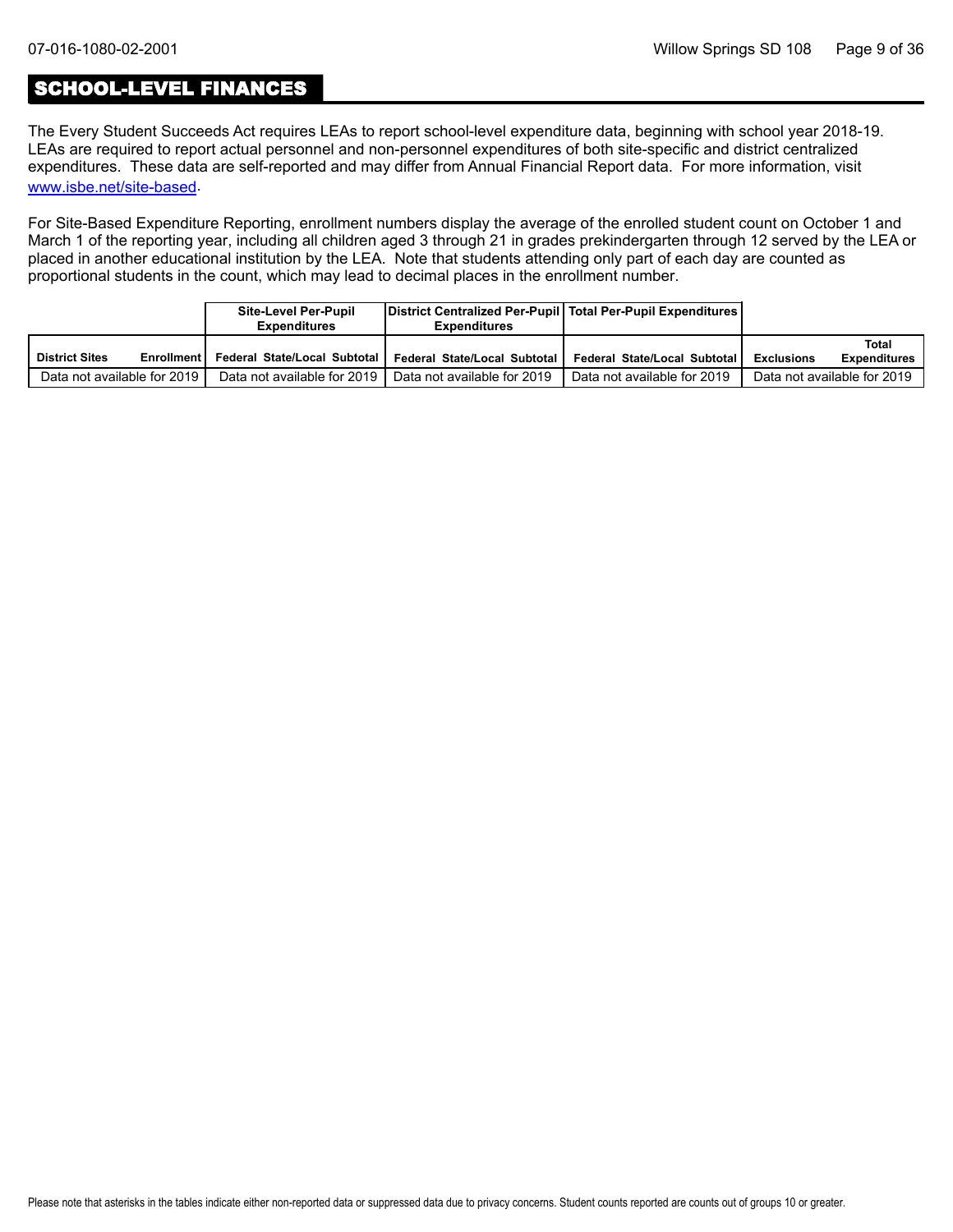### SCHOOL IMPROVEMENT FUNDS

Title I School Improvement - 1003(a) Grant funds are federal Title I funds allocated to districts to support school improvement efforts in schools designated as targeted or comprehensive. Funds must be spent on activities that supplement core programs. Comprehensive schools receive comprehensive support and are required to utilize an approved Learning Partner. Targeted schools receive targeted support and may utilize an approved Learning Partner. Any school utilizing Title I School Improvement - 1003(a) funds must complete an application and School Improvement Report based on a local Board of Education approved School Improvement Plan and submit the Illinois Quality Framework Supporting Rubric. Additional information on the requirements of this grant can be found here:<https://www.isbe.net/Pages/IL-EMPOWER.aspx>

| <b>ISCHOOL IMPROVEMENT FUNDS</b>                                                   |                                                                            |                         |                                                                                           |                                                                              |
|------------------------------------------------------------------------------------|----------------------------------------------------------------------------|-------------------------|-------------------------------------------------------------------------------------------|------------------------------------------------------------------------------|
| <b>Schools Who Receive Title I</b><br><b>School Improvement -</b><br>1003(a) Funds | <b>School Year First</b><br><b>Identified As</b><br><b>Needing Support</b> | <b>Level of Support</b> | Title I School Improvement -<br>1003(a) Funds Received for<br><b>Previous School Year</b> | Reason for Receiving Title I<br><b>School Improvement -</b><br>1003(a) Funds |
|                                                                                    |                                                                            |                         |                                                                                           |                                                                              |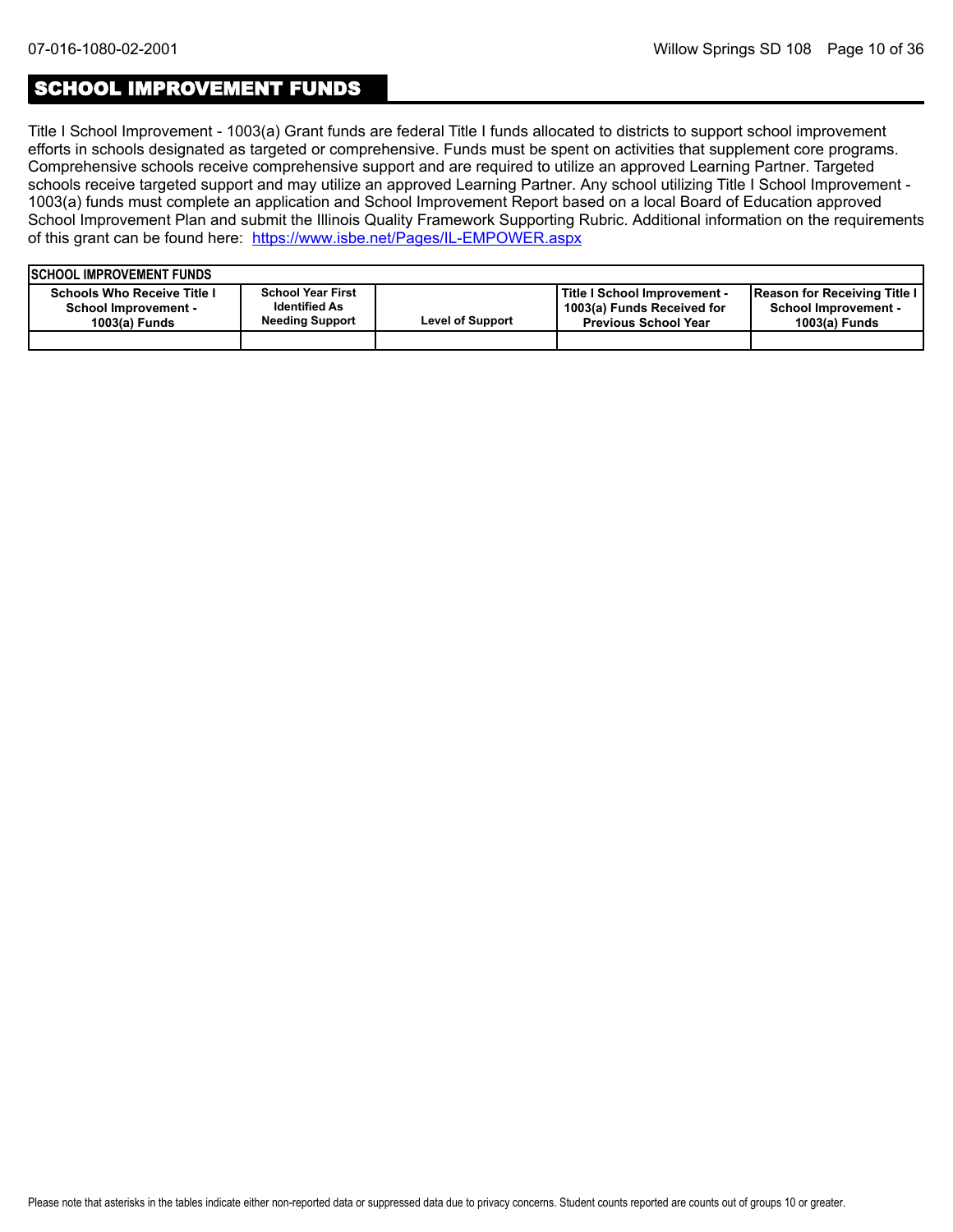### ACADEMIC PERFORMANCE - ASSESSMENTS

The federal Every Student Succeeds Act (ESSA) requires states to assess their learning standards for English language arts (ELA), mathematics, and science. Each state may also have a general assessment for the majority of its students, and an alternate assessment for the one percent of students with the most significant cognitive disabilities. ESSA also requires that English Learners be assessed in four domains (reading, writing, speaking and listening) each year until they reach proficiency. Results are presented both by subject (all tests combined) and then by individual test.

|              | ELA PARTICIPATION - ALL TESTS (Demographics) |      |        |       |              |                 |       |                                              |                             |                         |                                         |                                        |                     |               |
|--------------|----------------------------------------------|------|--------|-------|--------------|-----------------|-------|----------------------------------------------|-----------------------------|-------------------------|-----------------------------------------|----------------------------------------|---------------------|---------------|
|              | All                                          | Male | Female | White | <b>Black</b> | <b>Hispanic</b> | Asian | <b>Native</b><br>Hawaiian<br><b>Islander</b> | /Pacific American<br>Indian | Two or<br>More<br>Races | Children<br>with<br><b>Disabilities</b> | <b>Students</b><br>with<br><b>IEPs</b> | English<br>Learners | Low<br>Income |
| District     |                                              |      |        |       |              |                 |       |                                              |                             |                         |                                         |                                        |                     |               |
| <b>State</b> |                                              |      |        |       |              |                 |       |                                              |                             |                         |                                         |                                        |                     |               |

**Due to the suspension of in-person instruction during the 2019-20 school year, the data for this metric is unavailable for use in the School Year 2020 Report Card.**

|                 | <b>MATH PARTICIPATION - ALL TESTS (Demographics)</b> |      |        |       |              |          |       |                           |                             |               |                             |                     |                            |                      |
|-----------------|------------------------------------------------------|------|--------|-------|--------------|----------|-------|---------------------------|-----------------------------|---------------|-----------------------------|---------------------|----------------------------|----------------------|
|                 |                                                      |      |        |       |              |          |       | <b>Native</b><br>Hawaiian |                             | Two or        | Children                    | <b>Students</b>     |                            |                      |
|                 | All                                                  | Male | Female | White | <b>Black</b> | Hispanic | Asian | <b>Islander</b>           | /Pacific American<br>Indian | More<br>Races | with<br><b>Disabilities</b> | with<br><b>IEPs</b> | <b>English</b><br>Learners | Low<br><b>Income</b> |
| <b>District</b> |                                                      |      |        |       |              |          |       |                           |                             |               |                             |                     |                            |                      |
| State           |                                                      |      |        |       |              |          |       |                           |                             |               |                             |                     |                            |                      |
|                 |                                                      |      |        |       |              |          |       |                           |                             |               |                             |                     |                            |                      |

**Due to the suspension of in-person instruction during the 2019-20 school year, the data for this metric is unavailable for use in the School Year 2020 Report Card.**

|                 | <b>SCIENCE PARTICIPATION - ALL TESTS (Demographics)</b> |      |        |       |              |                 |       |                 |                   |        |                     |                 |          |               |
|-----------------|---------------------------------------------------------|------|--------|-------|--------------|-----------------|-------|-----------------|-------------------|--------|---------------------|-----------------|----------|---------------|
|                 |                                                         |      |        |       |              |                 |       | <b>Native</b>   |                   |        |                     |                 |          |               |
|                 |                                                         |      |        |       |              |                 |       | Hawaiian        |                   | Two or | Children            | <b>Students</b> |          |               |
|                 |                                                         |      |        |       |              |                 |       |                 | /Pacific American | More   | with                | with            | English  | Low           |
|                 | All                                                     | Male | Female | White | <b>Black</b> | <b>Hispanic</b> | Asian | <b>Islander</b> | Indian            | Races  | <b>Disabilities</b> | <b>IEPs</b>     | Learners | <b>Income</b> |
| <b>District</b> |                                                         |      |        |       |              |                 |       |                 |                   |        |                     |                 |          |               |
| <b>State</b>    |                                                         |      |        |       |              |                 |       |                 |                   |        |                     |                 |          |               |
|                 |                                                         |      |        |       |              |                 |       |                 |                   |        |                     |                 |          |               |

**Due to the suspension of in-person instruction during the 2019-20 school year, the data for this metric is unavailable for use in the School Year 2020 Report Card.**

#### **NUMBER AND PERCENTAGE OF ENGLISH LEARNERS EXEMPTED FROM ASSESSMENT**

No English Learners are exempted from assessment, including those who are newly arrived in the U.S. Previously, states could exempt newly arrived English Learners from ELA testing only. Under ESSA, states have flexibility in how they test and use scores from newly arrived English Learners. Per the approved Illinois ESSA State Plan, "Illinois will assess newly arrived ELs, enrolled in their first year in U.S. schools, in grades 3-12 in academic content areas: English language arts, mathematics, and science. Data from the first-year assessments will not be included in accountability determinations, but serve solely for baseline purposes."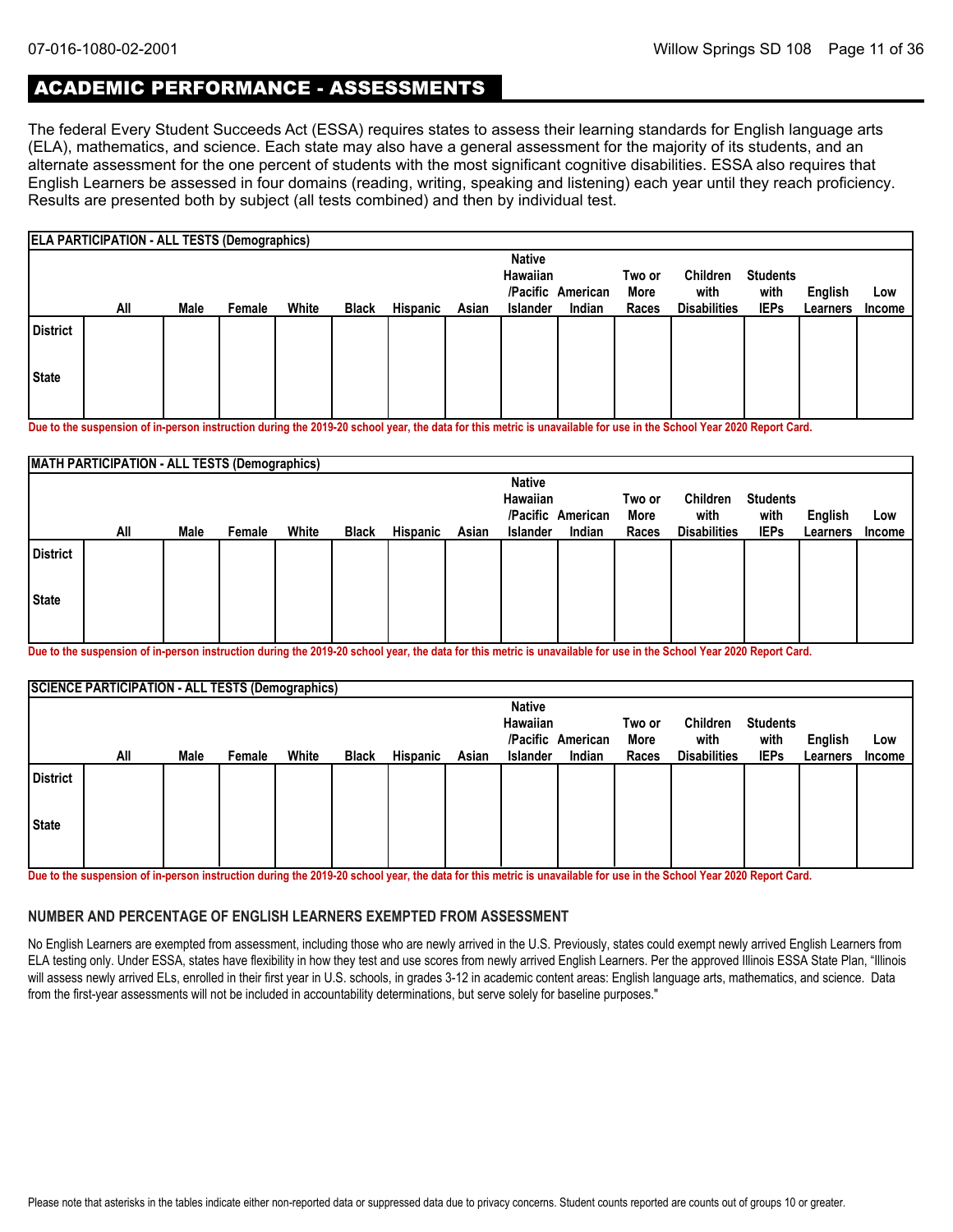|                 | IAR ELA PARTICIPATION (Demographics) |      |        |       |              |          |       |               |                   |        |                     |                 |          |        |
|-----------------|--------------------------------------|------|--------|-------|--------------|----------|-------|---------------|-------------------|--------|---------------------|-----------------|----------|--------|
|                 |                                      |      |        |       |              |          |       | <b>Native</b> |                   |        |                     |                 |          |        |
|                 |                                      |      |        |       |              |          |       | Hawaiian      |                   | Two or | Children            | <b>Students</b> |          |        |
|                 |                                      |      |        |       |              |          |       |               | /Pacific American | More   | with                | with            | English  | Low    |
|                 | All                                  | Male | Female | White | <b>Black</b> | Hispanic | Asian | Islander      | Indian            | Races  | <b>Disabilities</b> | <b>IEPs</b>     | Learners | Income |
| <b>District</b> |                                      |      |        |       |              |          |       |               |                   |        |                     |                 |          |        |
| State           |                                      |      |        |       |              |          |       |               |                   |        |                     |                 |          |        |
|                 |                                      |      |        |       |              |          |       |               |                   |        |                     |                 |          |        |

**Due to the suspension of in-person instruction during the 2019-20 school year, the data for this metric is unavailable for use in the School Year 2020 Report Card.**

| <b>IAR MATH PARTICIPATION (Demographics)</b> |     |      |        |       |              |          |       |                           |                   |        |                     |                 |          |        |
|----------------------------------------------|-----|------|--------|-------|--------------|----------|-------|---------------------------|-------------------|--------|---------------------|-----------------|----------|--------|
|                                              |     |      |        |       |              |          |       | <b>Native</b><br>Hawaiian |                   | Two or | Children            | <b>Students</b> |          |        |
|                                              |     |      |        |       |              |          |       |                           | /Pacific American | More   | with                | with            | English  | Low    |
|                                              | All | Male | Female | White | <b>Black</b> | Hispanic | Asian | <b>Islander</b>           | Indian            | Races  | <b>Disabilities</b> | <b>IEPs</b>     | Learners | Income |
| <b>District</b>                              |     |      |        |       |              |          |       |                           |                   |        |                     |                 |          |        |
| <b>State</b>                                 |     |      |        |       |              |          |       |                           |                   |        |                     |                 |          |        |
|                                              |     |      |        |       |              |          |       |                           |                   |        |                     |                 |          |        |

**Due to the suspension of in-person instruction during the 2019-20 school year, the data for this metric is unavailable for use in the School Year 2020 Report Card.**

|                 | SAT ELA PARTICIPATION (Demographics) |      |        |       |              |                 |                           |                   |                |                  |                         |                |          |        |
|-----------------|--------------------------------------|------|--------|-------|--------------|-----------------|---------------------------|-------------------|----------------|------------------|-------------------------|----------------|----------|--------|
|                 |                                      |      |        |       |              |                 | <b>Native</b><br>Hawaiian | /Pacific American | Two or<br>More | Children<br>with | <b>Students</b><br>with | <b>English</b> | Low      |        |
|                 | All                                  | Male | Female | White | <b>Black</b> | <b>Hispanic</b> | Asian                     | Islander          | Indian         | Races            | <b>Disabilities</b>     | <b>IEPs</b>    | Learners | Income |
| <b>District</b> |                                      |      |        |       |              |                 |                           |                   |                |                  |                         |                |          |        |
| State           |                                      |      |        |       |              |                 |                           |                   |                |                  |                         |                |          |        |
|                 |                                      |      |        |       |              |                 |                           |                   |                |                  |                         |                |          |        |

**Due to the suspension of in-person instruction during the 2019-20 school year, the data for this metric is unavailable for use in the School Year 2020 Report Card.**

|                 | SAT MATH PARTICIPATION (Demographics) |      |        |       |              |          |       |                                              |                             |                         |                                         |                                        |                     |                      |
|-----------------|---------------------------------------|------|--------|-------|--------------|----------|-------|----------------------------------------------|-----------------------------|-------------------------|-----------------------------------------|----------------------------------------|---------------------|----------------------|
|                 | All                                   | Male | Female | White | <b>Black</b> | Hispanic | Asian | <b>Native</b><br>Hawaiian<br><b>Islander</b> | /Pacific American<br>Indian | Two or<br>More<br>Races | Children<br>with<br><b>Disabilities</b> | <b>Students</b><br>with<br><b>IEPs</b> | English<br>Learners | Low<br><b>Income</b> |
| <b>District</b> |                                       |      |        |       |              |          |       |                                              |                             |                         |                                         |                                        |                     |                      |
| State           |                                       |      |        |       |              |          |       |                                              |                             |                         |                                         |                                        |                     |                      |

**Due to the suspension of in-person instruction during the 2019-20 school year, the data for this metric is unavailable for use in the School Year 2020 Report Card.**

|                 | <b>DLM-AA ELA PARTICIPATION (Demographics)</b> |      |        |       |              |                 |       |               |                   |        |                     |                 |          |               |  |
|-----------------|------------------------------------------------|------|--------|-------|--------------|-----------------|-------|---------------|-------------------|--------|---------------------|-----------------|----------|---------------|--|
|                 |                                                |      |        |       |              |                 |       | <b>Native</b> |                   |        |                     |                 |          |               |  |
|                 |                                                |      |        |       |              |                 |       | Hawaiian      |                   | Two or | Children            | <b>Students</b> |          |               |  |
|                 |                                                |      |        |       |              |                 |       |               | /Pacific American | More   | with                | with            | English  | Low           |  |
|                 | All                                            | Male | Female | White | <b>Black</b> | <b>Hispanic</b> | Asian | Islander      | Indian            | Races  | <b>Disabilities</b> | <b>IEPs</b>     | Learners | <b>Income</b> |  |
| <b>District</b> |                                                |      |        |       |              |                 |       |               |                   |        |                     |                 |          |               |  |
| State           |                                                |      |        |       |              |                 |       |               |                   |        |                     |                 |          |               |  |
|                 |                                                |      |        |       |              |                 |       |               |                   |        |                     |                 |          |               |  |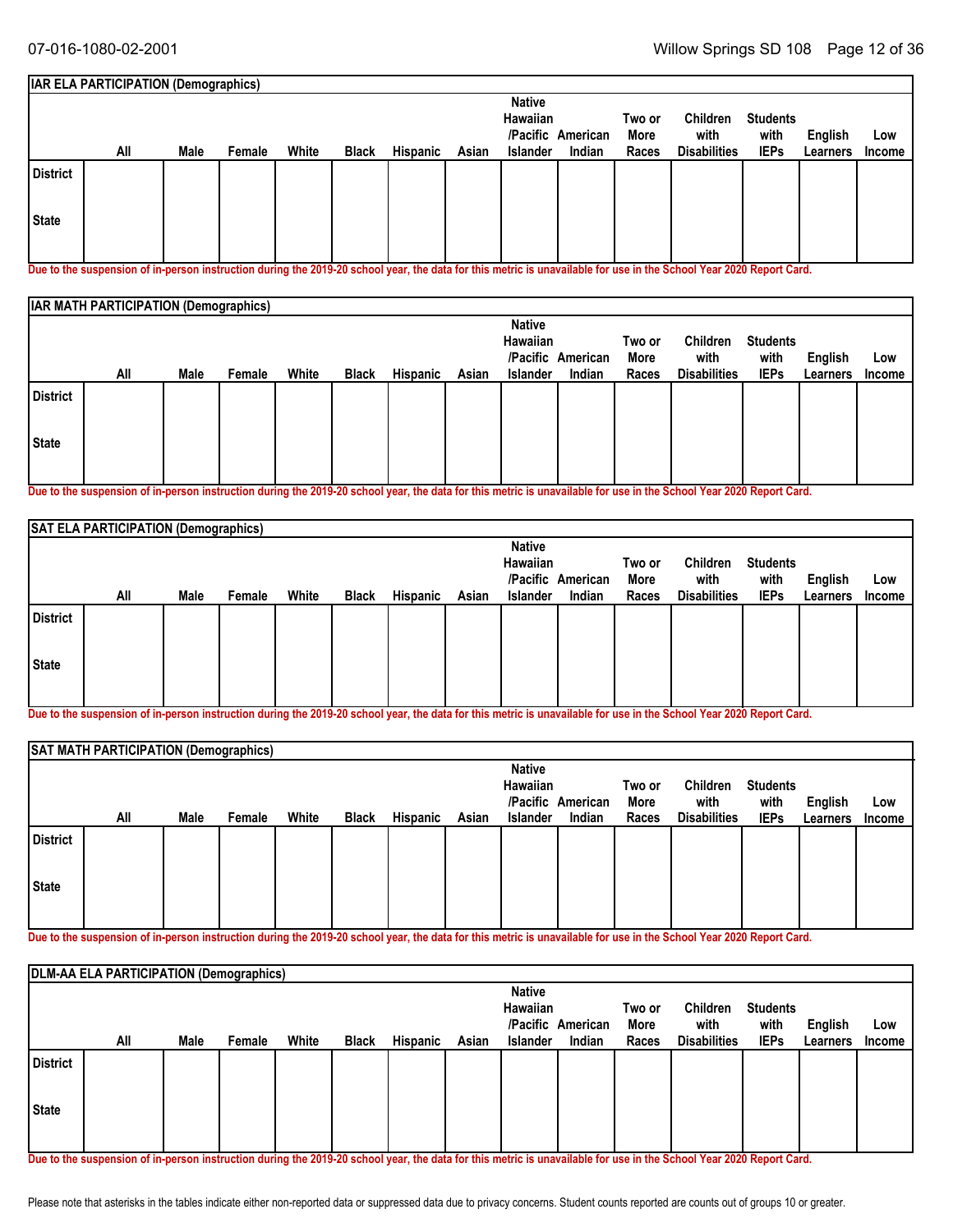|          | DLM-AA MATH PARTICIPATION (Demographics) |      |        |       |              |                 |       |                           |                   |                |                     |                         |          |               |
|----------|------------------------------------------|------|--------|-------|--------------|-----------------|-------|---------------------------|-------------------|----------------|---------------------|-------------------------|----------|---------------|
|          |                                          |      |        |       |              |                 |       | <b>Native</b><br>Hawaiian | /Pacific American | Two or<br>More | Children<br>with    | <b>Students</b><br>with | English  | Low           |
|          | All                                      | Male | Female | White | <b>Black</b> | <b>Hispanic</b> | Asian | <b>Islander</b>           | Indian            | Races          | <b>Disabilities</b> | <b>IEPs</b>             | Learners | <b>Income</b> |
| District |                                          |      |        |       |              |                 |       |                           |                   |                |                     |                         |          |               |
| State    |                                          |      |        |       |              |                 |       |                           |                   |                |                     |                         |          |               |
|          |                                          |      |        |       |              |                 |       |                           |                   |                |                     |                         |          |               |

**Due to the suspension of in-person instruction during the 2019-20 school year, the data for this metric is unavailable for use in the School Year 2020 Report Card.**

|                 | DLM-AA SCIENCE PARTICIPATION (Demographics) |      |        |       |              |          |       |                           |                   |                |                     |                         |          |               |
|-----------------|---------------------------------------------|------|--------|-------|--------------|----------|-------|---------------------------|-------------------|----------------|---------------------|-------------------------|----------|---------------|
|                 |                                             |      |        |       |              |          |       | <b>Native</b><br>Hawaiian | /Pacific American | Two or<br>More | Children<br>with    | <b>Students</b><br>with | English  | Low           |
|                 | All                                         | Male | Female | White | <b>Black</b> | Hispanic | Asian | <b>Islander</b>           | Indian            | Races          | <b>Disabilities</b> | <b>IEPs</b>             | Learners | <b>Income</b> |
| <b>District</b> |                                             |      |        |       |              |          |       |                           |                   |                |                     |                         |          |               |
| State           |                                             |      |        |       |              |          |       |                           |                   |                |                     |                         |          |               |
|                 |                                             |      |        |       |              |          |       |                           |                   |                |                     |                         |          |               |

**Due to the suspension of in-person instruction during the 2019-20 school year, the data for this metric is unavailable for use in the School Year 2020 Report Card.**

| <b>ISA PARTICIPATION (Demographics)</b> |      |        |       |              |                 |       |               |                   |             |                     |                 |                |               |
|-----------------------------------------|------|--------|-------|--------------|-----------------|-------|---------------|-------------------|-------------|---------------------|-----------------|----------------|---------------|
|                                         |      |        |       |              |                 |       | <b>Native</b> |                   |             |                     |                 |                |               |
|                                         |      |        |       |              |                 |       | Hawaiian      |                   | Two or      | Children            | <b>Students</b> |                |               |
|                                         |      |        |       |              |                 |       |               | /Pacific American | <b>More</b> | with                | with            | <b>English</b> | Low           |
| All                                     | Male | Female | White | <b>Black</b> | <b>Hispanic</b> | Asian | Islander      | Indian            | Races       | <b>Disabilities</b> | <b>IEPs</b>     | Learners       | <b>Income</b> |
| <b>District</b>                         |      |        |       |              |                 |       |               |                   |             |                     |                 |                |               |
| State                                   |      |        |       |              |                 |       |               |                   |             |                     |                 |                |               |

**Due to the suspension of in-person instruction during the 2019-20 school year, the data for this metric is unavailable for use in the School Year 2020 Report Card.**

|                 | <b>ELA PROFICIENCY - ALL TESTS (Demographics)</b> |      |        |       |              |                |               |                   |                |
|-----------------|---------------------------------------------------|------|--------|-------|--------------|----------------|---------------|-------------------|----------------|
|                 |                                                   |      |        |       |              |                | <b>Native</b> |                   |                |
|                 | All                                               |      |        |       |              |                | Hawaiian      | /Pacific American | Two or<br>More |
|                 | <b>Students</b>                                   | Male | Female | White | <b>Black</b> | Hispanic Asian | Islander      | Indian            | Races          |
| <b>District</b> |                                                   |      |        |       |              |                |               |                   |                |
| <b>State</b>    |                                                   |      |        |       |              |                |               |                   |                |
|                 |                                                   |      |        |       |              |                |               |                   |                |

**Due to the suspension of in-person instruction during the 2019-20 school year, the data for this metric is unavailable for use in the School Year 2020 Report Card.**

|                 | <b>ELA PROFICIENCY - ALL TESTS (Demographics Continued)</b> |                                        |                            |     |                         |                     |          |
|-----------------|-------------------------------------------------------------|----------------------------------------|----------------------------|-----|-------------------------|---------------------|----------|
|                 | <b>Children</b><br>with<br><b>Disabilities</b>              | <b>Students</b><br>with<br><b>IEPs</b> | English<br><b>Learners</b> | Low | Income Homeless Migrant | Youth<br>In<br>Care | Military |
| <b>District</b> |                                                             |                                        |                            |     |                         |                     |          |
| <b>State</b>    |                                                             |                                        |                            |     |                         |                     |          |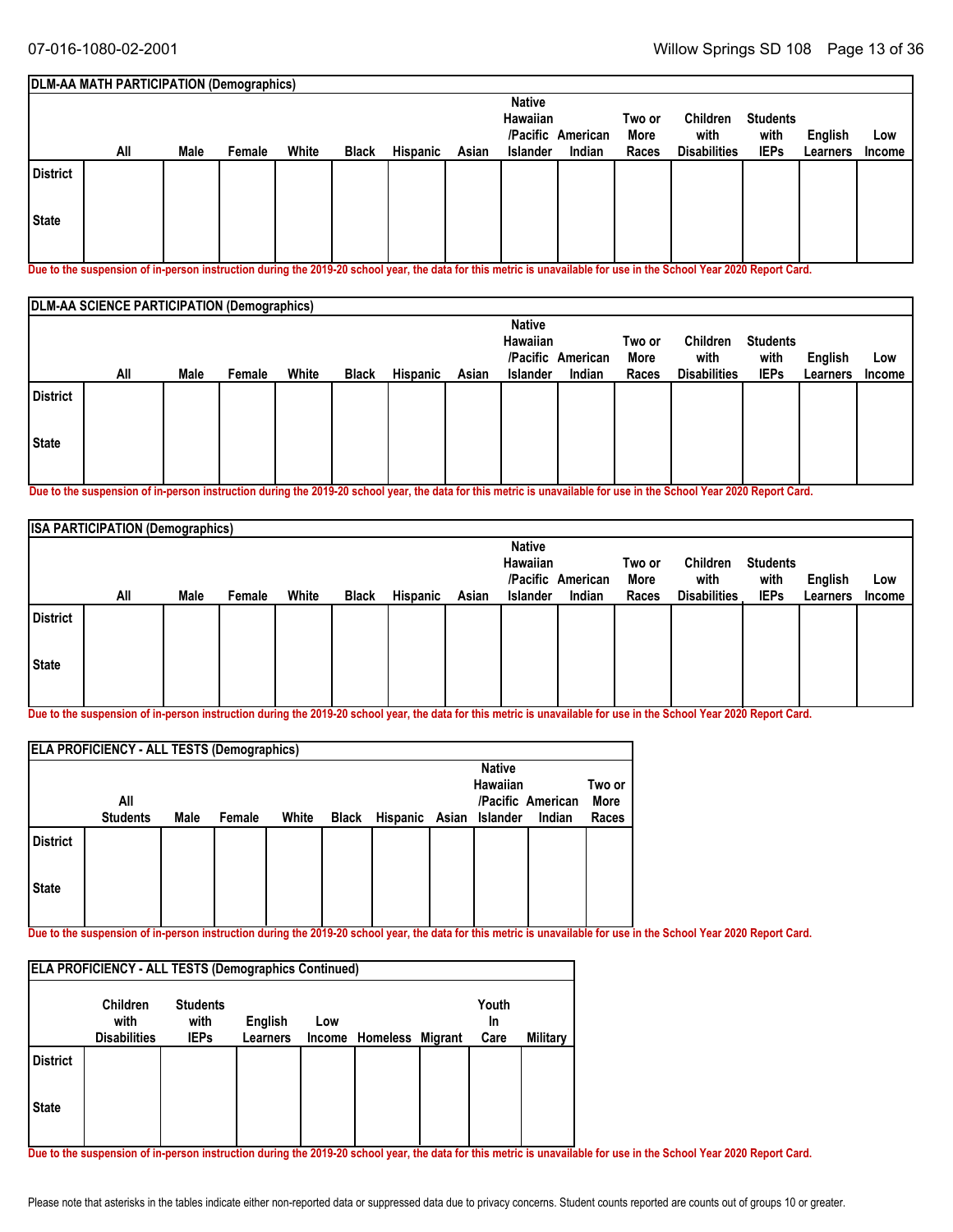|                 | <b>MATH PROFICIENCY - ALL TESTS (Demographics)</b> |      |        |       |       |                         |                           |                             |                         |
|-----------------|----------------------------------------------------|------|--------|-------|-------|-------------------------|---------------------------|-----------------------------|-------------------------|
|                 | All<br><b>Students</b>                             | Male | Female | White | Black | Hispanic Asian Islander | <b>Native</b><br>Hawaiian | /Pacific American<br>Indian | Two or<br>More<br>Races |
| <b>District</b> |                                                    |      |        |       |       |                         |                           |                             |                         |
| <b>State</b>    |                                                    |      |        |       |       |                         |                           |                             |                         |

**Due to the suspension of in-person instruction during the 2019-20 school year, the data for this metric is unavailable for use in the School Year 2020 Report Card.**

|                 | <b>MATH PROFICIENCY - ALL TESTS (Demographics Continued)</b> |                                        |                     |     |                         |  |                     |          |  |  |  |  |  |
|-----------------|--------------------------------------------------------------|----------------------------------------|---------------------|-----|-------------------------|--|---------------------|----------|--|--|--|--|--|
|                 | <b>Children</b><br>with<br><b>Disabilities</b>               | <b>Students</b><br>with<br><b>IEPs</b> | English<br>Learners | Low | Income Homeless Migrant |  | Youth<br>In<br>Care | Military |  |  |  |  |  |
| <b>District</b> |                                                              |                                        |                     |     |                         |  |                     |          |  |  |  |  |  |
| <b>State</b>    |                                                              |                                        |                     |     |                         |  |                     |          |  |  |  |  |  |

**Due to the suspension of in-person instruction during the 2019-20 school year, the data for this metric is unavailable for use in the School Year 2020 Report Card.**

|                 | <b>SCIENCE PROFICIENCY - ALL TESTS (Demographics)</b> |      |        |       |       |                         |                           |                   |                |
|-----------------|-------------------------------------------------------|------|--------|-------|-------|-------------------------|---------------------------|-------------------|----------------|
|                 | All                                                   |      |        |       |       |                         | <b>Native</b><br>Hawaiian | /Pacific American | Two or<br>More |
|                 | <b>Students</b>                                       | Male | Female | White | Black | Hispanic Asian Islander |                           | Indian            | Races          |
| <b>District</b> |                                                       |      |        |       |       |                         |                           |                   |                |
| <b>State</b>    |                                                       |      |        |       |       |                         |                           |                   |                |

**Due to the suspension of in-person instruction during the 2019-20 school year, the data for this metric is unavailable for use in the School Year 2020 Report Card.**

|                 | <b>SCIENCE PROFICIENCY - ALL TESTS (Demographics Continued)</b> |                                        |                            |               |          |                |                     |          |
|-----------------|-----------------------------------------------------------------|----------------------------------------|----------------------------|---------------|----------|----------------|---------------------|----------|
|                 | <b>Children</b><br>with<br><b>Disabilities</b>                  | <b>Students</b><br>with<br><b>IEPs</b> | <b>English</b><br>Learners | Low<br>Income | Homeless | <b>Migrant</b> | Youth<br>In<br>Care | Military |
| <b>District</b> |                                                                 |                                        |                            |               |          |                |                     |          |
| <b>State</b>    |                                                                 |                                        |                            |               |          |                |                     |          |

|                 | <b>IEL PROFICIENCY ON ACCESS</b> |         |                                                 |        |       |                           |                         |
|-----------------|----------------------------------|---------|-------------------------------------------------|--------|-------|---------------------------|-------------------------|
|                 | #<br><b>ELS</b>                  | Tested  | %<br><b>Participation Proficient Proficient</b> |        | %     | Long<br><b>Term</b><br>EL | %<br>Long<br>Term<br>EL |
| <b>District</b> | 48                               | 48      | 100.0%                                          | 5      | 10.4% |                           | 2.1%                    |
| <b>State</b>    | 223,399                          | 220.920 | 98.9%                                           | 17,503 | 7.9%  | 20,127                    | 9.0%                    |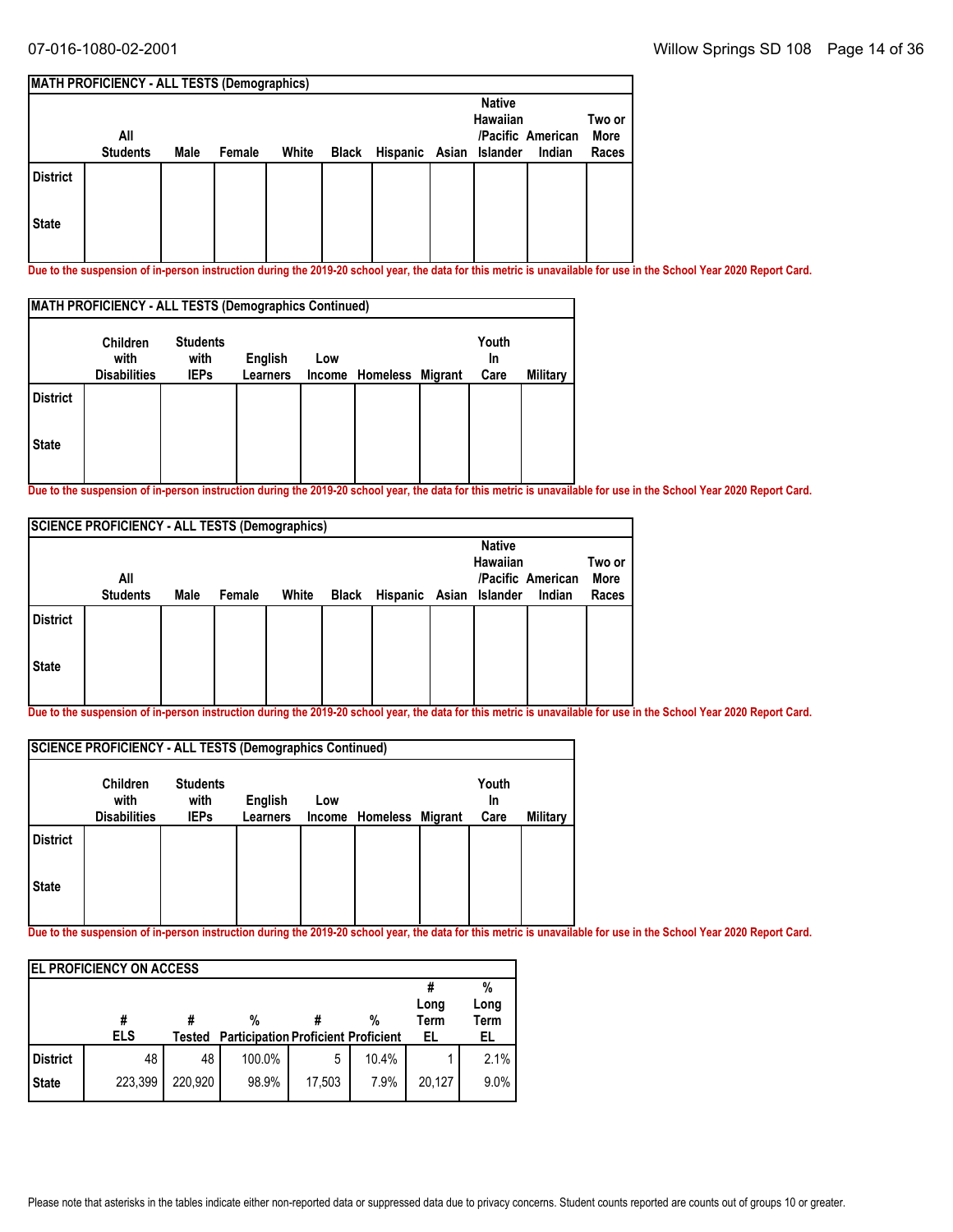#### **MEAN ELA GROWTH PERCENTILE - IAR (Demographics) All Students Native Hawaiian /Pacific Islander American Male Female White Black Hispanic Asian Indian Two or More Races State District**

**Due to the suspension of in-person instruction during the 2019-20 school year, the data for this metric is unavailable for use in the School Year 2020 Report Card.**

| MEAN ELA GROWTH PERCENTILE - IAR (Demographics Continued) |                                                |                                        |                     |               |                  |  |                     |          |  |  |  |  |
|-----------------------------------------------------------|------------------------------------------------|----------------------------------------|---------------------|---------------|------------------|--|---------------------|----------|--|--|--|--|
|                                                           | <b>Children</b><br>with<br><b>Disabilities</b> | <b>Students</b><br>with<br><b>IEPs</b> | English<br>Learners | Low<br>Income | Homeless Migrant |  | Youth<br>In<br>Care | Military |  |  |  |  |
| <b>District</b>                                           |                                                |                                        |                     |               |                  |  |                     |          |  |  |  |  |
| <b>State</b>                                              |                                                |                                        |                     |               |                  |  |                     |          |  |  |  |  |

**Due to the suspension of in-person instruction during the 2019-20 school year, the data for this metric is unavailable for use in the School Year 2020 Report Card.**

|                 | <b>MEAN MATH GROWTH PERCENTILE - IAR (Demographics)</b> |      |        |       |              |          |       |                                                   |                    |                         |  |  |  |  |
|-----------------|---------------------------------------------------------|------|--------|-------|--------------|----------|-------|---------------------------------------------------|--------------------|-------------------------|--|--|--|--|
|                 | All<br><b>Students</b>                                  | Male | Female | White | <b>Black</b> | Hispanic | Asian | <b>Native</b><br>Hawaiian<br>/Pacific<br>Islander | American<br>Indian | Two or<br>More<br>Races |  |  |  |  |
| <b>District</b> |                                                         |      |        |       |              |          |       |                                                   |                    |                         |  |  |  |  |
| <b>State</b>    |                                                         |      |        |       |              |          |       |                                                   |                    |                         |  |  |  |  |

**Due to the suspension of in-person instruction during the 2019-20 school year, the data for this metric is unavailable for use in the School Year 2020 Report Card.**

| <b>MEAN MATH GROWTH PERCENTILE - IAR (Demographics Continued)</b> |                                                |                                        |                            |               |                  |  |                     |          |
|-------------------------------------------------------------------|------------------------------------------------|----------------------------------------|----------------------------|---------------|------------------|--|---------------------|----------|
|                                                                   | <b>Children</b><br>with<br><b>Disabilities</b> | <b>Students</b><br>with<br><b>IEPs</b> | English<br><b>Learners</b> | Low<br>Income | Homeless Migrant |  | Youth<br>In<br>Care | Military |
| <b>District</b>                                                   |                                                |                                        |                            |               |                  |  |                     |          |
| <b>State</b>                                                      |                                                |                                        |                            |               |                  |  |                     |          |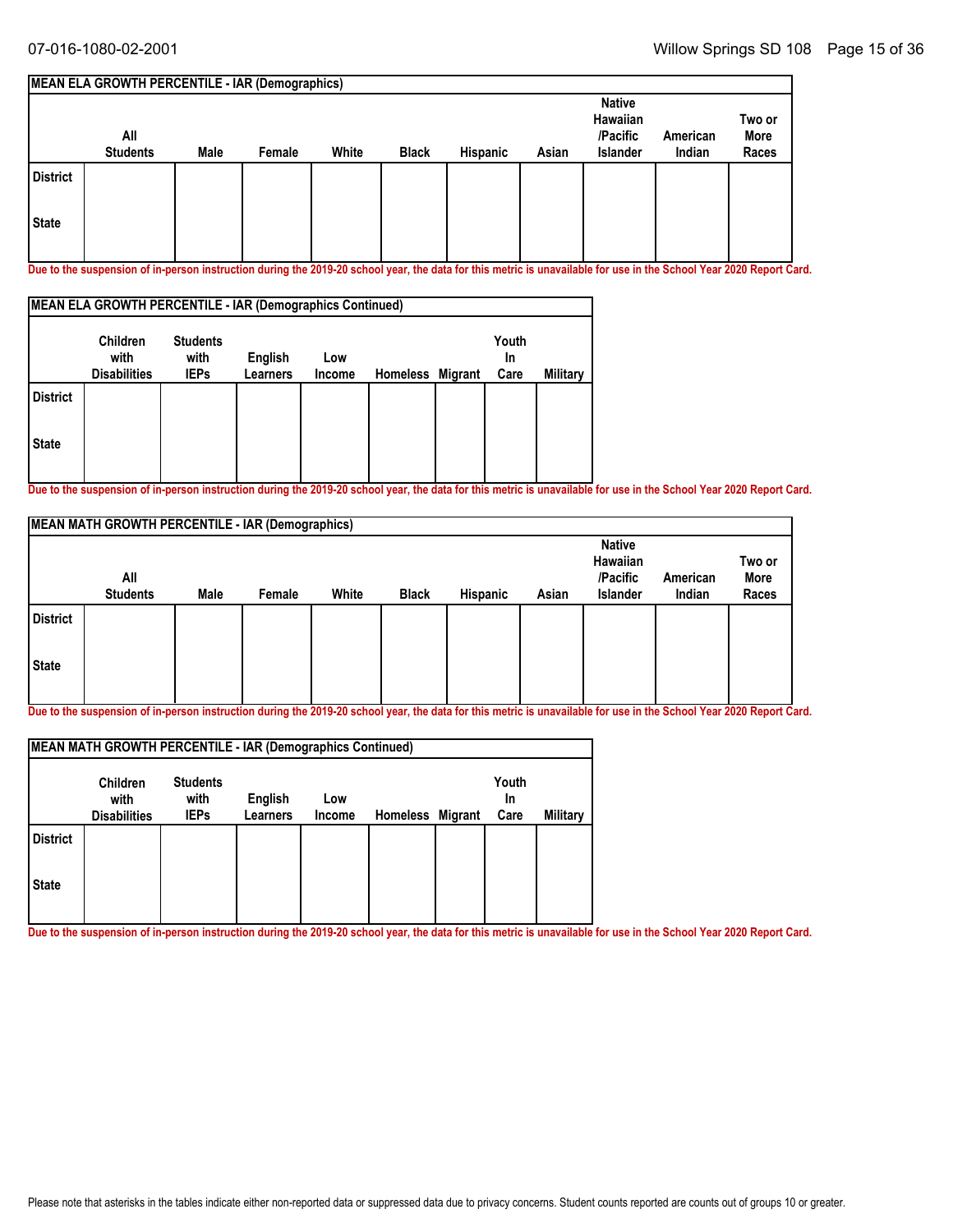# 2019 Mathematics State Snapshot Report Illinois ■ Grade 4 ■ Public Schools

# **Results for Student Groups in 2019**

|                                         | Percentage of | Avg.  |       | Percentage at or<br>above NAEP | Percentage at<br><b>NAEP</b> |
|-----------------------------------------|---------------|-------|-------|--------------------------------|------------------------------|
| <b>Reporting Groups</b>                 | students      | score | Basic | <b>Proficient</b>              | Advanced                     |
| <b>Race/Ethnicity</b>                   |               |       |       |                                |                              |
| White                                   | 46            | 246   | 86    |                                | 11                           |
| <b>Black</b>                            | 17            | 217   | 57    |                                |                              |
| <b>Hispanic</b>                         | 27            | 231   | 74    | 28                             |                              |
| <b>Asian</b>                            | 4             | 259   | 88    | 65                             | 25                           |
| American Indian/Alaska Native           | #             |       |       |                                |                              |
| <b>Native Hawaiian/Pacific Islander</b> | #             | ŧ     |       |                                |                              |
| Two or more races                       | 4             | 238   | 76    | 40                             | 12                           |
| Gender                                  |               |       |       |                                |                              |
| Male                                    | 50            | 239   | 78    |                                | 10                           |
| Female                                  | 50            | 236   | 77    | 36                             | 6                            |
| <b>National School Lunch Program</b>    |               |       |       |                                |                              |
| <b>Eligible</b>                         | 52            | 226   | 67    | 24                             |                              |
| <b>Not eligible</b>                     | 48            | 249   | 88    | 54                             | 14                           |

# Rounds to zero.

‡ Reporting standards not met.

NOTE: Detail may not sum to totals because of rounding, and because the "Information not available" category for the National School Lunch Program, which provides free/reduced-price lunches, is not displayed. Black includes African American and Hispanic includes Latino. Race categories exclude Hispanic origin.

## **NAEP Achievement-Level Percentages and Average Score Results**



\* Significantly different (p < .05) from state's results in 2019. Significance tests were performed using unrounded numbers.

NOTE: NAEP achievement levels are to be used on a trial basis and should be interpreted and used with caution. Detail may not sum to totals because of rounding.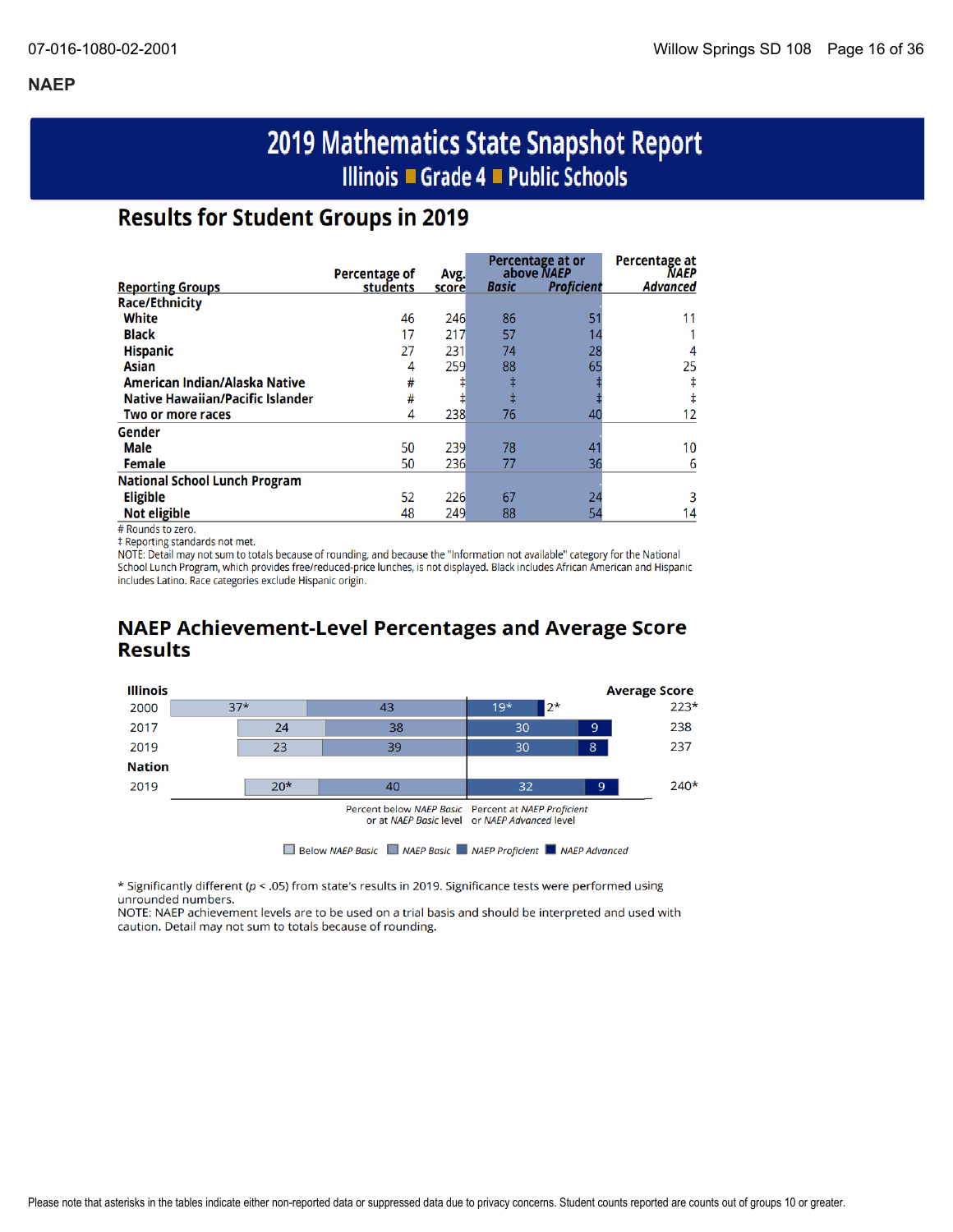# 2019 Mathematics State Snapshot Report Illinois ■ Grade 8 ■ Public Schools

# **Results for Student Groups in 2019**

|                                         | Percentage of | Avg.  |              | Percentage at or<br>above NAEP | <b>Percentage at</b><br><b>NAEP</b> |
|-----------------------------------------|---------------|-------|--------------|--------------------------------|-------------------------------------|
| <b>Reporting Groups</b>                 | students      | score | <b>Basic</b> | <b>Proficient</b>              | Advanced                            |
| <b>Race/Ethnicity</b>                   |               |       |              |                                |                                     |
| White                                   | 48            | 291   | 78           | 42                             | 12                                  |
| <b>Black</b>                            | 18            | 262   | 49           |                                |                                     |
| <b>Hispanic</b>                         | 25            | 273   | 62           | 24                             | 5                                   |
| Asian                                   | 6             | 320   | 92           | 73                             | 36                                  |
| American Indian/Alaska Native           | #             |       | ŧ            |                                |                                     |
| <b>Native Hawaiian/Pacific Islander</b> | #             |       | ŧ            |                                |                                     |
| Two or more races                       | 3             | 286   | 71           | 38                             | 17                                  |
| Gender                                  |               |       |              |                                |                                     |
| Male                                    | 51            | 283   | 69           | 35                             | 12                                  |
| <b>Female</b>                           | 49            | 282   | 70           | 32                             | q                                   |
| <b>National School Lunch Program</b>    |               |       |              |                                |                                     |
| <b>Eligible</b>                         | 48            | 269   | 56           | 20                             |                                     |
| <b>Not eligible</b>                     | 52            | 295   | 82           | 46                             | 15                                  |

# Rounds to zero.

‡ Reporting standards not met.

NOTE: Detail may not sum to totals because of rounding, and because the "Information not available" category for the National School Lunch Program, which provides free/reduced-price lunches, is not displayed. Black includes African American and Hispanic includes Latino. Race categories exclude Hispanic origin.

### **NAEP Achievement-Level Percentages and Average Score Results**



\* Significantly different ( $p <$  .05) from state's results in 2019. Significance tests were performed using unrounded numbers.

NOTE: NAEP achievement levels are to be used on a trial basis and should be interpreted and used with caution. Detail may not sum to totals because of rounding.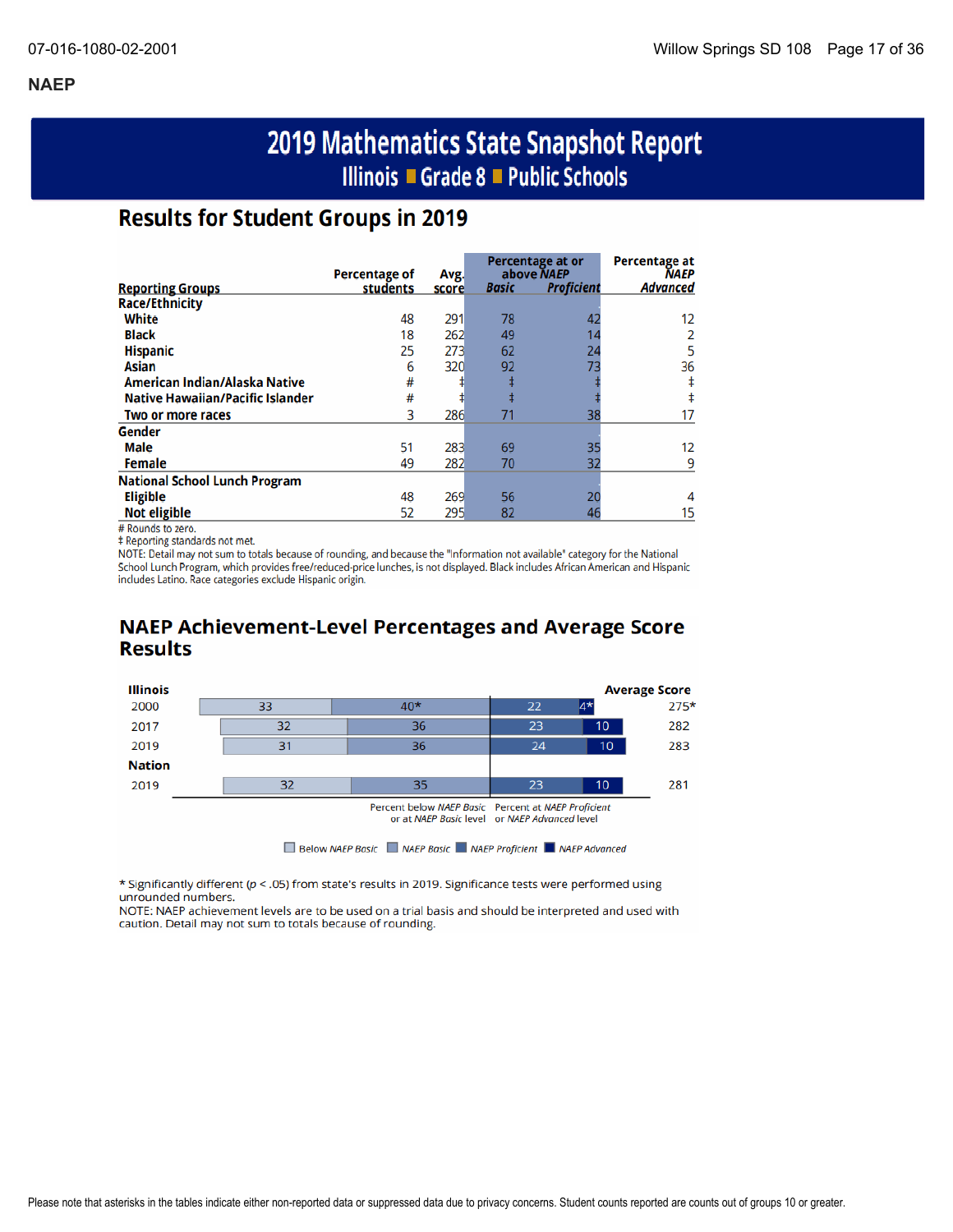# **National Center for Education Statistics**

2019 Mathematics Grades 4 and 8 Assessment Report Cards: Summary Data Tables for National and State Sample Sizes, Participation Rates, Proportions of SD and ELL Students Identified, and Types of Accommodations

Table A-11. Inclusion rate and standard error (SE) in NAEP mathematics for fourth- and eighth-grade public school students with disabilities (SD) and English language learners (ELL), as a percentage of identified SD or ELL students, by state/jurisdiction: 2019

|                    |                |    |                      | Percentage of identified SD or ELL students |    |                |     |
|--------------------|----------------|----|----------------------|---------------------------------------------|----|----------------|-----|
|                    |                |    | Grade 4              | Grade 8                                     |    |                |     |
|                    | SD             |    |                      | <b>SD</b>                                   |    |                |     |
| State/jurisdiction | Inclusion rate | SE | SE<br>Inclusion rate | Inclusion rate                              | SE | Inclusion rate | SE  |
| <b>Illinois</b>    | 95             |    | 98                   | 94                                          |    | 95             | 2.0 |

t Not applicable. Standard error estimate cannot be accurately determined.

± Reporting standards not met. Sample size insufficient to permit a reliable estimate.

<sup>1</sup> The state/jurisdiction's inclusion rate is higher than or not significantly different from the National Assessment Governing Board goal of 85 percent.

<sup>2</sup> Department of Defense Education Activity (overseas and domestic schools).

NOTE: Beginning with the 2017 assessment, NAEP mathematics results are from a digitally based assessment; prior to 2017, results were from a paper-andpencil based assessment. SD includes students identified as having an Individualized Education Program but excludes other students protected under Section 504 of the Rehabilitation Act of 1973. In Puerto Rico, the English language learner (ELL) category is for the Spanish language learner (SLL).

SOURCE: U.S. Department of Education, Institute of Education Sciences, National Center for Education Statistics, National Assessment of Educational Progress (NAEP), 2019 Mathematics Assessment.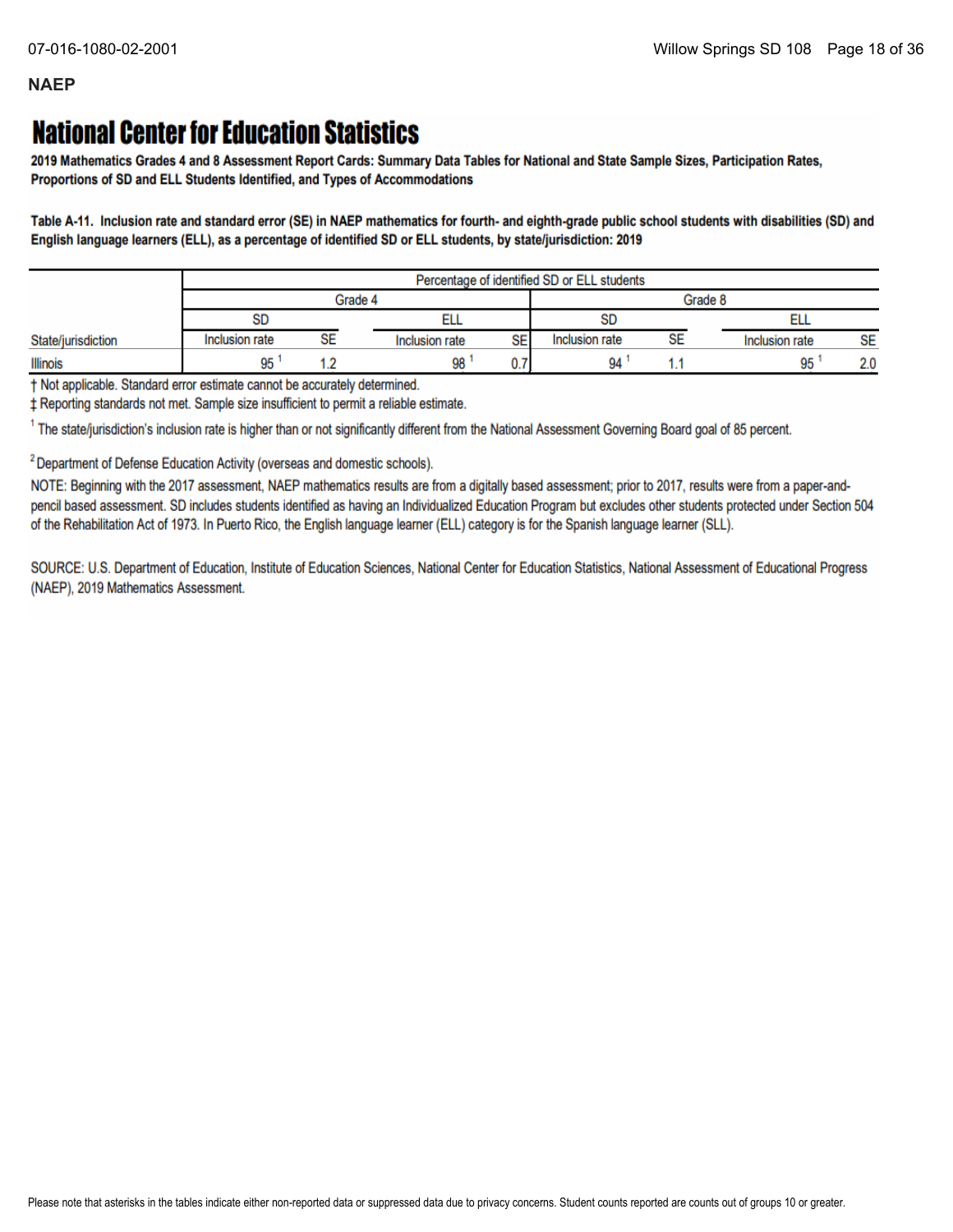# 2019 Reading State Snapshot Report Illinois ■ Grade 4 ■ Public Schools

# **Results for Student Groups in 2019**

|                                         |                                  |               |              | Percentage at or<br>above NAEP | <b>Percentage at</b><br><b>NAEP</b> |
|-----------------------------------------|----------------------------------|---------------|--------------|--------------------------------|-------------------------------------|
| <b>Reporting Groups</b>                 | <b>Percentage of</b><br>students | Avg.<br>score | <b>Basic</b> | <b>Proficient</b>              | Advanced                            |
| <b>Race/Ethnicity</b>                   |                                  |               |              |                                |                                     |
| White                                   | 46                               | 228           | 75           | 45                             | 12                                  |
| <b>Black</b>                            | 18                               | 200           | 46           |                                |                                     |
| <b>Hispanic</b>                         | 27                               | 208           | 55           | 23                             | 4                                   |
| Asian                                   | 4                                | 238           | 82           | 57                             | 19                                  |
| American Indian/Alaska Native           | #                                |               |              |                                |                                     |
| <b>Native Hawaiian/Pacific Islander</b> | #                                |               |              |                                |                                     |
| Two or more races                       | 4                                | 229           | 74           | 43                             |                                     |
| Gender                                  |                                  |               |              |                                |                                     |
| Male                                    | 50                               | 215           | 61           | 32                             | 8                                   |
| <b>Female</b>                           | 50                               | 221           | 68           | 36                             |                                     |
| <b>National School Lunch Program</b>    |                                  |               |              |                                |                                     |
| <b>Eligible</b>                         | 52                               | 205           | 51           |                                |                                     |
| <b>Not eligible</b>                     | 47                               | 233           | 79           |                                | 14                                  |

# Rounds to zero.

‡ Reporting standards not met.

NOTE: Detail may not sum to totals because of rounding, and because the "Information not available" category for the National School Lunch Program, which provides free/reduced-price lunches, is not displayed. Black includes African American and Hispanic includes Latino. Race categories exclude Hispanic origin.

# **NAEP Achievement-Level Percentages and Average Score Results**



NOTE: NAEP achievement levels are to be used on a trial basis and should be interpreted and used with caution. Detail may not sum to totals because of rounding.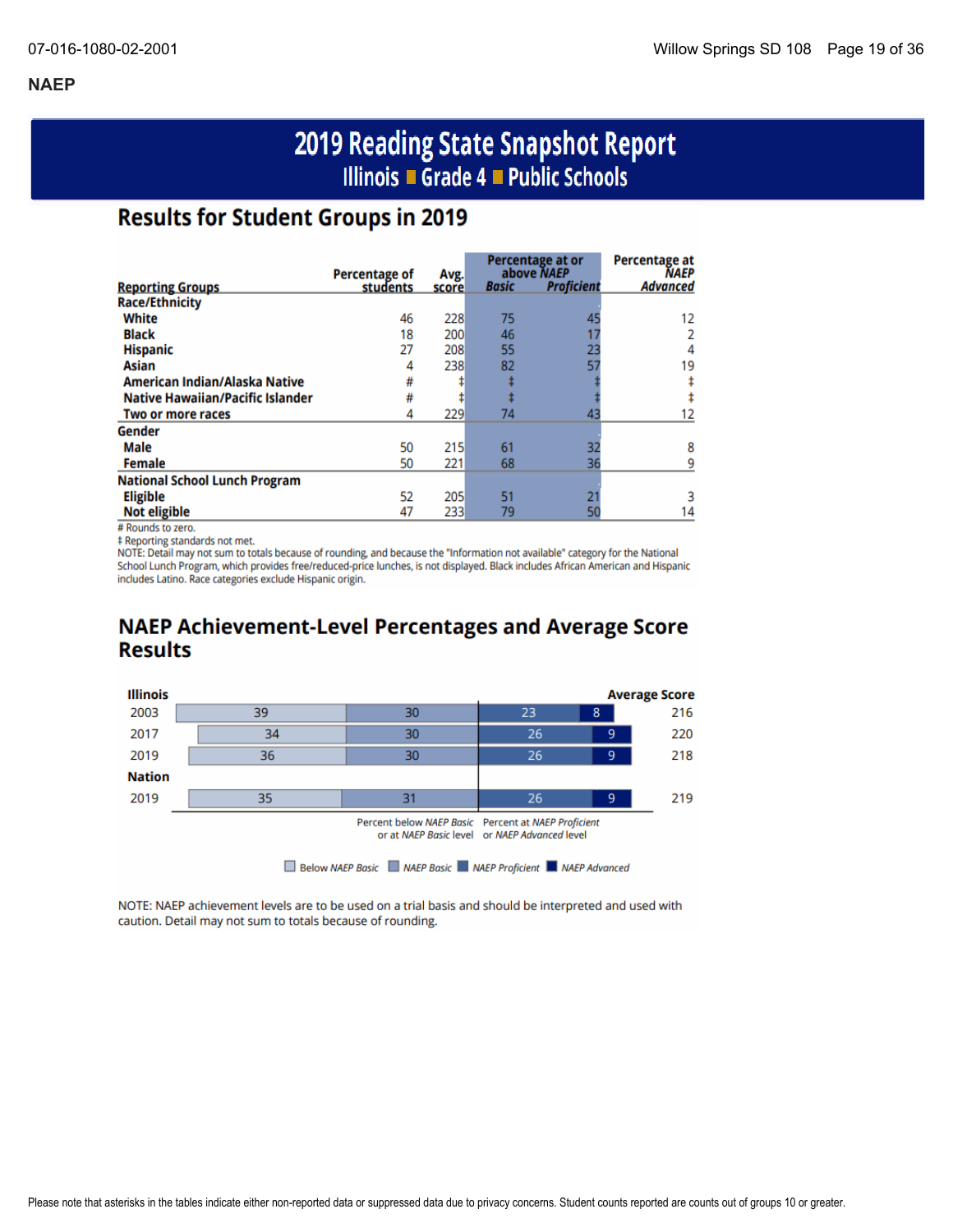# 2019 Reading State Snapshot Report Illinois ■ Grade 8 ■ Public Schools

# **Results for Student Groups in 2019**

|                                         |                                  |       |              | Percentage at or                | Percentage at           |
|-----------------------------------------|----------------------------------|-------|--------------|---------------------------------|-------------------------|
|                                         | <b>Percentage of</b><br>students | Avg.  | <b>Basic</b> | above NAEP<br><b>Proficient</b> | NAEP<br><b>Advanced</b> |
| <b>Reporting Groups</b>                 |                                  | score |              |                                 |                         |
| <b>Race/Ethnicity</b>                   |                                  |       |              |                                 |                         |
| White                                   | 48                               | 274   | 82           | 45                              | 6                       |
| <b>Black</b>                            | 18                               | 246   | 56           |                                 |                         |
| <b>Hispanic</b>                         | 25                               | 255   | 66           | 25                              |                         |
| Asian                                   | 6                                | 290   | 90           | 66                              | 15                      |
| American Indian/Alaska Native           | #                                |       |              |                                 |                         |
| <b>Native Hawaiian/Pacific Islander</b> | #                                |       |              |                                 |                         |
| Two or more races                       | 3                                | 263   | 72           | 32                              |                         |
| Gender                                  |                                  |       |              |                                 |                         |
| <b>Male</b>                             | 51                               | 260   | 69           | 32                              |                         |
| <b>Female</b>                           | 49                               | 269   | 78           | 40                              |                         |
| <b>National School Lunch Program</b>    |                                  |       |              |                                 |                         |
| <b>Eligible</b>                         | 50                               | 251   | 62           |                                 |                         |
| <b>Not eligible</b>                     | 50                               | 278   | 85           | 50                              |                         |

# Rounds to zero.

‡ Reporting standards not met.

NOTE: Detail may not sum to totals because of rounding, and because the "Information not available" category for the National School Lunch Program, which provides free/reduced-price lunches, is not displayed. Black includes African American and Hispanic includes Latino. Race categories exclude Hispanic origin.

## **NAEP Achievement-Level Percentages and Average Score Results**



\* Significantly different ( $p < .05$ ) from state's results in 2019. Significance tests were performed using unrounded numbers.

NOTE: NAEP achievement levels are to be used on a trial basis and should be interpreted and used with caution. Detail may not sum to totals because of rounding.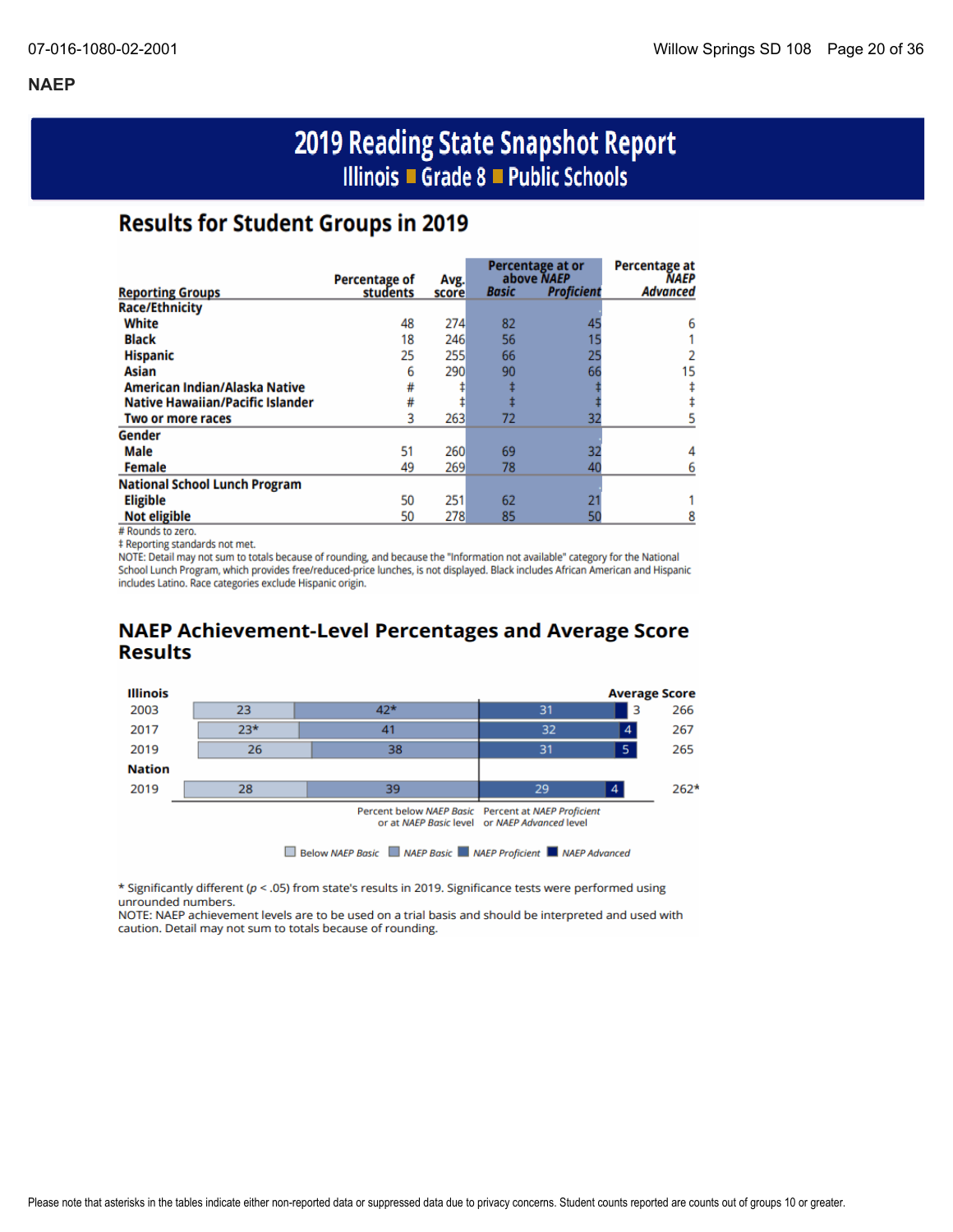# **National Center for Education Statistics**

2019 Reading Grades 4 and 8 Assessment Report Cards: Summary Data Tables for National and State Sample Sizes, Participation Rates, Proportions of SD and ELL Students Identified, and Types of Accommodations

Table A-11. Inclusion rate and standard error (SE) in NAEP reading for fourth- and eighth-grade public school students with disabilities (SD) and English language learners (ELL), as a percentage of identified SD or ELL students, by state/jurisdiction: 2019

|                    |                |         |                | Percentage of identified SD or ELL students |                |           |                |           |  |
|--------------------|----------------|---------|----------------|---------------------------------------------|----------------|-----------|----------------|-----------|--|
|                    |                | Grade 4 | Grade 8        |                                             |                |           |                |           |  |
|                    | SD             |         | ᄄᄔ             |                                             |                | <b>SD</b> |                |           |  |
| State/jurisdiction | Inclusion rate | SE      | Inclusion rate | SE                                          | Inclusion rate | SE        | Inclusion rate | <b>SE</b> |  |
| Illinois           | 91             |         | 96             | 1.0                                         | 95             |           | 94             | 1.6       |  |

† Not applicable. Standard error estimate cannot be accurately determined.

± Reporting standards not met. Sample size insufficient to permit a reliable estimate.

<sup>1</sup> The state/jurisdiction's inclusion rate is higher than or not significantly different from the National Assessment Governing Board goal of 85 percent.

<sup>2</sup> Department of Defense Education Activity (overseas and domestic schools).

NOTE: Beginning with the 2017 assessment, NAEP reading results are from a digitally based assessment; prior to 2017, results were from a paper-and-pencil based assessment. SD includes students identified as having an Individualized Education Program but excludes other students protected under Section 504 of the Rehabilitation Act of 1973.

SOURCE: U.S. Department of Education, Institute of Education Sciences, National Center for Education Statistics, National Assessment of Educational Progress (NAEP), 2019 Reading Assessment.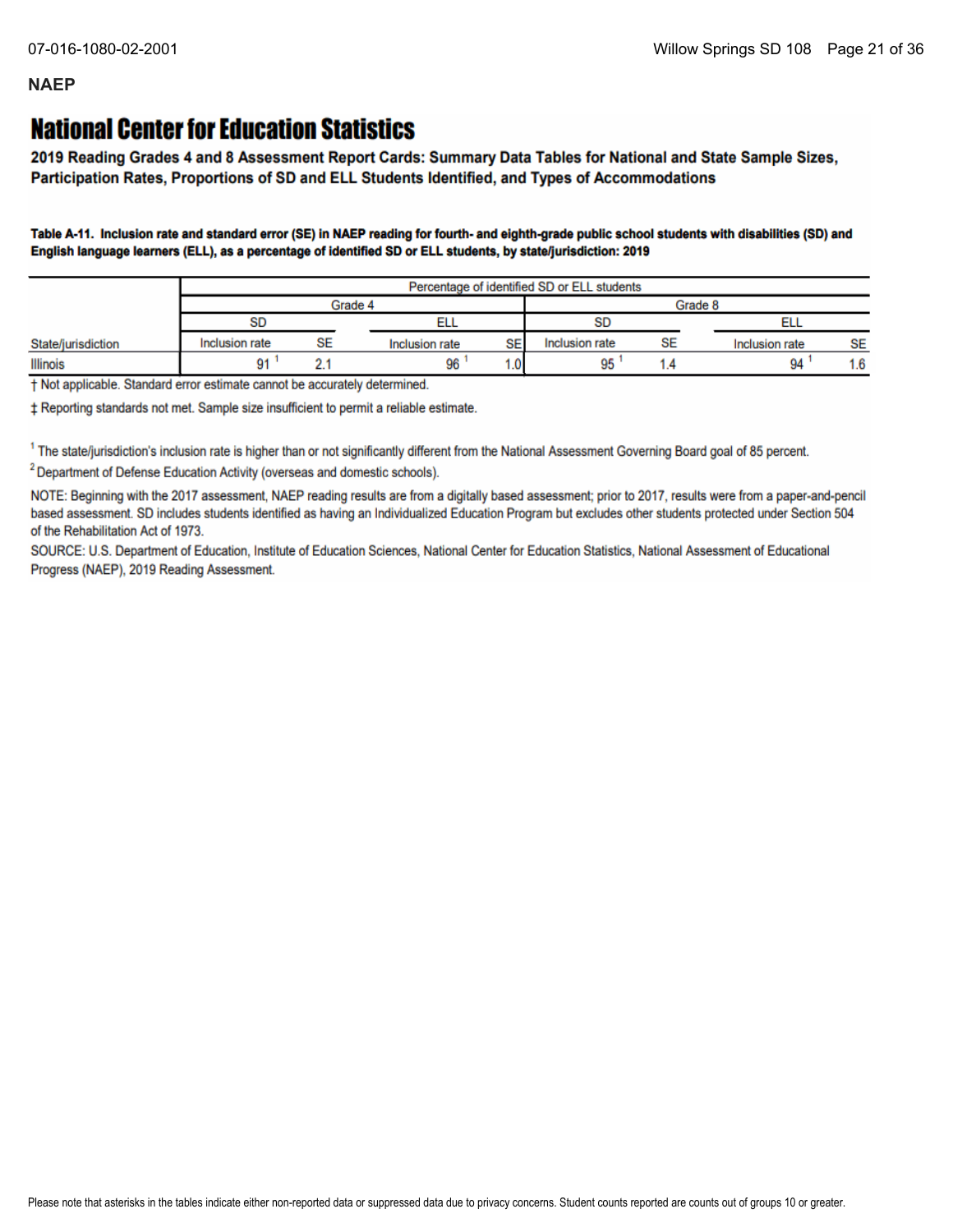### **2019 IL Gr 4 Math - Students with Disabilities**

Percentage below Basic, percentage at Basic, percentage at Proficient and percentage at Advanced for grade 4 mathematics, by Disability status of student, including those with 504 plan [IEP] for jurisdiction: 2019 2019, Illinois



IEP NOTE: The category "students with disabilities" includes students identified as having either an Individualized Education Program (IEP) or protection under Section 504 of the Rehabilitation Act of 1973.

NOTE: Some apparent differences between estimates may not be statistically significant.

SOURCE: U.S. Department of Education, Institute of Education Sciences, National Center for Education Statistics, National Assessment of Educational Progress (NAEP), 2019 Mathematics Assessment.

### **2019 IL Gr 8 Math - Students with Disabilities**

Percentage below Basic, percentage at Basic, percentage at Proficient and percentage at Advanced for grade 8 mathematics, by Disability status of student, including those with 504 plan [IEP] for jurisdiction: 2019 2019, Illinois

![](_page_21_Figure_11.jpeg)

# Rounds to zero.

IEP NOTE: The category "students with disabilities" includes students identified as having either an Individualized Education Program (IEP) or protection under Section 504 of the Rehabilitation Act of 1973.

NOTE: Some apparent differences between estimates may not be statistically significant.

SOURCE: U.S. Department of Education, Institute of Education Sciences, National Center for Education Statistics, National Assessment of Educational Progress (NAEP), 2019 Mathematics Assessment.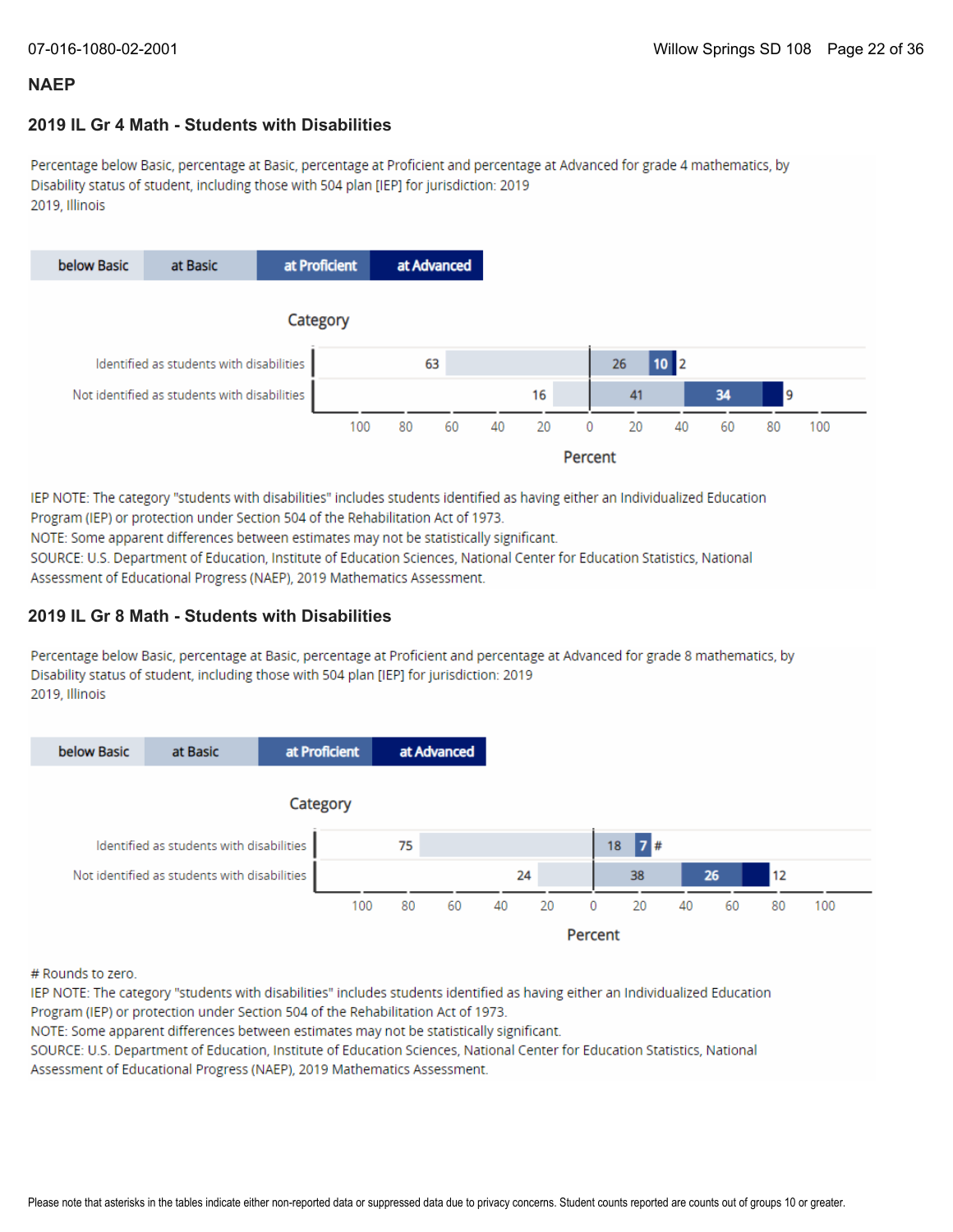### **2019 IL Gr 4 Reading - Students with Disabilities**

Percentage below Basic, percentage at Basic, percentage at Proficient and percentage at Advanced for grade 4 reading, by Disability status of student, including those with 504 plan [IEP] for jurisdiction: 2019 2019, Illinois

![](_page_22_Figure_5.jpeg)

IEP NOTE: The category "students with disabilities" includes students identified as having either an Individualized Education Program (IEP) or protection under Section 504 of the Rehabilitation Act of 1973.

NOTE: Some apparent differences between estimates may not be statistically significant.

SOURCE: U.S. Department of Education, Institute of Education Sciences, National Center for Education Statistics, National Assessment of Educational Progress (NAEP), 2019 Reading Assessment.

### **2019 IL Gr 8 Reading - Students with Disabilities**

Percentage below Basic, percentage at Basic, percentage at Proficient and percentage at Advanced for grade 8 reading, by Disability status of student, including those with 504 plan [IEP] for jurisdiction: 2019 2019, Illinois

![](_page_22_Figure_11.jpeg)

# Rounds to zero.

IEP NOTE: The category "students with disabilities" includes students identified as having either an Individualized Education Program (IEP) or protection under Section 504 of the Rehabilitation Act of 1973.

NOTE: Some apparent differences between estimates may not be statistically significant.

SOURCE: U.S. Department of Education, Institute of Education Sciences, National Center for Education Statistics, National Assessment of Educational Progress (NAEP), 2019 Reading Assessment.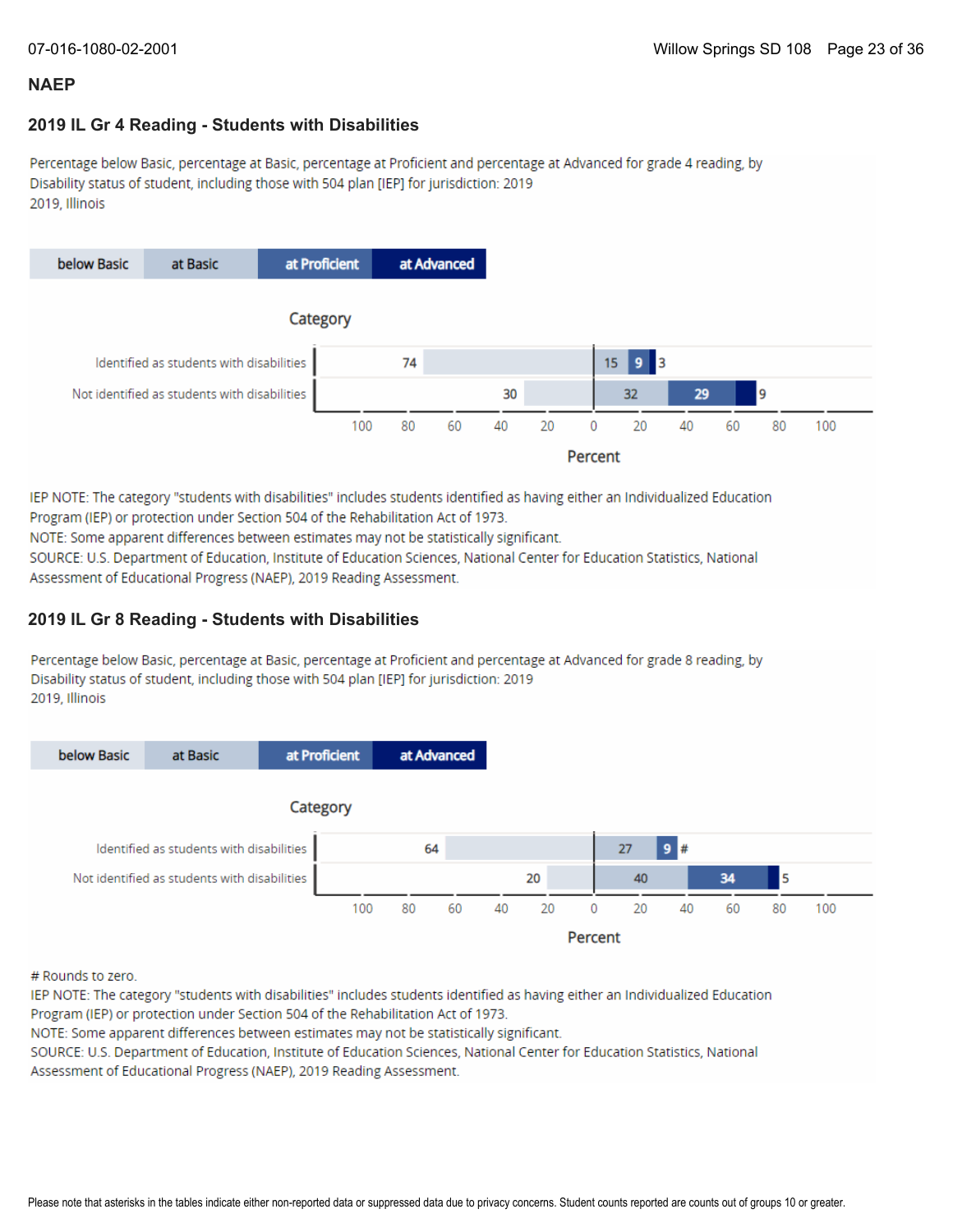### **2019 IL Gr 4 Math - English Learners**

Percentage below Basic, percentage at Basic, percentage at Proficient and percentage at Advanced for grade 4 mathematics, by Status as English Language Learner, 2 categories [LEP] for jurisdiction: 2019 2019. Illinois

![](_page_23_Figure_5.jpeg)

NOTE: Some apparent differences between estimates may not be statistically significant.

SOURCE: U.S. Department of Education, Institute of Education Sciences, National Center for Education Statistics, National Assessment of Educational Progress (NAEP), 2019 Mathematics Assessment.

### **2019 IL Gr 8 Math - English Learners**

Percentage below Basic, percentage at Basic, percentage at Proficient and percentage at Advanced for grade 8 mathematics, by Status as English Language Learner, 2 categories [LEP] for jurisdiction: 2019 2019. Illinois

![](_page_23_Figure_10.jpeg)

# Rounds to zero.

NOTE: Some apparent differences between estimates may not be statistically significant.

SOURCE: U.S. Department of Education, Institute of Education Sciences, National Center for Education Statistics, National Assessment of Educational Progress (NAEP), 2019 Mathematics Assessment.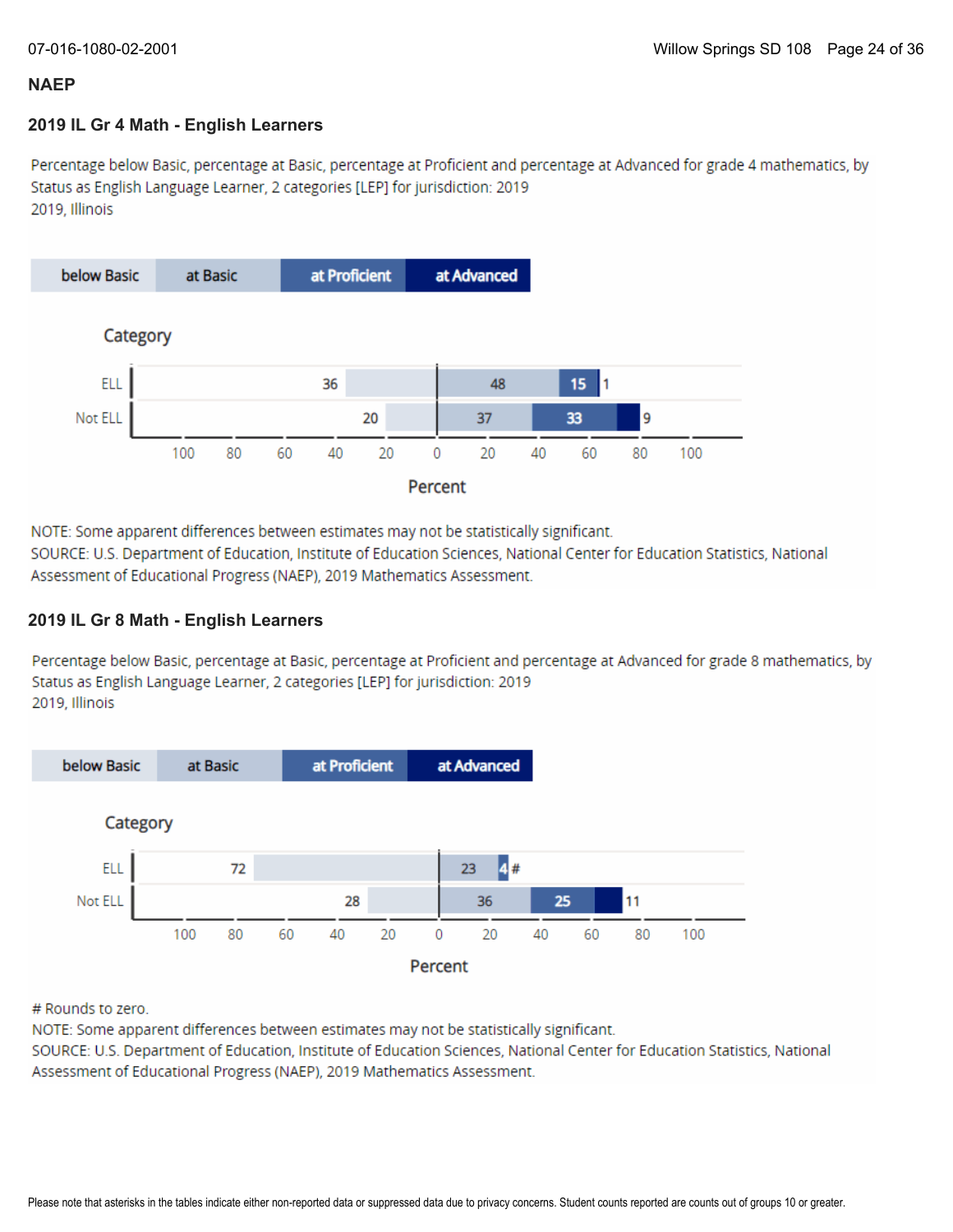### **2019 IL Gr 4 Reading - English Learners**

Percentage below Basic, percentage at Basic, percentage at Proficient and percentage at Advanced for grade 4 reading, by Status as English Language Learner, 2 categories [LEP] for jurisdiction: 2019 2019, Illinois

![](_page_24_Figure_5.jpeg)

NOTE: Some apparent differences between estimates may not be statistically significant.

SOURCE: U.S. Department of Education, Institute of Education Sciences, National Center for Education Statistics, National Assessment of Educational Progress (NAEP), 2019 Reading Assessment.

### **2019 IL Gr 8 Reading - English Learners**

Percentage below Basic, percentage at Basic, percentage at Proficient and percentage at Advanced for grade 8 reading, by Status as English Language Learner, 2 categories [LEP] for jurisdiction: 2019 2019, Illinois

![](_page_24_Figure_10.jpeg)

# Rounds to zero.

NOTE: Some apparent differences between estimates may not be statistically significant.

SOURCE: U.S. Department of Education, Institute of Education Sciences, National Center for Education Statistics, National Assessment of Educational Progress (NAEP), 2019 Reading Assessment.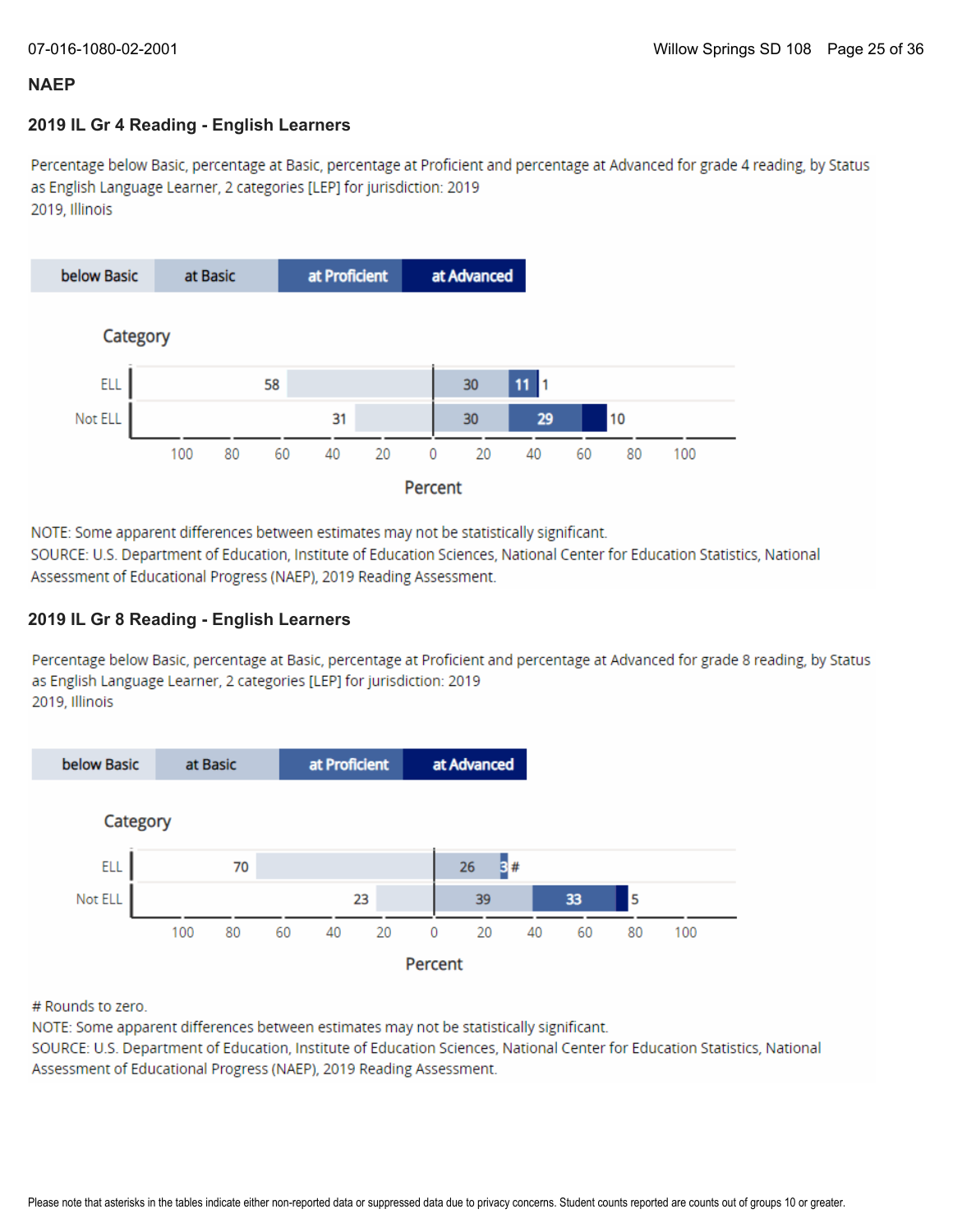The National Assessment of Educational Progress is a nationally representative and continuing assessment have been conducted periodically in reading, mathematics, science writing, U.S. history, civics, geography, and the arts.

NAEP does not provide scores for individual students or schools; instead, it offers results regarding subject-matter achievement, instructional experiences, and school environment for populations of students and sub-groups of those populations. NAEP results are based on a sample of student populations of interest.

Additional information regarding NAEP results can be found here:

- **Mathematics** 
	- o 2019 Grade 4 <u><https://www.isbe.net/Documents/naep-2019-math-snap-4.pdf></u>
	- o 2019 Grade 8 <u><https://www.isbe.net/Documents/naep-2019-math-snap-8.pdf></u>
	- o 2019 State Report Grades 4 and 8 <https://www.isbe.net/Documents/naep-2019-math-state-4-8.pdf>
	- o 2019 NAEP Inclusion Rates [https://www.nationsreportcard.gov/mathematics/supportive\\_files/2019\\_technical\\_appendix\\_math.pdf](https://www.nationsreportcard.gov/mathematics/supportive_files/2019_technical_appendix_math.pdf)
- **Reading** 
	- o 2019 Grade 4 <u><https://www.isbe.net/Documents/naep-2019-read-snap-4.pdf></u>
	- o 2019 Grade 8 <u><https://www.isbe.net/Documents/naep-2019-read-snap-8.pdf></u>
	- o 2019 State Report Grades 4 and 8 <https://www.isbe.net/Documents/naep-2019-read-state-4-8.pdf>
	- o 2019 NAEP Inclusion Rates [https://www.nationsreportcard.gov/reading/supportive\\_files/2019\\_technical\\_appendix\\_reading.pdf](https://www.nationsreportcard.gov/reading/supportive_files/2019_technical_appendix_reading.pdf)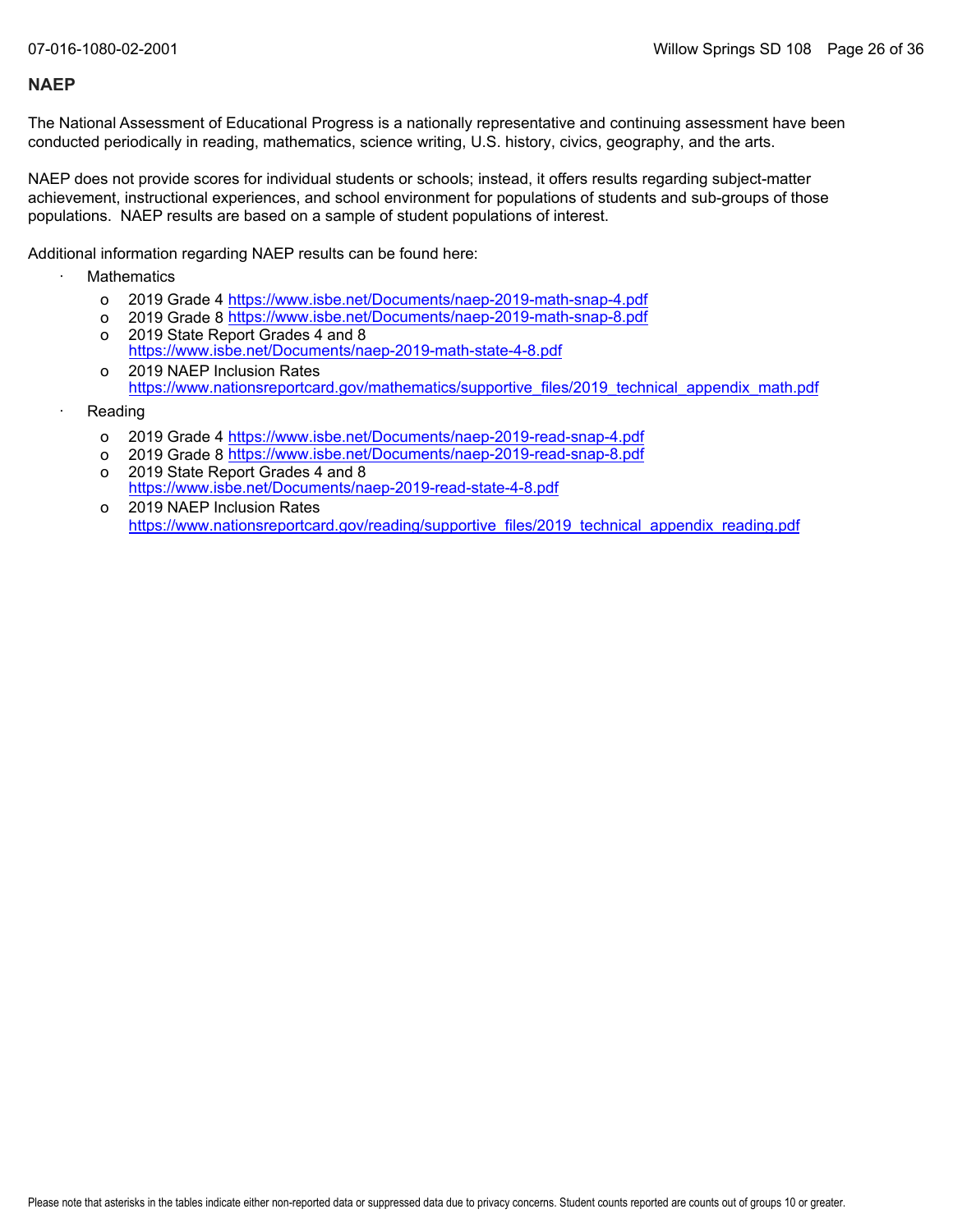### **CIVIL RIGHTS DATA COLLECTION - 2017-18 SCHOOL YEAR**

Data from the Civil Rights Data Collection comes directly from the U.S. Department of Education (ED). ED collects the data directly from ISBE and school districts and releases the information on a two to three-year delay.

ISBE also collects some of these data elements from districts and reports the results in the year it was collected. Current year data forin-school suspensions, out-of-school suspensions, and expulsions is reported by ISBE in a separate report on <u>www.isbe.net</u> . Current year data for chronic absenteeism can be found in the Students section of the Report Card. Current year data for accelerated coursework can be found in the Academic Performance section of the Report Card. Please note data may not match due to differences in data collection methods.

| <b>SUSPENSIONS</b> | <b>CRDC - IN-SCHOOL</b> |              | <b>CRDC - OUT-OF-SCHOOL</b><br><b>SUSPENSIONS</b> |                 | <b>CRDC - EXPULSIONS</b> |
|--------------------|-------------------------|--------------|---------------------------------------------------|-----------------|--------------------------|
| <b>District</b>    | $2.1\%$                 | District     | 0.3%                                              | <b>District</b> | $0.0\%$                  |
| <b>State</b>       | $5.1\%$                 | <b>State</b> | $3.5\%$                                           | <b>State</b>    | 0.1%                     |

| <b>CRDC - SCHOOL-RELATED</b><br><b>ARRESTS</b> |         |  |  |
|------------------------------------------------|---------|--|--|
| <b>District</b>                                | $0.0\%$ |  |  |
| <b>State</b>                                   | $0.1\%$ |  |  |

| TED     |                 | <b>CRDC - REFERRAL TO</b><br><b>LAW ENFORCEMENT</b> |                 | <b>CRDC - CHRONIC</b><br><b>ABSENTEEISM</b> |  |  |
|---------|-----------------|-----------------------------------------------------|-----------------|---------------------------------------------|--|--|
| 0.0%    | <b>District</b> | 0.3%                                                | <b>District</b> | 12.6%                                       |  |  |
| $0.1\%$ | <b>State</b>    | 0.7%                                                | <b>State</b>    | 16.3%                                       |  |  |

| <b>CRDC - INCIDENTS</b><br><b>OF VIOLENCE</b> |                                            |  |  |  |
|-----------------------------------------------|--------------------------------------------|--|--|--|
|                                               | Rate of<br>Incidents of<br><b>Violence</b> |  |  |  |
| <b>District</b>                               | 0.3%                                       |  |  |  |
| <b>State</b>                                  | 2.2%                                       |  |  |  |

| <b>CRDC - INCIDENTS OF VIOLENCE - FIREARM AND HOMICIDE</b> |                |          |  |  |  |  |  |
|------------------------------------------------------------|----------------|----------|--|--|--|--|--|
|                                                            | <b>Firearm</b> | Homicide |  |  |  |  |  |
| Schools in the                                             |                |          |  |  |  |  |  |
| <b>District with</b>                                       |                |          |  |  |  |  |  |
| Incidents of Violence                                      |                |          |  |  |  |  |  |
| Schools in the                                             | 153            | 5        |  |  |  |  |  |
| <b>State with</b>                                          |                |          |  |  |  |  |  |
| Incidents of Violence                                      |                |          |  |  |  |  |  |

Please note that at the school level, these metrics are displayed as a yes or no indicator. However, at the district and state level, these metrics are displayed as a count.

| <b>CRDC - NUMBER AND PERCENT</b><br><b>ENROLLED IN PRESCHOOL</b> |        |  |  |  |  |
|------------------------------------------------------------------|--------|--|--|--|--|
| <b>District</b>                                                  | 12     |  |  |  |  |
|                                                                  | 3.2%   |  |  |  |  |
| <b>State</b>                                                     | 78.272 |  |  |  |  |
|                                                                  | 3.9%   |  |  |  |  |

| CRDC - ADVANCED PLACEMENT COURSE WORK |         |                                |                                  |                    |        |                                |  |
|---------------------------------------|---------|--------------------------------|----------------------------------|--------------------|--------|--------------------------------|--|
|                                       |         | <b>ADVANCED PLACEMENT (AP)</b> | INTERNATIONAL BACCALAUREATE (IB) |                    |        |                                |  |
|                                       |         | <b>COURSE WORK</b>             |                                  | <b>COURSE WORK</b> |        | <b>DUAL CREDIT COURSE WORK</b> |  |
|                                       | Number  | Percent                        | <b>Number</b>                    | Percent            | Number | Percent                        |  |
| All                                   |         |                                |                                  |                    |        |                                |  |
| <b>District</b>                       |         | $0.0\%$                        |                                  | 0.0%               |        | 0.0%                           |  |
| <b>State</b>                          | 143.753 | 7.2%                           | 5.004                            | 0.3%               | 65.736 | 3.3%                           |  |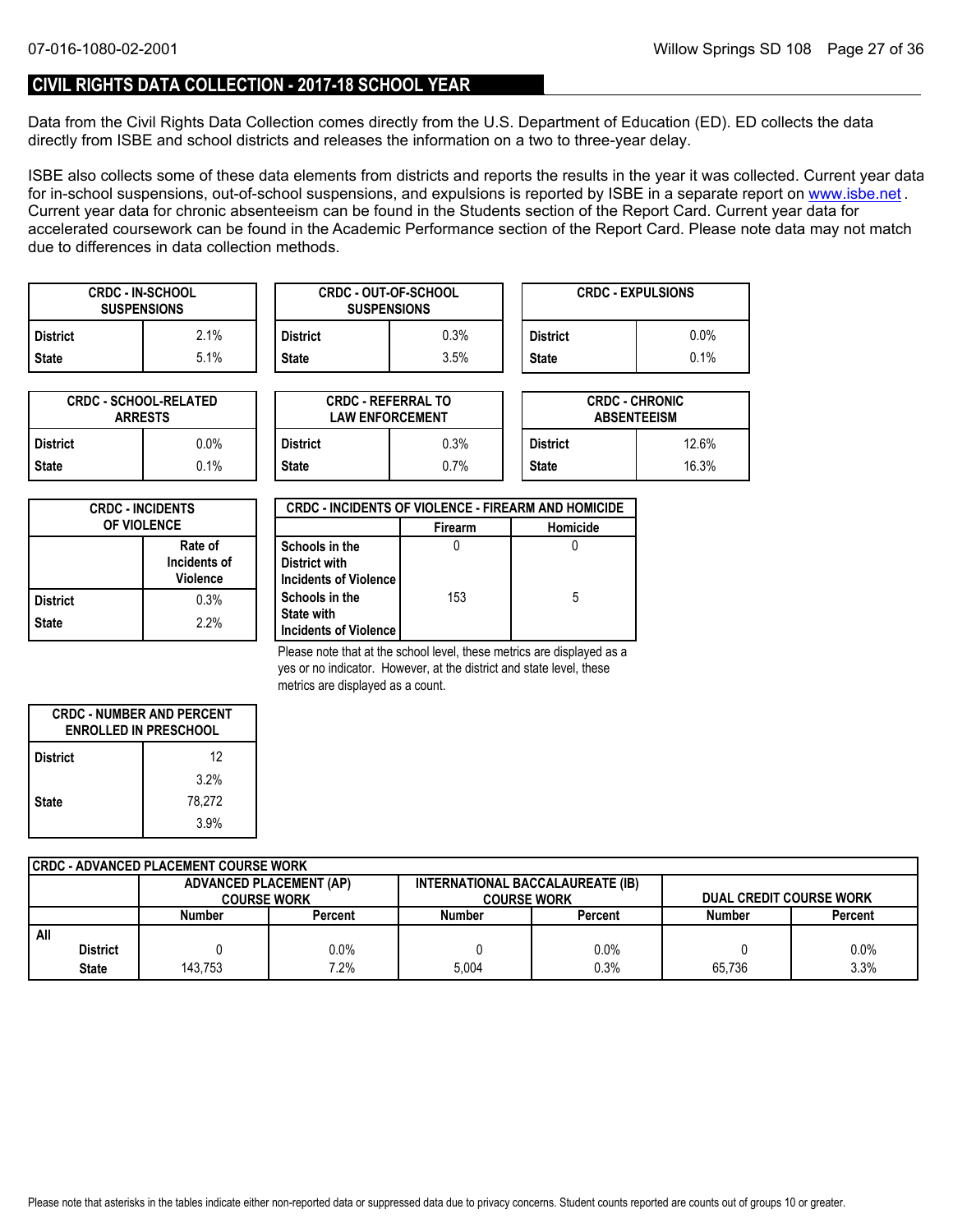# RACE/ETHNICITY AND DISABILITY CATEGORY FOR STUDENTS WITH IEPS

### **Percent of Students with IEPs by Race / Ethnicity**

|              |                     | White | <b>Black</b> | Hispanic | Asian | <b>Native</b><br><b>Hawaiian</b> | <b>Native</b><br>American | Two or More<br><b>Races</b> |
|--------------|---------------------|-------|--------------|----------|-------|----------------------------------|---------------------------|-----------------------------|
|              | All Students        | 49.2% | 4.0%         | 43.2%    | 1.1%  |                                  | 0.6%                      | 2.0%                        |
| District     | Students with IEPs  | 44.1% | 4.3%         | 46.2%    |       |                                  | 1.1%                      | 4.3%                        |
| All Peer     | <b>All Students</b> | 49.5% | 13.2%        | 26.1%    | 6.7%  | 0.1%                             | 0.2%                      | 4.2%                        |
| Districts *  | Students with IEPs  | 48.4% | 15.4%        | 27.5%    | 4.1%  | $0.1\%$                          | 0.2%                      | 4.3%                        |
| <b>State</b> | <b>All Students</b> | 47.5% | 16.6%        | 26.6%    | 5.2%  | 0.1%                             | 0.3%                      | 3.8%                        |
|              | Students with IEPs  | 46.5% | 19.7%        | 26.8%    | 2.7%  | 0.1%                             | 0.3%                      | 3.9%                        |

### **Percent of Students with IEPs in Each Disability Category**

|                                     | <b>Percent of All Students</b> |                 | <b>Percent of Students with IEPs</b> |                 |                 |              |  |
|-------------------------------------|--------------------------------|-----------------|--------------------------------------|-----------------|-----------------|--------------|--|
|                                     |                                | <b>All Peer</b> |                                      |                 | <b>All Peer</b> |              |  |
| <b>Disability Category</b>          | <b>District</b>                | Districts*      | <b>State</b>                         | <b>District</b> | Districts*      | <b>State</b> |  |
| Autism                              | 1.4%                           | 1.4%            | 1.4%                                 | 5.4%            | 9.3%            | 9.6%         |  |
| Deafness                            |                                | $0.0\%$         | 0.0%                                 |                 | 0.2%            | 0.2%         |  |
| Deaf-Blindness                      |                                | $0.0\%$         | $0.0\%$                              |                 | $0.0\%$         | 0.0%         |  |
| Developmental Delay                 | 4.5%                           | 3.2%            | 2.0%                                 | 17.2%           | 21.0%           | 13.4%        |  |
| <b>Emotional Disability</b>         | 1.1%                           | 0.8%            | 0.9%                                 | 4.3%            | 4.9%            | 6.2%         |  |
| <b>Hearing Impairment</b>           |                                | 0.2%            | 0.1%                                 |                 | 1.0%            | 0.9%         |  |
| <b>Intellectual Disability</b>      | 0.8%                           | 0.4%            | 0.8%                                 | 3.2%            | 2.7%            | 5.1%         |  |
| <b>Multiple Disabilities</b>        |                                | 0.1%            | 0.2%                                 |                 | 0.9%            | 1.0%         |  |
| Orthopedic Impairment               |                                | $0.0\%$         | $0.0\%$                              |                 | 0.3%            | 0.3%         |  |
| Other Health Impairment             | 2.0%                           | 1.7%            | 2.0%                                 | 7.5%            | 11.2%           | 13.2%        |  |
| <b>Specific Learning Disability</b> | 11.3%                          | 3.9%            | 5.1%                                 | 43.0%           | 25.1%           | 33.6%        |  |
| Speech or Language Impairment       | 5.1%                           | 3.5%            | 2.4%                                 | 19.4%           | 22.8%           | 16.0%        |  |
| Traumatic Brain Injury              |                                | $0.0\%$         | 0.0%                                 |                 | 0.1%            | 0.2%         |  |
| Visual Impairment                   |                                | 0.1%            | 0.1%                                 |                 | 0.4%            | 0.3%         |  |

\*Peer districts are districts of the same type as this district: Elementary School, High School, or Unit District

\*\* Peer districts for Unit Districts do not include Chicago Public Schools

\*\*\* Students who are receiving special education and/or related services via an Individualized Service Plan (ISP) have been removed from all calculations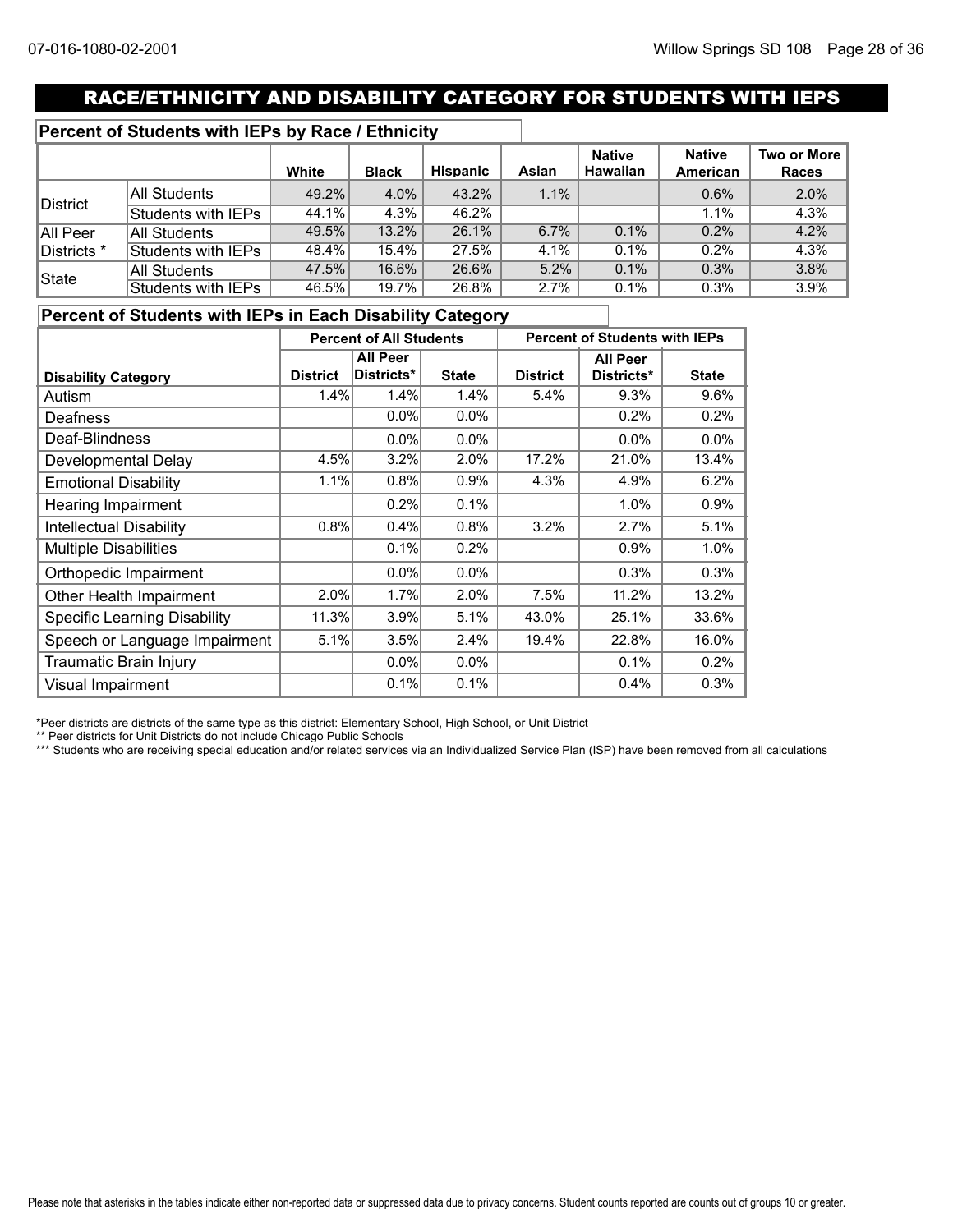### EDUCATIONAL ENVIRONMENTS FOR STUDENTS WITH IEPS

Educational environment refers to the extent to which students with IEPs receive special education and related services in classes or schools with their non-disabled peers. Research has shown that students with IEPs who received their special education and/or related services in the general education environment displayed increased motivation, higher self-esteem, improved communication and socialization skills, and greater academic achievement as compared to students who received their special education and/or related services in a more restrictive, or segregated, environment.

The educational environments in which students with IEPs ages 6-21 receive their special education and/or related services are generally classified into four settings:

- 1. Served inside the general education classroom 80% or more of the day
- 2. Served inside the general education classroom 40% to 79% of the day
- 3. Served inside the general education classroom less than 40% of the day
- 4. Served in separate educational facilities

The following information is provided for students ages 6 through 21.

| <b>Percent of Students with IEPs in Various Educational Environments</b> |                     |                    |                      |                    |                                    |  |  |
|--------------------------------------------------------------------------|---------------------|--------------------|----------------------|--------------------|------------------------------------|--|--|
|                                                                          |                     | Inside $\geq 80\%$ | <b>Inside 40-79%</b> | Inside $<$ 40 $\%$ | <b>Separate</b><br><b>Facility</b> |  |  |
|                                                                          | <b>District</b>     | 44.2%              | 36.4%                | 9.1%               | 10.4%                              |  |  |
| <b>All Students</b><br>with an IEP                                       | All Peer Districts* | 60.0%              | 20.3%                | 13.7%              | 6.1%                               |  |  |
|                                                                          | <b>State</b>        | 53.5%              | 26.7%                | 13.1%              | 6.8%                               |  |  |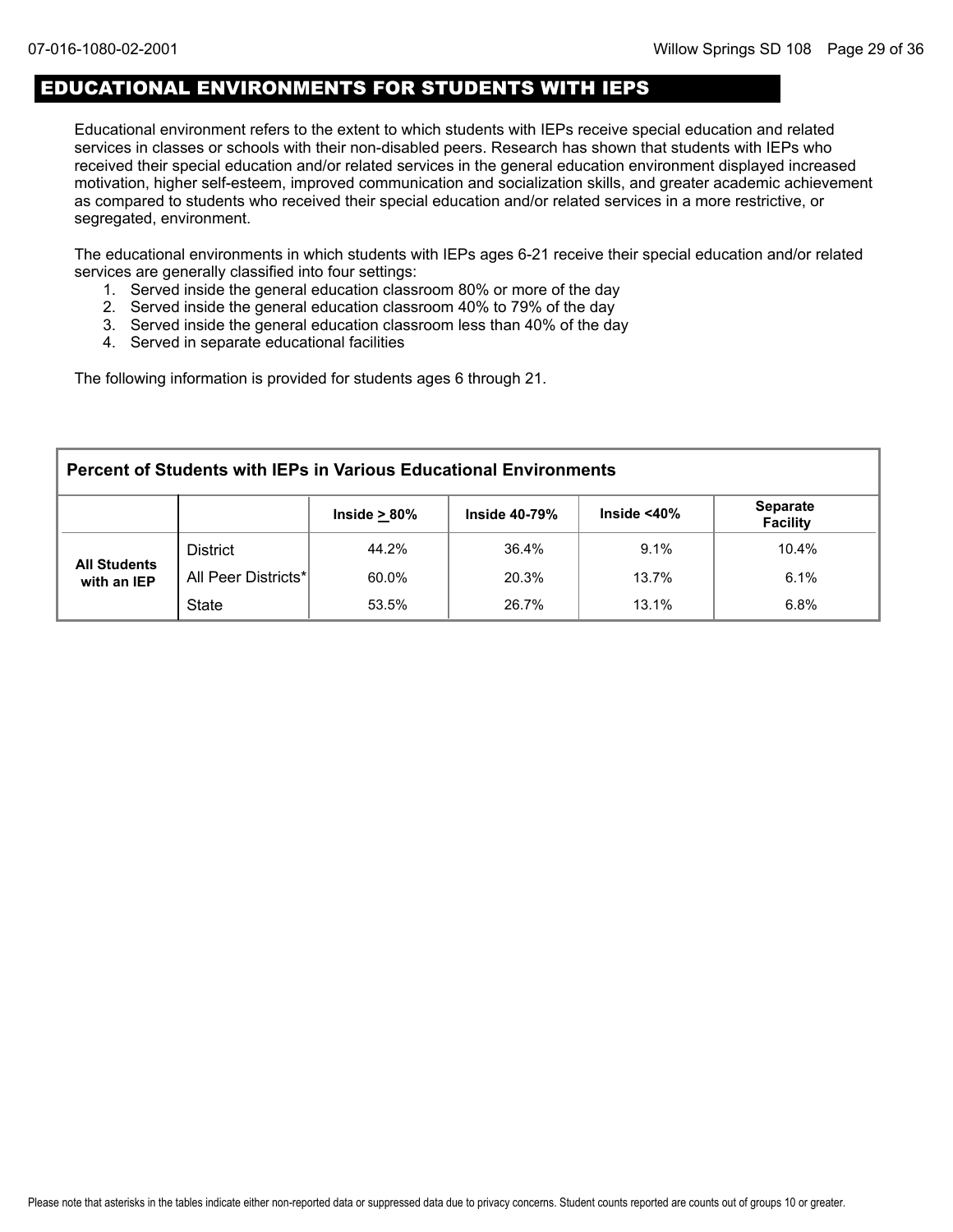| <b>Educational Environments by Race / Ethnicity</b> |                                                        |                    |                      |                |                                    |  |  |
|-----------------------------------------------------|--------------------------------------------------------|--------------------|----------------------|----------------|------------------------------------|--|--|
|                                                     |                                                        | Inside $\geq 80\%$ | <b>Inside 40-79%</b> | Inside $<$ 40% | <b>Separate</b><br><b>Facility</b> |  |  |
| White                                               | <b>District</b>                                        | 58.1%              | 25.8%                | 3.2%           | 12.9%                              |  |  |
|                                                     | All Peer Districts*                                    | 63.4%              | 20.8%                | 10.7%          | 5.1%                               |  |  |
|                                                     | <b>State</b>                                           | 56.9%              | 25.2%                | 11.1%          | 6.8%                               |  |  |
| <b>Black</b>                                        | <b>District</b>                                        | 25.0%              | 75.0%                | 0.0%           | 0.0%                               |  |  |
|                                                     | All Peer Districts*                                    | 47.7%              | 22.9%                | 18.2%          | 11.2%                              |  |  |
|                                                     | <b>State</b>                                           | 44.8%              | 30.2%                | 16.3%          | 8.7%                               |  |  |
| Hispanic                                            | <b>District</b>                                        | 35.9%              | 43.6%                | 12.8%          | 7.7%                               |  |  |
|                                                     | All Peer Districts*                                    | 61.5%              | 18.5%                | 15.4%          | 4.7%                               |  |  |
|                                                     | <b>State</b>                                           | 54.2%              | 27.4%                | 13.3%          | 5.1%                               |  |  |
| Asian                                               | <b>District</b><br>All Peer Districts*<br><b>State</b> | 60.6%<br>54.2%     | 16.2%<br>18.9%       | 18.3%<br>19.9% | 4.9%<br>7.1%                       |  |  |
| <b>Native Hawaiian</b>                              | <b>District</b><br>All Peer Districts*<br><b>State</b> | 57.6%<br>52.0%     | 20.3%<br>22.9%       | 15.3%<br>15.2% | 6.8%<br>9.9%                       |  |  |
| <b>Native American</b>                              | <b>District</b>                                        | 0.0%               | 0.0%                 | 0.0%           | 0.0%                               |  |  |
|                                                     | All Peer Districts*                                    | 60.3%              | 19.0%                | 13.2%          | 7.4%                               |  |  |
|                                                     | <b>State</b>                                           | 52.0%              | 25.8%                | 14.7%          | 7.4%                               |  |  |
| Two or More Races                                   | <b>District</b>                                        | 33.3%              | 0.0%                 | 33.3%          | 33.3%                              |  |  |
|                                                     | All Peer Districts*                                    | 58.7%              | 20.3%                | 14.2%          | 6.9%                               |  |  |
|                                                     | <b>State</b>                                           | 53.7%              | 24.1%                | 14.1%          | 8.2%                               |  |  |

\*Peer districts are districts of the same type as this district: Elementary School, High School, or Unit District

\*\* Peer districts for Unit Districts do not inlcude Chicago Public Schools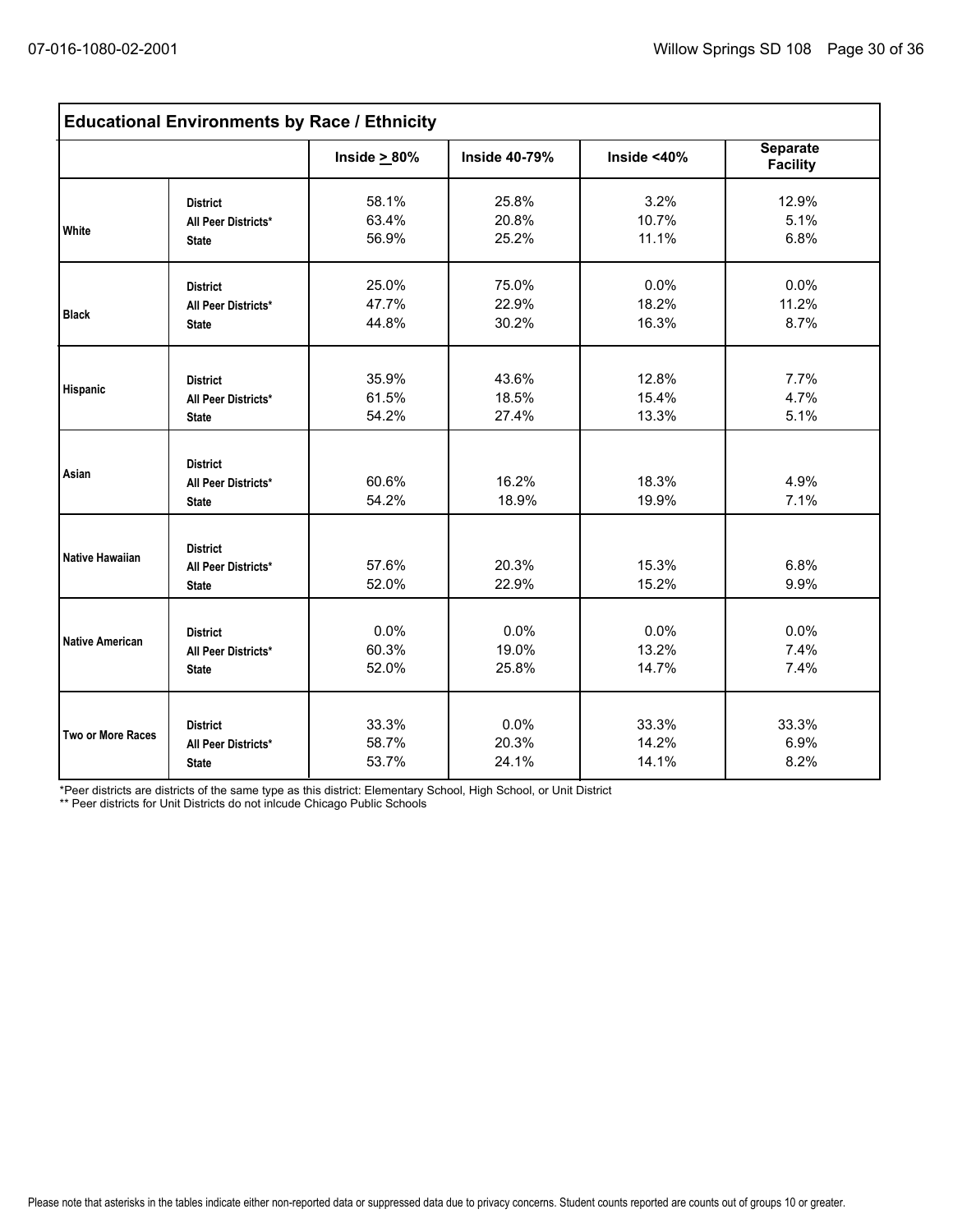| <b>Educational Environments for Students with IEPs for Selected Disabilities</b> |                                                        |                         |                      |                       |                                    |  |  |  |
|----------------------------------------------------------------------------------|--------------------------------------------------------|-------------------------|----------------------|-----------------------|------------------------------------|--|--|--|
|                                                                                  |                                                        | Inside $\geq 80\%$      | <b>Inside 40-79%</b> | Inside $<$ 40%        | <b>Separate</b><br><b>Facility</b> |  |  |  |
| Autism                                                                           | <b>District</b>                                        | 0.0%                    | 0.0%                 | 20.0%                 | 80.0%                              |  |  |  |
|                                                                                  | All Peer Districts*                                    | 33.4%                   | 17.8%                | 33.7%                 | 15.1%                              |  |  |  |
|                                                                                  | <b>State</b>                                           | 30.0%                   | 22.2%                | 31.4%                 | 16.4%                              |  |  |  |
| <b>Emotional Disability</b>                                                      | <b>District</b>                                        | 25.0%                   | 25.0%                | $0.0\%$               | 50.0%                              |  |  |  |
|                                                                                  | All Peer Districts*                                    | 39.8%                   | 13.1%                | 13.8%                 | 33.4%                              |  |  |  |
|                                                                                  | <b>State</b>                                           | 34.6%                   | 19.6%                | 14.4%                 | 31.3%                              |  |  |  |
| <b>Intellectual Disability</b>                                                   | <b>District</b>                                        | 0.0%                    | 0.0%                 | 66.7%                 | 33.3%                              |  |  |  |
|                                                                                  | All Peer Districts*                                    | 4.4%                    | 23.6%                | 56.0%                 | 16.1%                              |  |  |  |
|                                                                                  | <b>State</b>                                           | 3.8%                    | 29.5%                | 50.6%                 | 16.2%                              |  |  |  |
| <b>Other Health Impairment</b>                                                   | <b>District</b>                                        | 85.7%                   | 0.0%                 | 0.0%                  | 14.3%                              |  |  |  |
|                                                                                  | All Peer Districts*                                    | 62.6%                   | 22.8%                | 9.9%                  | 4.7%                               |  |  |  |
|                                                                                  | <b>State</b>                                           | 57.7%                   | 27.8%                | 9.2%                  | 5.3%                               |  |  |  |
| <b>Specific Learning Disability</b>                                              | <b>District</b>                                        | 45.0%                   | 50.0%                | 5.0%                  | $0.0\%$                            |  |  |  |
|                                                                                  | All Peer Districts*                                    | 58.6%                   | 32.5%                | 8.1%                  | 0.9%                               |  |  |  |
|                                                                                  | <b>State</b>                                           | 55.7%                   | 37.1%                | 6.0%                  | 1.1%                               |  |  |  |
| Speech or Language<br>Impairment                                                 | <b>District</b><br>All Peer Districts*<br><b>State</b> | 75.0%<br>96.9%<br>97.4% | 8.3%<br>2.1%<br>1.9% | 16.7%<br>0.8%<br>0.7% | $0.0\%$<br>0.1%<br>0.1%            |  |  |  |

### **Early Childhood (EC) Educational Environments (ages 3-5)**

Educational environments for children ages 3 through 5 can be generally classified into one of the following settings:

- A. Children attending a regular early childhood program and receives the majority of special education and related services in the regular early childhood program.
- B. Children attending a regular early childhood program and receives the majority of special education and related services in some other location.
- C. Children receiving special education or related services full-time in a separate class/facility.
- D. Children receiving special education or related services full-time in the child's home.
- E. Children receiving special education or related services from a service provider, and who do not attend an early childhood or special education program.

| <b>Percent of Students with IEPs in Various Educational Environments</b> |                                                  |                                                          |                    |                |          |  |  |  |  |
|--------------------------------------------------------------------------|--------------------------------------------------|----------------------------------------------------------|--------------------|----------------|----------|--|--|--|--|
|                                                                          | <b>Regular Early Childhood Program</b>           | <b>Separate</b>                                          |                    | <b>Service</b> |          |  |  |  |  |
|                                                                          | <b>Majority of Services</b><br>Inside EC Program | <b>Majority of Services</b><br><b>Outside EC Program</b> | Class/<br>Facility | Home           | Provider |  |  |  |  |
| <b>District</b>                                                          | 25.0                                             | 6.3                                                      | 62.5               | 0.0            | 6.3      |  |  |  |  |
| All Peer Districts*                                                      | 44.3                                             | 22.4                                                     | 26.7               | 0.2            | 6.4      |  |  |  |  |
| <b>State</b>                                                             | 45.9                                             | 24.8                                                     | 23.3               | 0.2            | 5.7      |  |  |  |  |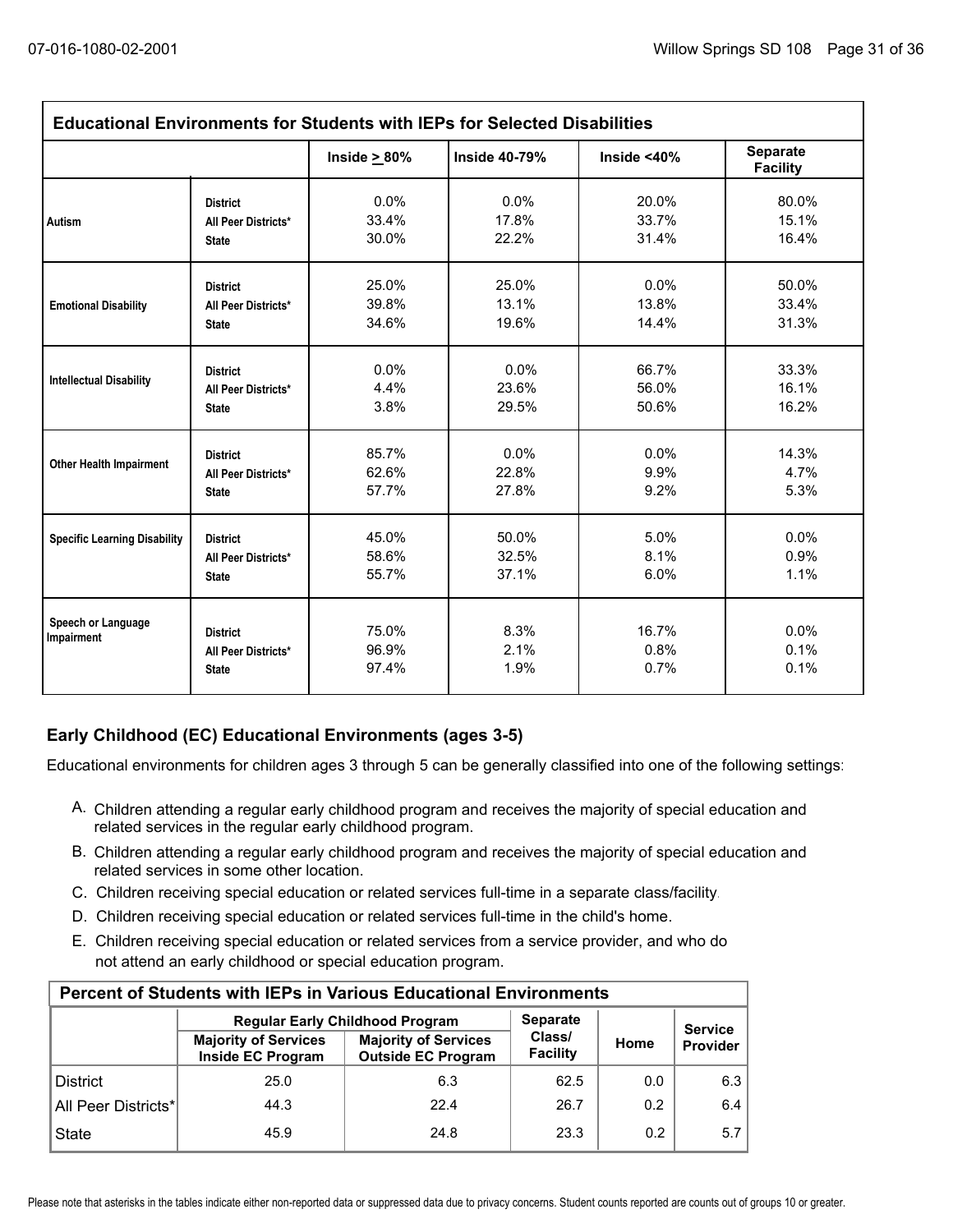| <b>Educational Environments by Race/Ethnicity</b> |                                                         |                                                          |                           |      |                            |  |  |
|---------------------------------------------------|---------------------------------------------------------|----------------------------------------------------------|---------------------------|------|----------------------------|--|--|
|                                                   |                                                         | <b>Regular Early Childhood Program</b>                   | <b>Separate</b>           |      |                            |  |  |
|                                                   | <b>Majority of Services</b><br><b>Inside EC Program</b> | <b>Majority of Services</b><br><b>Outside EC Program</b> | Class/<br><b>Facility</b> | Home | <b>Service</b><br>Provider |  |  |
| White                                             |                                                         |                                                          |                           |      |                            |  |  |
| <b>District</b>                                   | 30.0%                                                   | 10.0%                                                    | 60.0%                     | 0.0% | 0.0%                       |  |  |
| All Peer Districts*                               | 40.9%                                                   | 26.7%                                                    | 23.7%                     | 0.2% | 8.4%                       |  |  |
| <b>State</b>                                      | 41.7%                                                   | 30.6%                                                    | 20.1%                     | 0.2% | 7.4%                       |  |  |
| <b>Black</b>                                      |                                                         |                                                          |                           |      |                            |  |  |
| <b>District</b>                                   | 0.0%                                                    | 0.0%                                                     | 0.0%                      | 0.0% | 0.0%                       |  |  |
| All Peer Districts*                               | 41.3%                                                   | 22.9%                                                    | 33.3%                     | 0.1% | 2.5%                       |  |  |
| <b>State</b>                                      | 47.4%                                                   | 21.4%                                                    | 28.9%                     | 0.1% | 2.2%                       |  |  |
| Hispanic                                          |                                                         |                                                          |                           |      |                            |  |  |
| <b>District</b>                                   | 0.0%                                                    | 0.0%                                                     | 100.0%                    | 0.0% | 0.0%                       |  |  |
| All Peer Districts*                               | 51.1%                                                   | 15.5%                                                    | 28.5%                     | 0.2% | 4.8%                       |  |  |
| <b>State</b>                                      | 54.1%                                                   | 15.8%                                                    | 25.7%                     | 0.1% | 4.2%                       |  |  |
| Asian                                             |                                                         |                                                          |                           |      |                            |  |  |
| <b>District</b>                                   |                                                         |                                                          |                           |      |                            |  |  |
| All Peer Districts*                               | 46.6%                                                   | 15.7%                                                    | 32.2%                     | 0.3% | 5.3%                       |  |  |
| <b>State</b>                                      | 46.5%                                                   | 15.2%                                                    | 32.1%                     | 0.2% | 5.9%                       |  |  |
| <b>Native Hawaiian</b>                            |                                                         |                                                          |                           |      |                            |  |  |
| <b>District</b>                                   |                                                         |                                                          |                           |      |                            |  |  |
| All Peer Districts*                               | 46.7%                                                   | 20.0%                                                    | 33.3%                     | 0.0% | 0.0%                       |  |  |
| <b>State</b>                                      | 43.8%                                                   | 15.6%                                                    | 40.6%                     | 0.0% | 0.0%                       |  |  |
| <b>Native American</b>                            |                                                         |                                                          |                           |      |                            |  |  |
| <b>District</b>                                   | 100.0%                                                  | 0.0%                                                     | 0.0%                      | 0.0% | 0.0%                       |  |  |
| All Peer Districts*                               | 40.0%                                                   | 21.8%                                                    | 34.5%                     | 1.8% | 1.8%                       |  |  |
| <b>State</b>                                      | 41.7%                                                   | 23.3%                                                    | 31.7%                     | 0.8% | 2.5%                       |  |  |
| <b>Two or More Races</b>                          |                                                         |                                                          |                           |      |                            |  |  |
| <b>District</b>                                   | 0.0%                                                    | 0.0%                                                     | 0.0%                      | 0.0% | 100.0%                     |  |  |
| All Peer Districts*                               | 45.6%                                                   | 23.0%                                                    | 26.6%                     | 0.1% | 4.6%                       |  |  |
| <b>State</b>                                      | 44.6%                                                   | 28.0%                                                    | 22.8%                     | 0.2% | 4.4%                       |  |  |

\*Peer districts are districts of the same type as this district: Elementary, High School , or Unit

\*\* Peer districts for Unit Districts do not include Chicago Public Schools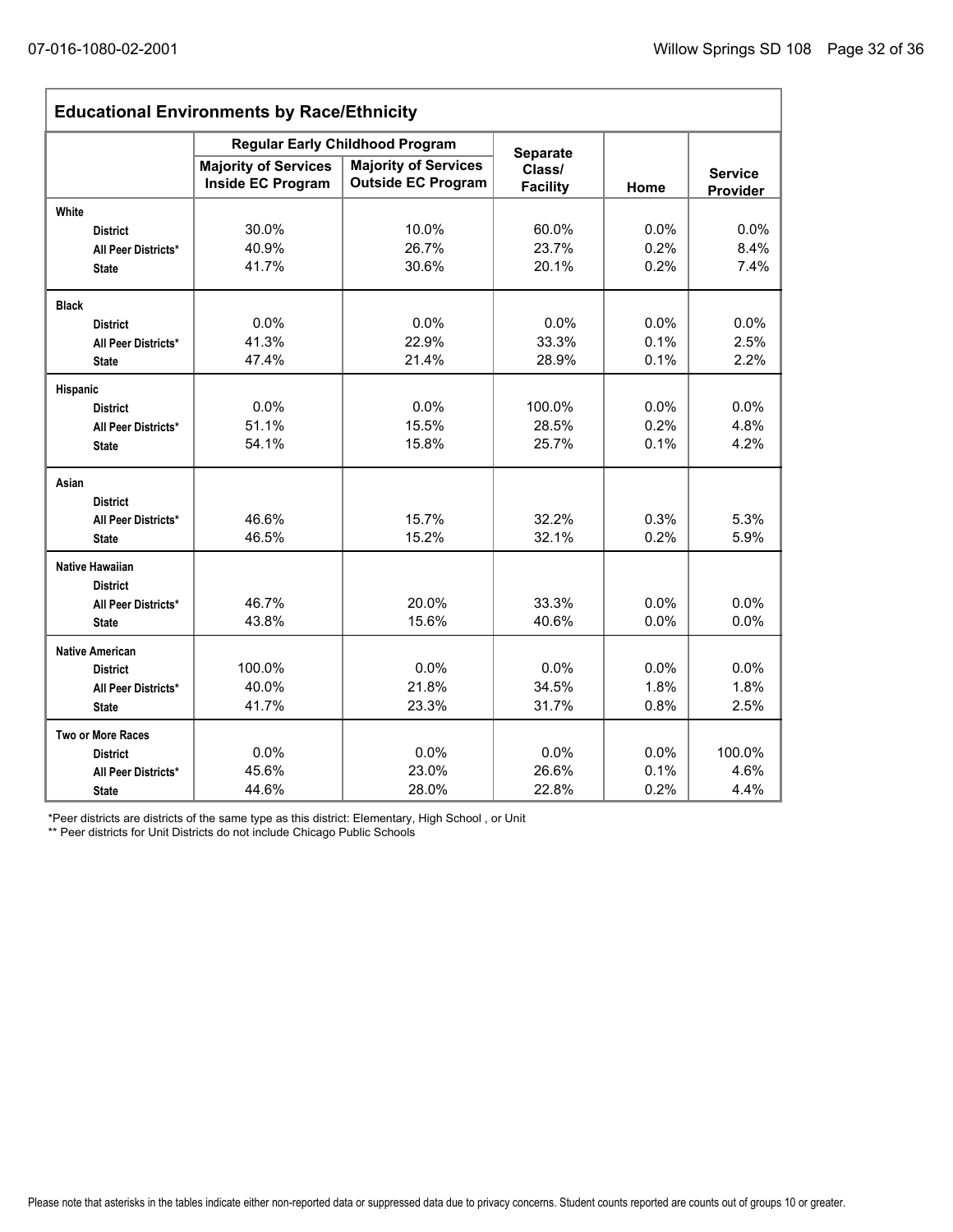$\Gamma$ 

| <b>Educational Environments for Students with IEPs for Selected Disabilities</b> |                                                  |                                                          |                           |      |                            |  |  |  |
|----------------------------------------------------------------------------------|--------------------------------------------------|----------------------------------------------------------|---------------------------|------|----------------------------|--|--|--|
|                                                                                  |                                                  | <b>Regular Early Childhood Program</b>                   | <b>Separate</b>           |      |                            |  |  |  |
|                                                                                  | <b>Majority of Services</b><br>Inside EC Program | <b>Majority of Services</b><br><b>Outside EC Program</b> | Class/<br><b>Facility</b> | Home | <b>Service</b><br>Provider |  |  |  |
| <b>Autism</b>                                                                    |                                                  |                                                          |                           |      |                            |  |  |  |
| <b>District</b>                                                                  | 0.0%                                             | 0.0%                                                     | 0.0%                      | 0.0% | 0.0%                       |  |  |  |
| All Peer Districts*                                                              | 25.3%                                            | 16.1%                                                    | 57.6%                     | 0.0% | 1.0%                       |  |  |  |
| <b>State</b>                                                                     | 30.5%                                            | 13.6%                                                    | 55.3%                     | 0.0% | 0.5%                       |  |  |  |
| <b>Developmental Delay</b>                                                       |                                                  |                                                          |                           |      |                            |  |  |  |
| <b>District</b>                                                                  | 20.0%                                            | 10.0%                                                    | 70.0%                     | 0.0% | 0.0%                       |  |  |  |
| All Peer Districts*                                                              | 47.2%                                            | 14.7%                                                    | 36.3%                     | 0.1% | 1.7%                       |  |  |  |
| <b>State</b>                                                                     | 50.9%                                            | 14.9%                                                    | 33.0%                     | 0.0% | 1.0%                       |  |  |  |
| <b>Emotional Disability</b>                                                      |                                                  |                                                          |                           |      |                            |  |  |  |
| <b>District</b>                                                                  | 0.0%                                             | 0.0%                                                     | 0.0%                      | 0.0% | 0.0%                       |  |  |  |
| All Peer Districts*                                                              | 39.3%                                            | 10.7%                                                    | 46.4%                     | 0.0% | 3.6%                       |  |  |  |
| <b>State</b>                                                                     | 39.6%                                            | 18.9%                                                    | 39.6%                     | 0.0% | 1.9%                       |  |  |  |
| <b>Intellectual Disability</b>                                                   |                                                  |                                                          |                           |      |                            |  |  |  |
| <b>District</b>                                                                  | 0.0%                                             | 0.0%                                                     | 0.0%                      | 0.0% | 0.0%                       |  |  |  |
| All Peer Districts*                                                              | 25.9%                                            | 14.8%                                                    | 59.3%                     | 0.0% | 0.0%                       |  |  |  |
| <b>State</b>                                                                     | 22.9%                                            | 24.3%                                                    | 52.9%                     | 0.0% | 0.0%                       |  |  |  |
| <b>Other Health Impairment</b>                                                   |                                                  |                                                          |                           |      |                            |  |  |  |
| <b>District</b>                                                                  | 0.0%                                             | 0.0%                                                     | 0.0%                      | 0.0% | 0.0%                       |  |  |  |
| All Peer Districts*                                                              | 37.5%                                            | 14.1%                                                    | 45.3%                     | 2.1% | 1.0%                       |  |  |  |
| <b>State</b>                                                                     | 45.1%                                            | 14.0%                                                    | 38.0%                     | 2.1% | 0.7%                       |  |  |  |
| <b>Specific Learning</b><br><b>Disability</b>                                    |                                                  |                                                          |                           |      |                            |  |  |  |
| <b>District</b>                                                                  | 0.0%                                             | 0.0%                                                     | 0.0%                      | 0.0% | 0.0%                       |  |  |  |
| All Peer Districts*                                                              | 69.4%                                            | 8.3%                                                     | 19.4%                     | 0.0% | 0.0%                       |  |  |  |
| <b>State</b>                                                                     | 62.7%                                            | 13.4%                                                    | 19.4%                     | 0.0% | 4.5%                       |  |  |  |
| Speech or Language<br>Impairment                                                 |                                                  |                                                          |                           |      |                            |  |  |  |
| <b>District</b>                                                                  | 33.3%                                            | 0.0%                                                     | 50.0%                     | 0.0% | 16.7%                      |  |  |  |
| All Peer Districts*                                                              | 45.5%                                            | 35.0%                                                    | 4.6%                      | 0.2% | 14.6%                      |  |  |  |
| <b>State</b>                                                                     | 43.9%                                            | 40.1%                                                    | 2.9%                      | 0.2% | 12.9%                      |  |  |  |

\*Peer districts are districts of the same type as this district: Elementary, High School , or Unit

\*\* Peer districts for Unit Districts do not include Chicago Public Schools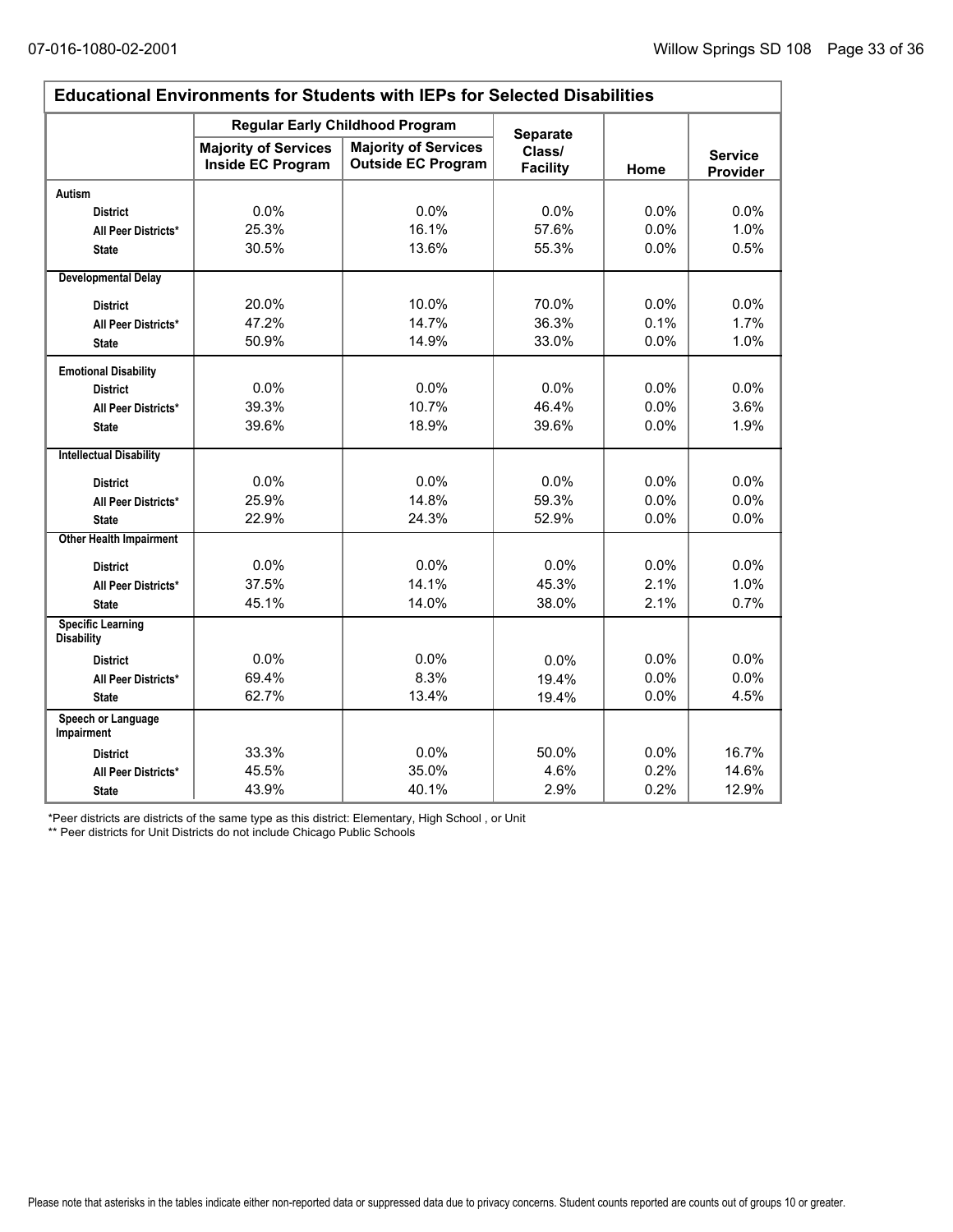### STATE PERFORMANCE PLAN INDICATORS FOR STUDENTS WITH IEPS

The Individuals with Disabilities Education Act (IDEA 2004) requires states to develop and submit a State Performance Plan (SPP) to the Office of Special Education Programs (OSEP) at the U.S. Department of Education. The SPP is designed to evaluate the State's efforts to implement the requirements and purposes of IDEA and describe how the State will improve its implementation. The plan consists of several priority areas with specific indicators defined for each area. Measurable and rigorous targets are defined for each indicator to show progress throughout the life of the SPP. States are required to publicly report on SPP Indicators 1-14. A link to the Illinois State Performance Plan, Part B can be found at: <https://www.isbe.net/Pages/State-Performance-Plan-Data-and-Accountability.aspx>

The table below shows how this school district performed on specific indicators and whether or not it met the annual state targets for those indicators as defined in the Illinois State Performance Plan. Some indicators require a minimum number of students before comparing district data to the state targets. "N/A" indicates that either the district did not have enough students to report on the district's performance for that particular indicator or the district does not serve students of the ages measured by the indicator.

The State Test Participation Rate is calculated by dividing the number of participants by the Tested Enrollment. At least 95% of students should be tested in ELA and mathematics with at least 10 students. If the state test participation rate is less than 95%, a 95% confidence interval is applied and the student group can meet the 95% target through the confidence interval.

| <b>SPP</b><br><b>Indicator</b> | <b>Indicator Description</b>                                                                                                                                                                                                                                   | 2019 - 2020<br><b>District Data</b> | 2019 - 2020<br><b>State Target</b> | <b>District Met</b><br><b>State Target</b> |
|--------------------------------|----------------------------------------------------------------------------------------------------------------------------------------------------------------------------------------------------------------------------------------------------------------|-------------------------------------|------------------------------------|--------------------------------------------|
| 1                              | Graduation Rate for students with IEPs (Data lag one<br>year)                                                                                                                                                                                                  |                                     | 74.2                               | N/A                                        |
| $\overline{2}$                 | Dropout Rate for students with IEPs (Data lag one year)                                                                                                                                                                                                        |                                     | 4.5                                | N/A                                        |
| 3a                             | Made adequate yearly progress (AYP) for students with<br><b>IEPs</b>                                                                                                                                                                                           | N/A                                 | N/A                                | N/A                                        |
| 3 <sub>b</sub>                 | Reading assessment participation rate for students with<br><b>IEPs</b>                                                                                                                                                                                         |                                     | 95.1                               | N/A                                        |
| 3 <sub>b</sub>                 | Math assessment participation rate for students with<br><b>IEPs</b>                                                                                                                                                                                            |                                     | 95.1                               | N/A                                        |
| 3 <sub>c</sub>                 | Students with IEPs meeting or exceeding standards on<br>state reading assessments                                                                                                                                                                              |                                     | 23.3                               | N/A                                        |
| 3 <sub>c</sub>                 | Students with IEPs meeting or exceeding standards on<br>state math assessments                                                                                                                                                                                 |                                     | 23.6                               | N/A                                        |
| 4a                             | Significant discrepancy in the rate of suspensions and<br>expulsions of greater than 10 days for children with IEPs<br>(Data lag one year)                                                                                                                     | <b>No</b>                           | No                                 | Yes                                        |
| 4 <sub>b</sub>                 | Significant discrepancy by race or ethnicity, in the rate of<br>suspensions and expulsions greater than 10 days of<br>children with IEPs and have policies, procedures and<br>practices that contributed to the significant discrepancy<br>(Data lag one year) | <b>No</b>                           | <b>No</b>                          | Yes                                        |
| 5a                             | Students with IEPs ages 6-21 served inside the general<br>classroom > 80% of the time                                                                                                                                                                          | 44.2                                | 58.0                               | No                                         |
| 5 <sub>b</sub>                 | Students with IEPs ages 6-21 served inside of the<br>general classroom < 40% of the time                                                                                                                                                                       | 9.1                                 | 15.5                               | Yes                                        |
| 5 <sub>c</sub>                 | Students with IEPs ages 6-21 served in separate<br>educational facilities                                                                                                                                                                                      | 10.4                                | 3.9                                | No                                         |

Please note that asterisks in the tables indicate either non-reported data or suppressed data due to privacy concerns. Student counts reported are counts out of groups 10 or greater.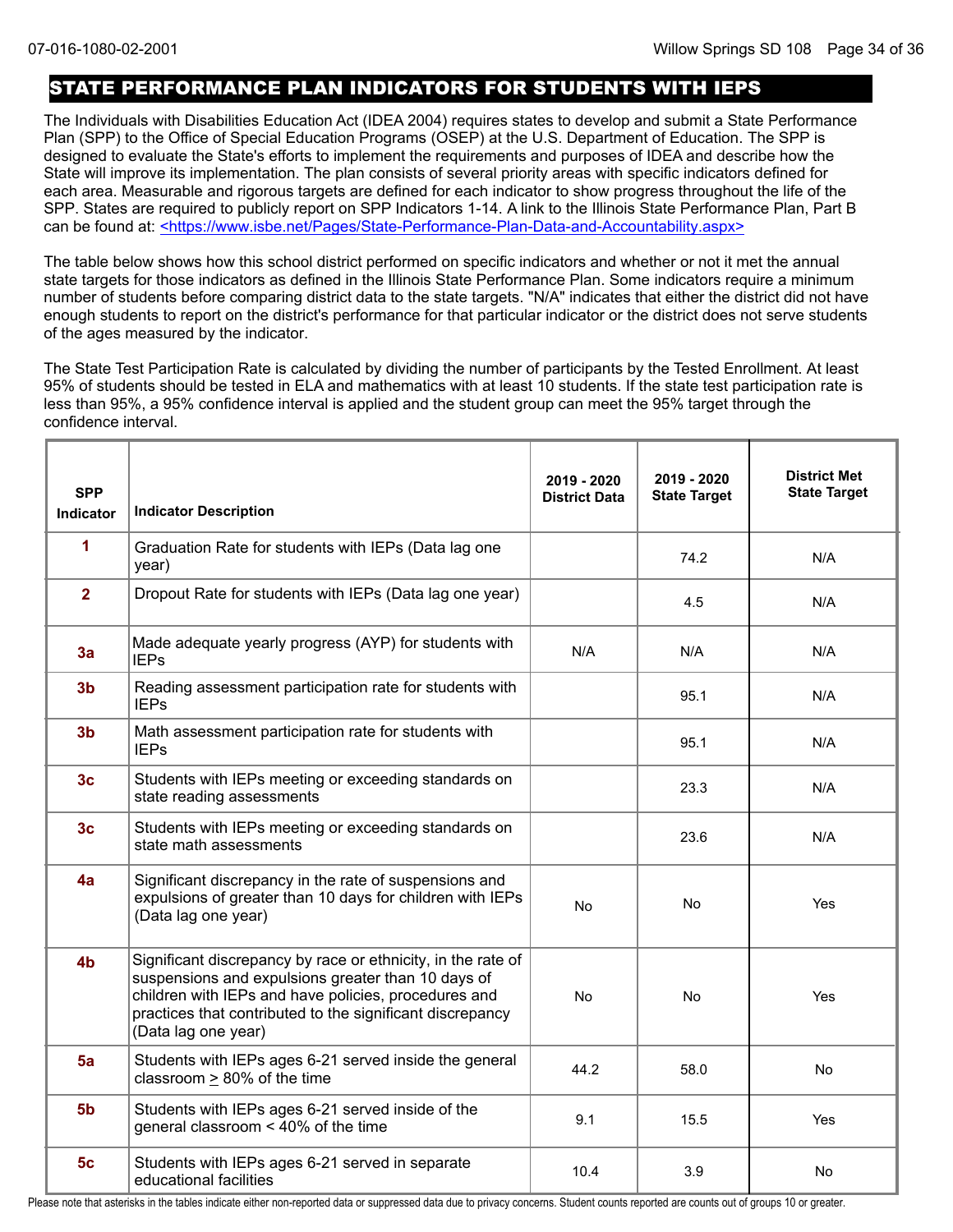| <b>SPP</b>       |                                                                                                                                                                                                                                                               | 2018 - 2019<br><b>District Data</b> | 2018 - 2019<br><b>State Target</b> | <b>District Met</b><br><b>State Target</b> |
|------------------|---------------------------------------------------------------------------------------------------------------------------------------------------------------------------------------------------------------------------------------------------------------|-------------------------------------|------------------------------------|--------------------------------------------|
| <b>Indicator</b> | <b>Indicator Description</b>                                                                                                                                                                                                                                  |                                     |                                    |                                            |
| 6a               | Children ages 3-5 in regular early childhood program<br>and receiving the majority of special education and<br>related services in the regular early childhood program                                                                                        | 25.0                                | 32.9                               | No                                         |
| 6 <sub>b</sub>   | Children ages 3-5 in separate special education class,<br>separate school or residential facility                                                                                                                                                             | 62.5                                | 30.5                               | <b>No</b>                                  |
| 7a               | Children who entered or exited an Early Childhood<br>Special Education program below age expectations<br>who substantially increased their rate of growth with<br>improved functioning in positive social-emotional skills                                    | 100.0                               | 86.3                               | Yes                                        |
| 7a               | Children in an Early Childhood Special Education<br>program who were functioning within age expectations<br>with positive social-emotional skills by the time they<br>exited the program                                                                      | 50.0                                | 55.6                               | No                                         |
| 7b               | Children who entered or exited an Early Childhood<br>Special Education program below age expectations<br>who substantially increased their rate of growth with<br>improved acquisition and use of knowledge and skills<br>by the time they exited the program | 100.0                               | 87.0                               | Yes                                        |
| 7b               | Children in an Early Childhood Special Education<br>program who were functioning within age expectations<br>with acquisition and use of knowledge and skills by the<br>time they exited the program                                                           | 50.0                                | 53.9                               | No                                         |
| 7c               | Children who entered or exited an Early Childhood<br>Special Education program that substantially increased<br>their rate of growth in the use of appropriate behavior to<br>meet their needs by the time they exited the program                             | 100.0                               | 88.1                               | Yes                                        |
| 7c               | Children in an Early Childhood Special Education<br>program that were functioning within age expectations<br>regarding the use of appropriate behavior to meet their<br>needs by the time they exited the program                                             |                                     | 61.0                               | N/A                                        |
| 8                | Parents with a child receiving special education<br>services who report that schools facilitated parent<br>involvement as a means of improving services and<br>results for children with disabilities                                                         |                                     | 61.0                               | N/A                                        |
| $\overline{9}$   | Disproportionate representation of racial and ethnic<br>groups in special education and related services that<br>was the result of inappropriate identification                                                                                               | No                                  | No                                 | Yes                                        |
| 10               | Disproportionate representation of racial and ethnic<br>groups in specific disability categories that was a result<br>of inappropriate identification                                                                                                         | No                                  | No                                 | Yes                                        |